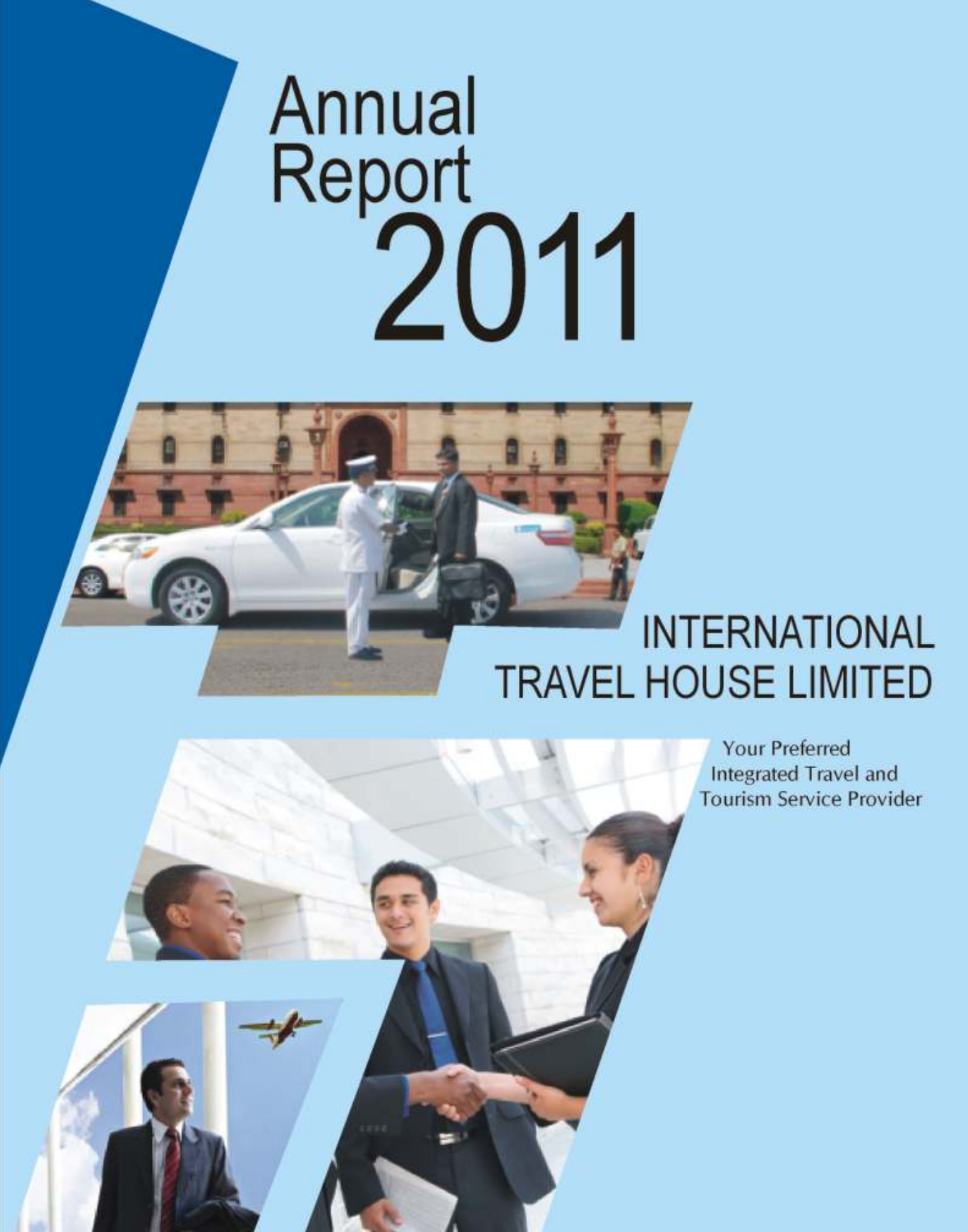



**Cruise Holidays** 



**International Vacations** 



For over 30 years International Travel House has been a pillar of professionalism in serving the travel needs of both corporate travellers and individual holiday makers. As one of India's largest Travel Management companies, our dedicated travel counsellors, own fleet of cars and network of offices and travel counters have been rendering outstanding service to all our customers. Equipped with enabling technology, ISO certified systems and processes and highly skilled personnel, we address all possible travel needs.

International Travel House has now entered into a unique network alliance with GlobalStar Travel Management, a multinational travel solution provider. This would enable us to provide superior seamless travel solutions to our customers internationally.

The GlobalStar network has a spread of 75 partners in 63 countries. Indeed the new partnership along with internal transformation processes bodes well, and we look forward to the future with great hope.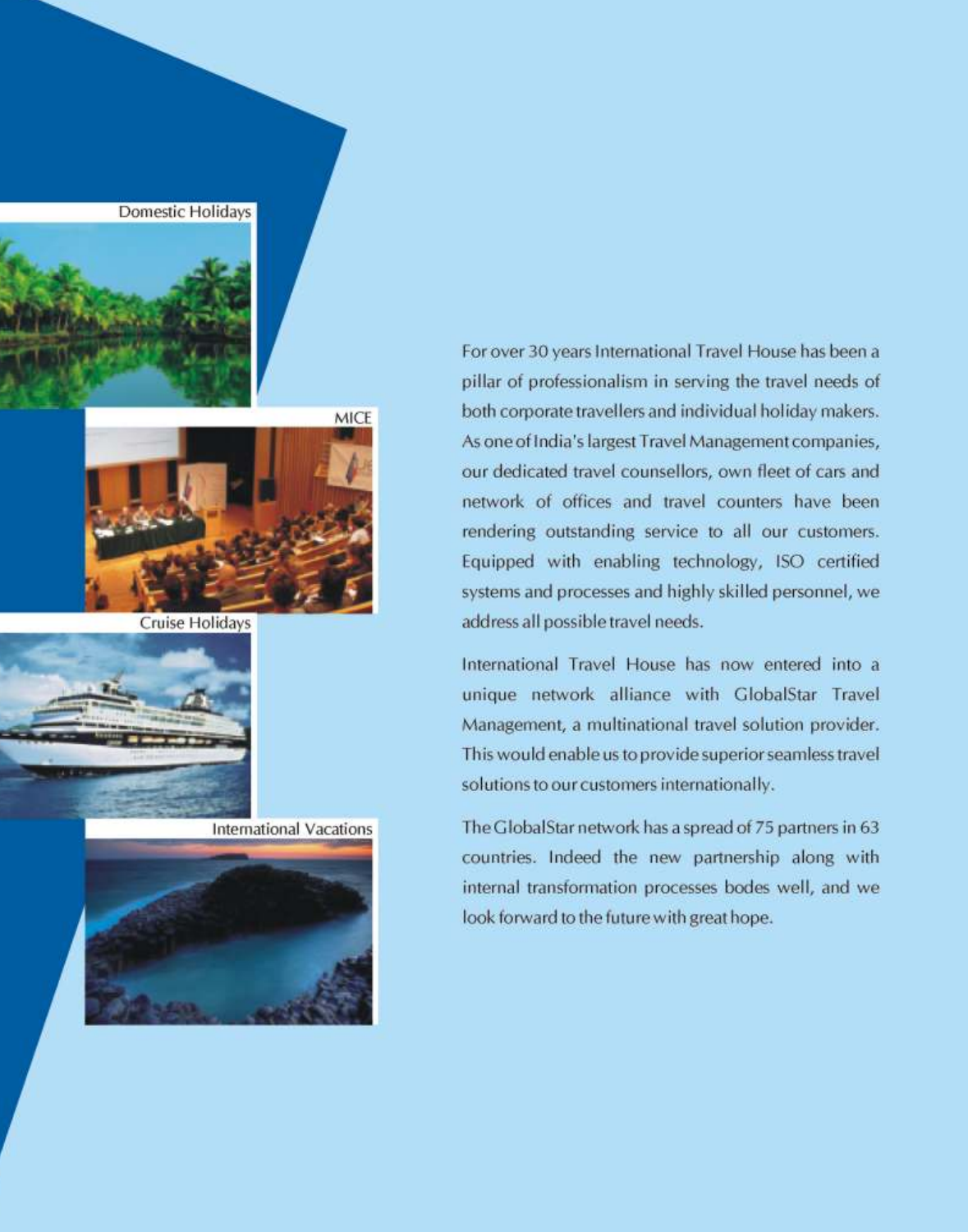## **CONTENTS**

| Board of Directors & Committees                                 | $\overline{2}$ |
|-----------------------------------------------------------------|----------------|
| Notice of Annual General Meeting                                | 3              |
| <b>Your Directors</b>                                           | 6              |
| Report on Corporate Governance                                  | 9              |
| Shareholder Information                                         | 16             |
| Report of the Directors & Management<br>Discussion and Analysis | 9              |
| Annexure to the Report of the Directors                         | 22             |
| <b>CEO &amp; CFO Certification</b>                              | 23             |
| <b>Balance Sheet</b>                                            | 24             |
| Profit and Loss Account                                         | 25             |
| <b>Cash Flow Statement</b>                                      | 26             |
| Schedules to the Accounts                                       | 27             |
| Report of the Auditors                                          | 45             |
| <b>Balance Sheet Abstract</b>                                   | 48             |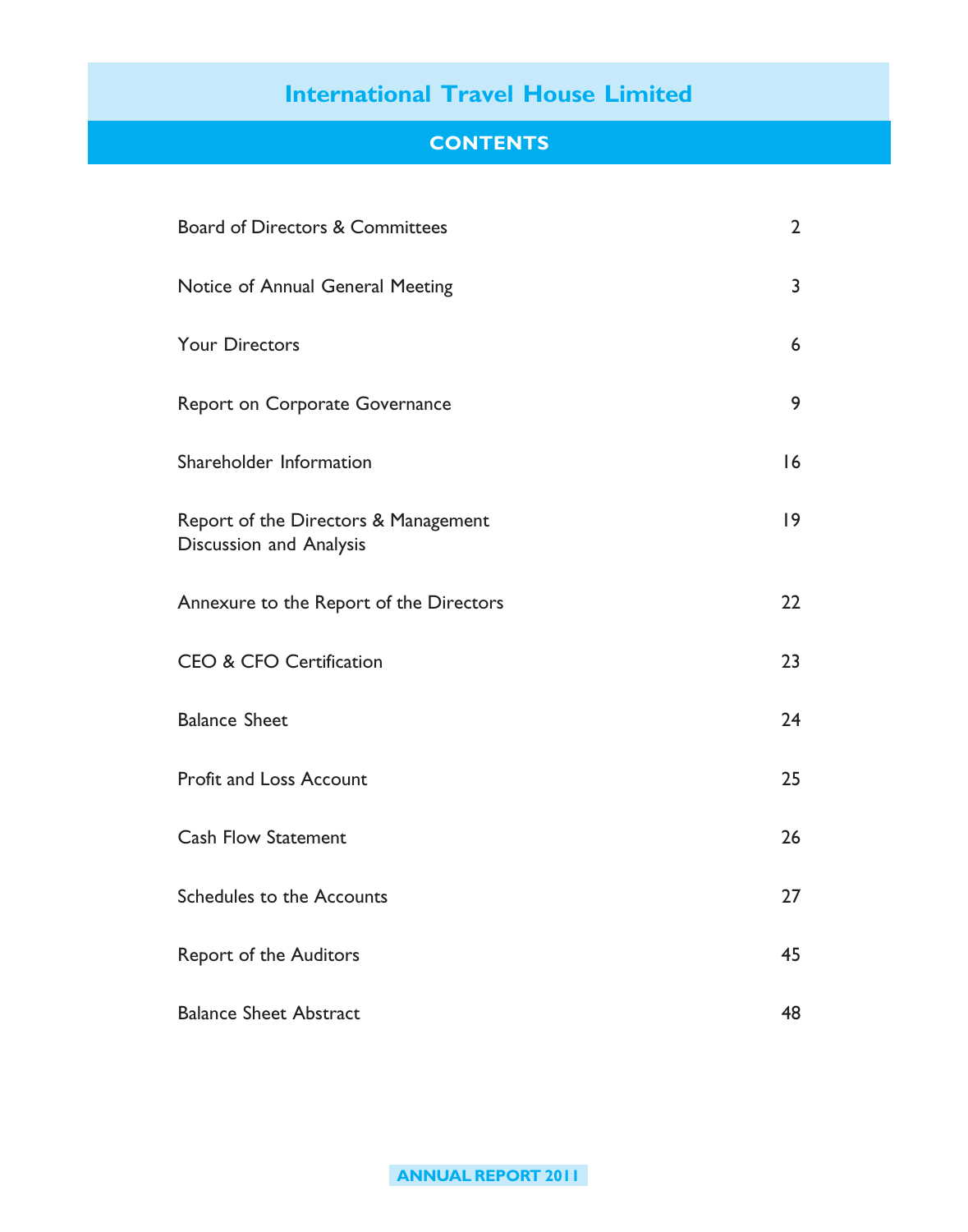#### BOARD OF DIRECTORS & COMMITTEES

#### Chairman and Non-Executive Director Non-Executive Directors

Nakul Anand **Anil Baijal** 

#### **Managing Director Homi Phiroze Ranina**

Anil Rajput Jehangir Jal Ghadiali Subrahmoneyan Chandra Sekhar Krishan Lal Thapar Om Prakash Vaish

#### BOARD COMMITTEES

Chairman **Member Member** Member **Invitee** 

Secretary

#### Audit Committee

| K L Thapar                | Chairr      |
|---------------------------|-------------|
| H P Ranina                | Memb        |
| S C Sekhar                | Membe       |
| O P Vaish                 | <b>Memb</b> |
| Jehangir J Ghadiali       | Invitee     |
| (Managing Director)       |             |
| Raghupati Wahi            | Invitee     |
| (Chief Financial Officer) |             |
| Mark Rebello              | Invitee     |
| (Head of Internal Audit)  |             |
| Representative of the     | Invitee     |
| <b>Statutory Auditors</b> |             |
| Janaki Aggarwal           | Secret      |

|             | <b>Nominations &amp; Remuneration Committee</b> |
|-------------|-------------------------------------------------|
| Nakul Anand | Chairman                                        |
| Anil Baijal | Member                                          |
| Anil Rajput | Member                                          |
| H P Ranina  | Member                                          |
| S C Sekhar  | Member                                          |
| K L Thapar  | Member                                          |
| O P Vaish   | Member                                          |
|             |                                                 |
|             |                                                 |

#### Investor Services Committee

| O P Vaish           | Chairman  |
|---------------------|-----------|
| Jehangir J Ghadiali | Member    |
| S C Sekhar          | Member    |
| Janaki Aggarwal     | Secretary |
|                     |           |

#### CORPORATE MANAGEMENT COMMITTEE

#### **Director**

Jehangir J Ghadiali **Chairman** 

**Executives** 

Raghupati Wahi Member Ghanshyam Arora Member Sidhartha Roy Member Janaki Aggarwal Secretary

#### **Auditors**

S R Batliboi & Associates Chartered Accountants Gurgaon

## Company Secretary

Janaki Aggarwal

#### Registered Office

'Travel House', T-2, Community Centre Sheikh Sarai, Phase-I, New Delhi-110 017

#### ANNUAL REPORT 2011 2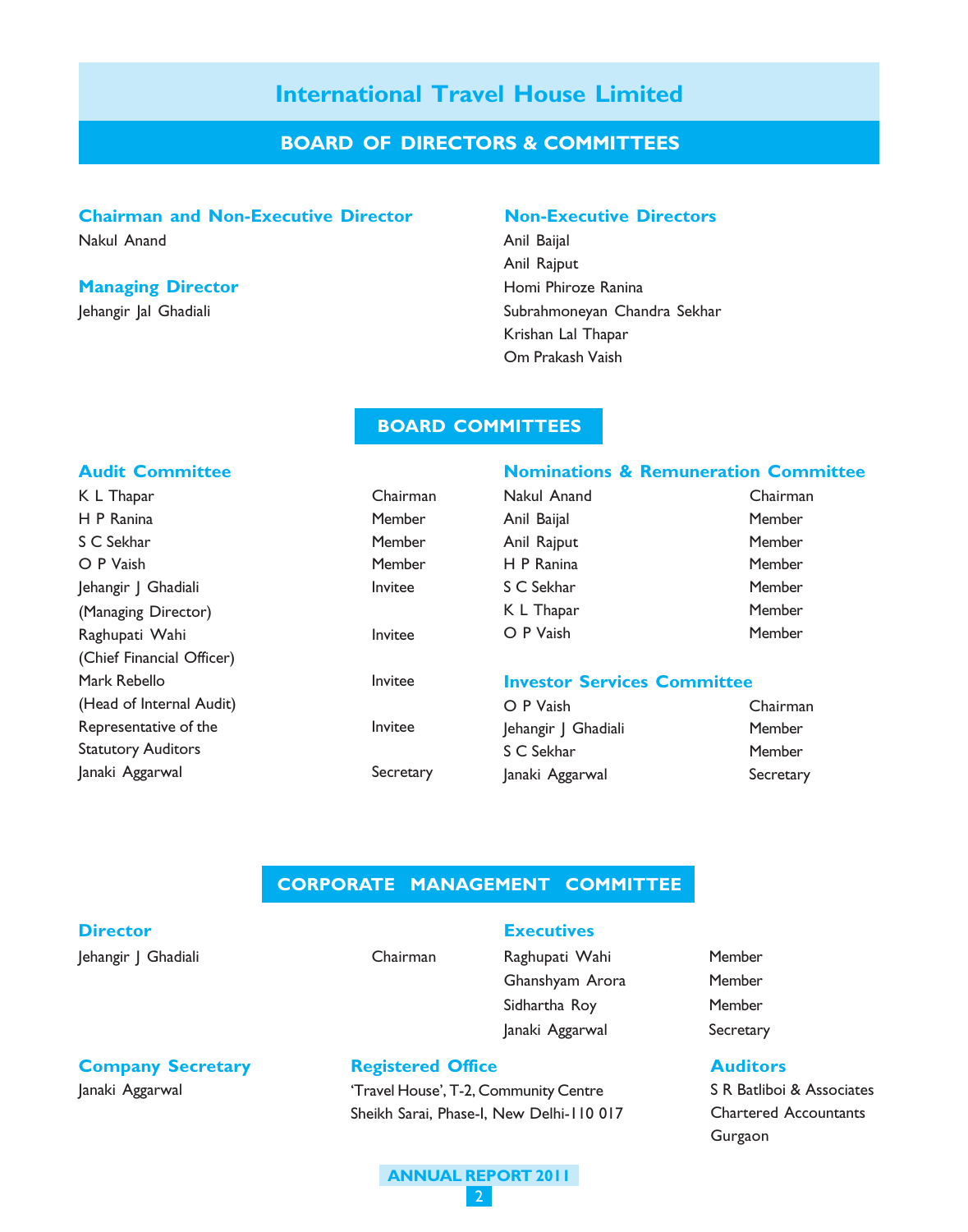#### NOTICE OF ANNUAL GENERAL MEETING

NOTICE IS HEREBY GIVEN that the Thirtieth Annual General Meeting of the Members of International Travel House Limited will be held at Air Force Auditorium, Subroto Park, New Delhi - 110 010, on Tuesday, the 6th day of September, 2011 at 9.30 a.m. for the transaction of the following businesses:-

#### ORDINARY BUSINESS

- 1. To consider and adopt the Accounts of the Company for the financial year ended 31st March, 2011, the Balance Sheet as at that date and the Reports of the Directors and Auditors thereon.
- 2. To declare a dividend for the financial year ended 31st March, 2011.
- 3. To appoint Directors in place of those retiring by rotation.
- 4. To appoint Auditors and to fix their remuneration. In this connection, to consider and, if thought fit, to pass, with or without modification, the following resolution which will be proposed as an Ordinary Resolution :-

"Resolved that Messrs S R Batliboi & Associates, Chartered Accountants, (Registration No. 101049W), be and are hereby appointed as the Auditors of the Company to hold such office until the conclusion of the next Annual General Meeting to conduct the audit at a remuneration of  $\overline{5}13,00,000$ /- plus service tax as applicable, and reimbursement of out-of-pocket expenses incurred."

#### SPECIAL BUSINESS

5. To consider and, if thought fit, to pass with or without modification, the following resolution which will be proposed as an Ordinary Resolution :-

"Resolved that, in accordance with the applicable provisions of the Companies Act, 1956, or any amendment thereto or re-enactment thereof, this Meeting hereby approves the variation in remuneration of Mr Jehangir Jal Ghadiali, the Managing Director of the Company with effect from 1st October, 2010, for the residual period of his current term of appointment as approved by the Board of Directors of the Company and as set out in the Explanatory Statement annexed to the Notice convening this Annual General Meeting."

The Register of Members of the Company shall remain closed from Wednesday, 24th August, 2011 to Tuesday, 6th September, 2011, both days inclusive. Share Transfers received in order with the Company's Registrars and Share Transfer Agents, Messrs MCS Limited at F-65, Ist Floor, Okhla Industrial Area, Phase-I, New Delhi-110 020 by close of business on 23rd August, 2011 will be processed for payment of dividend, if declared, to the transferees or to their mandatees and the dividend, if declared, will be paid on 12th September, 2011, to those Members entitled thereto and whose names shall appear on the Register of Members of the Company on 6th September, 2011, or to their mandatees, subject however to the provisions of Section 206A of the Companies Act, 1956, or any amendment thereto or re-enactment thereof. In respect of dematerialised shares, the dividend will be payable on the basis of beneficial ownership as on 23rd August, 2011 as per details to be furnished by National Securities Depository Limited (NSDL) and Central Depository Services (India) Limited (CDSL) for this purpose.

By Order of the Board

Place : New Delhi Janaki Aggarwal Dated : 2nd May, 2011 Company Secretary Regd. Office: T-2, Community Centre, Sheikh Sarai, Phase-I, New Delhi-110 017

#### NOTES :

- 1. A Member entitled to attend and vote at the Annual General Meeting ('AGM') may appoint a proxy to attend and vote on a poll on his behalf. A proxy need not be a Member of the Company. Proxies, in order to be effective, must be received at the Registered Office of the Company, not less than forty-eight hours before the commencement of the AGM.
- 2. Explanatory Statement pursuant to Section 173 of the Companies Act, 1956, relating to the Special Business to be transacted at this AGM is annexed.
- 3. Corporate Members are requested to send to the Registered Office of the Company, a duly certified copy of the Board Resolution, pursuant to Section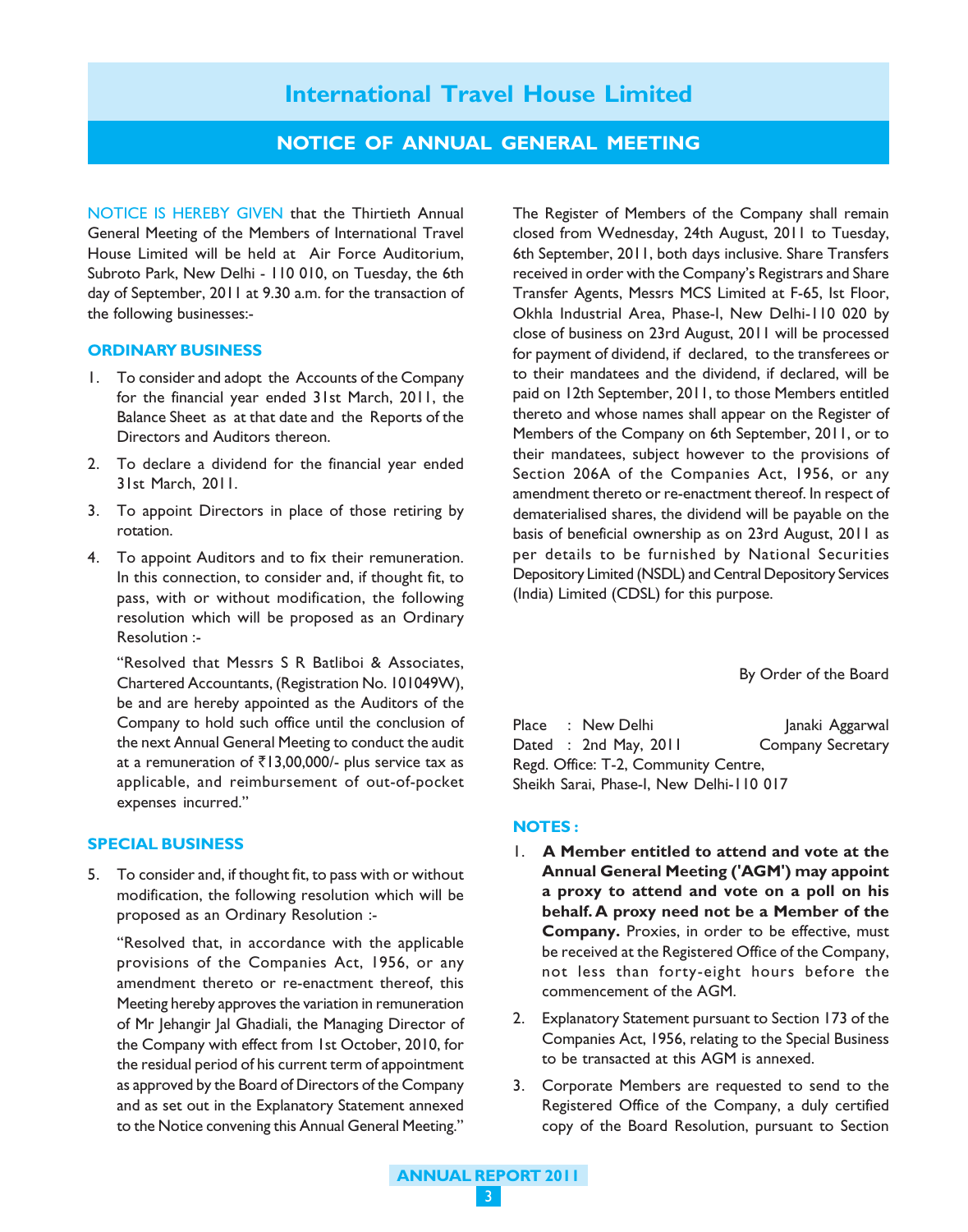#### NOTICE OF ANNUAL GENERAL MEETING

187 of the Companies Act, 1956, authorising their representative to attend and vote at the AGM.

- 4. In accordance with the provisions of Article 143 of the Articles of Association of the Company, Mr Nakul Anand, Mr Anil Rajput and Mr Homi Phiroze Ranina will retire by rotation at this AGM and, being eligible, offer themselves for re-appointment. Mr Anand holds 100 shares as a joint holder in the Company. Mr Rajput and Mr Ranina do not hold any shares in the Company.
- 5. Additional information, pursuant to Clause 49 of the Listing Agreement with Stock Exchanges, on Directors recommended by the Board of Directors for appointment/ re-appointment at the AGM is appearing in the Report and Accounts.
- 6. Members are requested to bring their admission slips along with a copy of the Report and Accounts to the AGM.
- 7. Members holding shares in the certificate form are requested to notify / send the following to Messrs MCS Limited to facilitate better servicing :
	- a) any change in their address / mandate / bank details / email address.
	- b) particulars of their bank account, in case the same have not been furnished earlier, and
	- c) share certificates held in multiple accounts in identical names or joint accounts in the same order of names, for consolidation of such shareholdings into a single account.
- 8. Members are advised that bank details as furnished by them or by NSDL / CDSL to the Company, for shares held in the certificate form and in the dematerialised form, respectively, will be printed on their dividend warrant(s) as a measure of protection against fraudulent encashment.
- 9. Unclaimed dividend for the financial year ended 31st March, 2004 will be due for transfer to the Investor Education and Protection Fund of the Central Government ('IEPF') on 28th August, 2011, pursuant to the provisions of Section 205A of the Companies Act, 1956.

Members who have not encashed their dividend warrant(s) for the financial year ended 31st March, 2004, or any subsequent financial year(s), are requested to lodge their claims with the Company.

In respect of dividend for the financial year ended 31st March, 2004, it will not be possible to entertain claims which are received by the Company after 25th August, 2011.

Members are advised that in terms of the provisions of Section 205C of the Companies Act, 1956, once unclaimed dividend is transferred to IEPF, no claim shall lie in respect thereof.

- 10. Members who hold shares in certificate form and wish to make any nomination / change nomination made earlier in respect of their shareholding in the Company may submit to Messrs MCS Limited the prescribed Form 2B.
- 11. Members who wish to obtain information on the Company or view the Accounts for the financial year ended 31st March, 2011, may visit the Company's website www.travelhouseindia.com.

#### EXPLANATORY STATEMENT

Annexed to the Notice convening the Thirtieth Annual General Meeting to be held on Tuesday, 6th September, 2011.

#### Item No. 5

The Board of Directors of your Company ('the Board') at its meeting held on 31st January, 2011, on the recommendation of the Nominations and Remuneration Committee, varied the remuneration of Mr Jehangir Jal Ghadiali, the Managing Director of the Company with effect from 1st October, 2010, for the residual period of his current term of appointment, subject to the approval of the Members, in pursuance of the provisions of Schedule XIII and other applicable provisions of the Companies Act, 1956 ('the Act').

- (1) Consolidated Salary  $\overline{51}$ ,18,750/- per month in the scale of ₹85,000 - 2,500 - 1,40,000 per month with such annual increment(s) as may be decided by the Board.
- (II) Supplementary Allowance  $\bar{\tau}$ 1,11,250/- per month.
- (III) Performance Bonus Not exceeding 50% of the Consolidated Salary payable annually, for each financial year, as may be determined by the Board.
- (IV) Perquisites In addition to the aforesaid Consolidated Salary, Supplementary Allowance and Performance Bonus, Mr Ghadiali shall be entitled to perquisites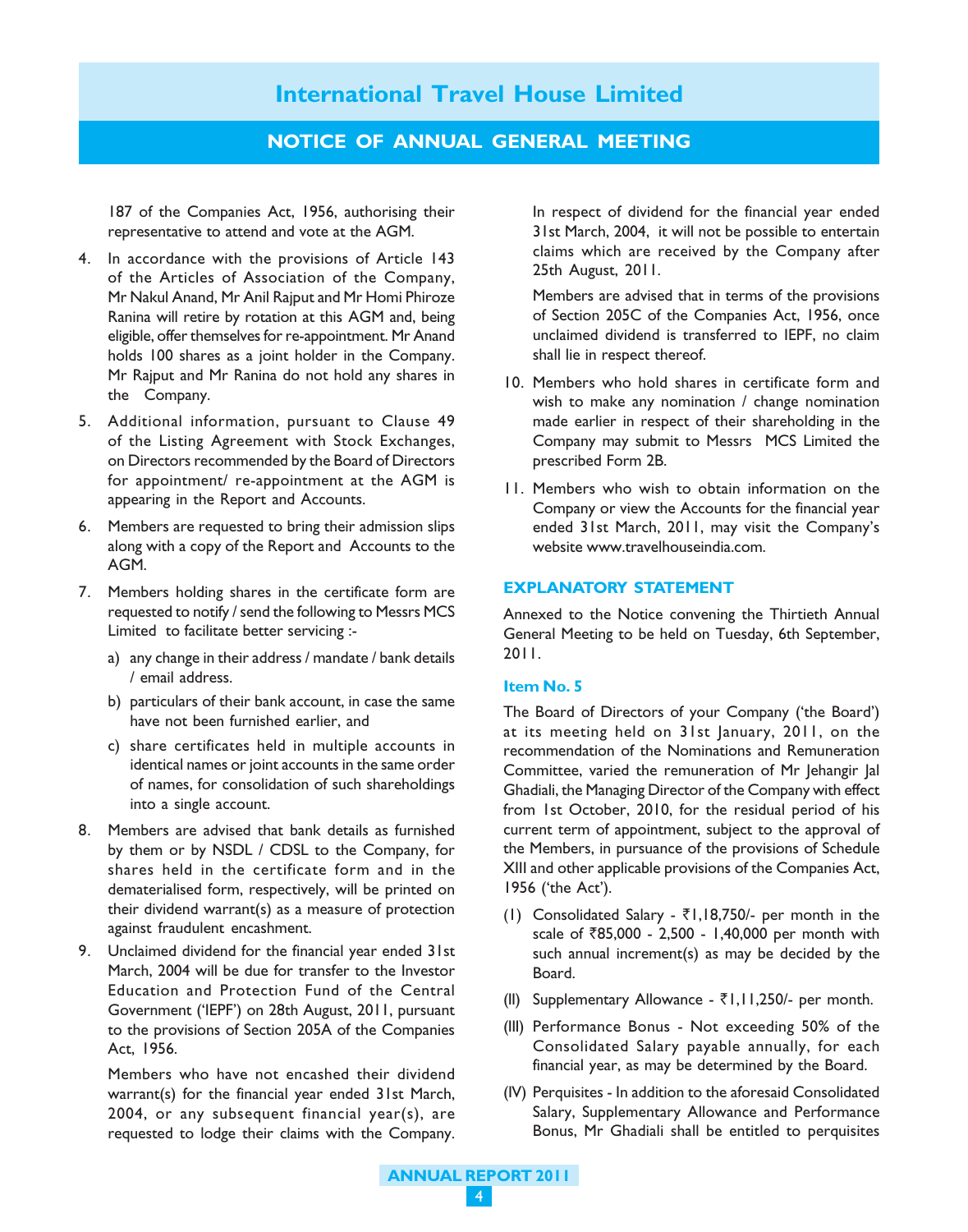#### NOTICE OF ANNUAL GENERAL MEETING

like medical reimbursement, leave travel concession for self and family, club fees, gas, electricity etc., in accordance with the Rules of the Company, the monetary value of such perquisites being limited to  $\overline{5}4,78,000$ /- per annum, for the purposes of which limit perquisites shall be evaluated as per the Income Tax Act / Rules, wherever applicable, and in the absence of any such provision, perquisites shall be evaluated at actual cost. However, the following shall not be included in the aforesaid perquisite limit :-

- (a) Rent free accommodation owned / leased / rented by the Company, or Housing Allowance in lieu thereof, as per the Rules of the Company.
- (b) Contributions to Provident Fund and Superannuation Fund upto 27% of the Consolidated Salary and contribution to Gratuity Fund upto 8.33% of the Consolidated Salary or upto such other limit as may be prescribed under the Income-Tax Act, 1961 and the Rules thereunder, for this purpose.
- (c) Use of Company car for official purposes and telephone at residence (including payment for local calls and long distance official calls).
- (d) Encashment of unavailed leave as per the Rules of the Company at the time of retirement / cessation of service.

The aggregate of the remuneration and perquisites / benefits, including contribution towards Provident Fund, Superannuation Fund and Gratuity Fund, payable to Mr Ghadiali as the Managing Director shall not exceed 5% of the profits of the Company calculated in accordance with the provisions of Section 198 and 309 of the Act. The above remuneration shall also be the Minimum Remuneration payable to Mr Ghadiali as Managing Director of the Company in case of absence or inadequacy of profits.

None of the Directors of your Company, other than Mr Ghadiali is interested in this Resolution.

The Board recommends this Resolution for your approval.

By Order of the Board

Place : New Delhi Janaki Aggarwal Dated : 2nd May, 2011 Company Secretary Regd. Office: T-2, Community Centre, Sheikh Sarai, Phase-I, New Delhi-110 017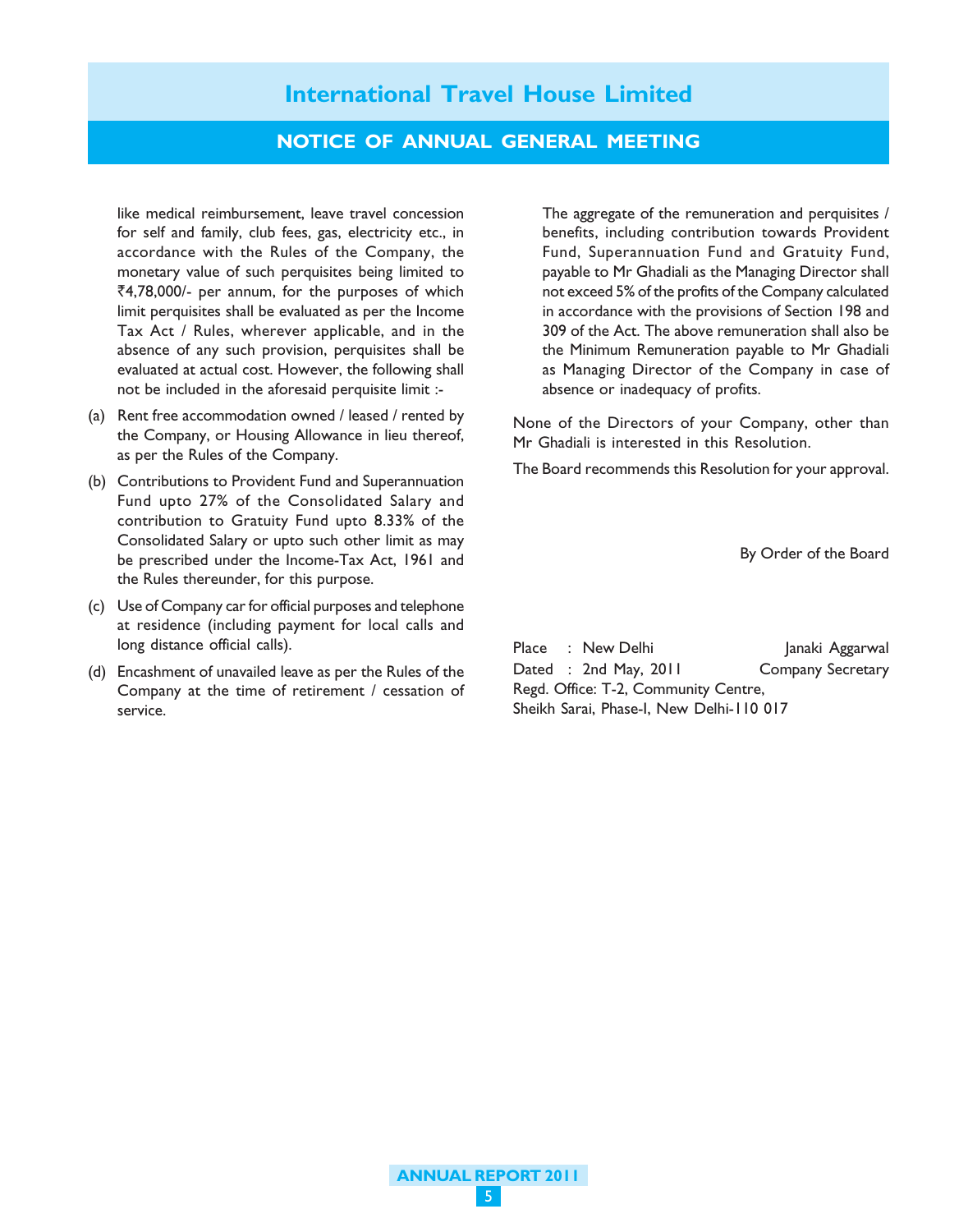#### YOUR DIRECTORS

#### Nakul Anand

Nakul Anand has been a Non-Executive Director of the Company since 6th January, 1998 and was appointed the Chairman of the Company effective 21st March, 2009. He is also an Executive Director on the Board of ITC Limited and holds responsibility of the Hospitality, Travel and Tourism businesses of ITC. An Economic Honours graduate from Delhi University with an AMP degree from Bond University, Australia, he joined ITC Hotels' Management Training Programme in 1978 and also served as the Managing Director of erstwhile ITC Hotels Limited during the period 2003-05. In a career that spans over three decades, he has been acknowledged for his vision and commitment.

Anand is widely recognised for excellent management and team building abilities besides infusing the spirit of action and a result oriented work culture. He is firm believer in value based strategies and has created a unique quality control model of Operational Excellence and also introduced Six Sigma quality standards. Anand is the Chairman of the National Council of Tourism of CII.

#### Other Directorships

| <b>Name of the Company</b>                 | <b>Position</b>           |
|--------------------------------------------|---------------------------|
| Gujarat Hotels Limited                     | Chairman & Director       |
| Landbase India Limited                     | Chairman & Director       |
| Fortune Park Hotels Limited                | Chairman & Director       |
| Srinivasa Resorts Limited                  | Vice Chairman & Director  |
| <b>ITC</b> Limited                         | <b>Executive Director</b> |
| Bay Islands Hotels Limited                 | Director                  |
| Maharaja Heritage Resorts Limited Director |                           |
| Adayar Gate Hotels Limited                 | Director                  |

#### Committee Membership of other Companies

| <b>Name of the Company</b> | Committee                             | <b>Position</b> |
|----------------------------|---------------------------------------|-----------------|
| Landbase India Limited     | <b>Audit Committee</b>                | Member          |
| Gujarat Hotels Limited     | <b>Investor Services</b><br>Committee | Member          |

#### Jehangir J Ghadiali

Jehangir J Ghadiali was appointed as the Managing Director of the Company effective 17th February, 2008. He holds a Diploma in Hotel Management, Applied Nutrition & Catering Technology from IHMCTAN, Mumbai. He has rich experience of over 31 years with the Hotel and Tourism Industry. He joined ITC Limited in its Hotels Division as a management trainee in the year 1979 and since then worked in various positions and functions in ITC-Welcomgroup hotels. Just prior to joining Travel House, he was the General Manager of the ITC Hotel Park Sheraton & Towers, Chennai. He is a professional member of the Institute of Marketing and Management and has represented ITC Welcomgroup at various fora including TAAI, SATTE, FHRAI, WTM, BTF and ATM. He was selected General Manager of the Year - Luxury Hotel for the year 1998 by H&FS. He does not hold directorship or committee membership of any other company.

#### Anil Rajput

Anil Rajput was appointed as a Non-Executive Director of the Company on 29th May, 2000. He is an MBA from Delhi University and joined ITC Limited in 1976 in the finance function. Since then he has held various positions in ITC - Welcomgroup and is now the Senior Vice President, Corporate Affairs of ITC Limited. Currently he also a member of the Managing Committee of PHD Chamber of Commerce and Industry. He has been associated with the Hospitality Industry for last 35 years and served International Travel House Limited from 1983 to 1989. During his tenure, the network of the Company expanded from two locations to multiple locations. He does not hold directorship or committee membership of any other company.

#### H P Ranina

H P Ranina was appointed as a Non-Executive Director of the Company on 1st August, 1983 and is an Independent Director on the Board. He is a Chartered Accountant and Advocate by qualification and is currently practicing as an Attorney, having specialisation in Taxation, Corporate and Foreign Exchange Laws of India. He wrote his first book on Income Tax at the age of 25 and, thereafter, he has authored several publications. He is a prolific writer, having written more than 2000 articles. He was appointed by the Government of India as a Member of a Committee of Experts to draft a new Income-Tax Law. He has addressed more than 500 professional seminars on Taxation and Economics, Foreign Exchange Regulation Law both in India and abroad.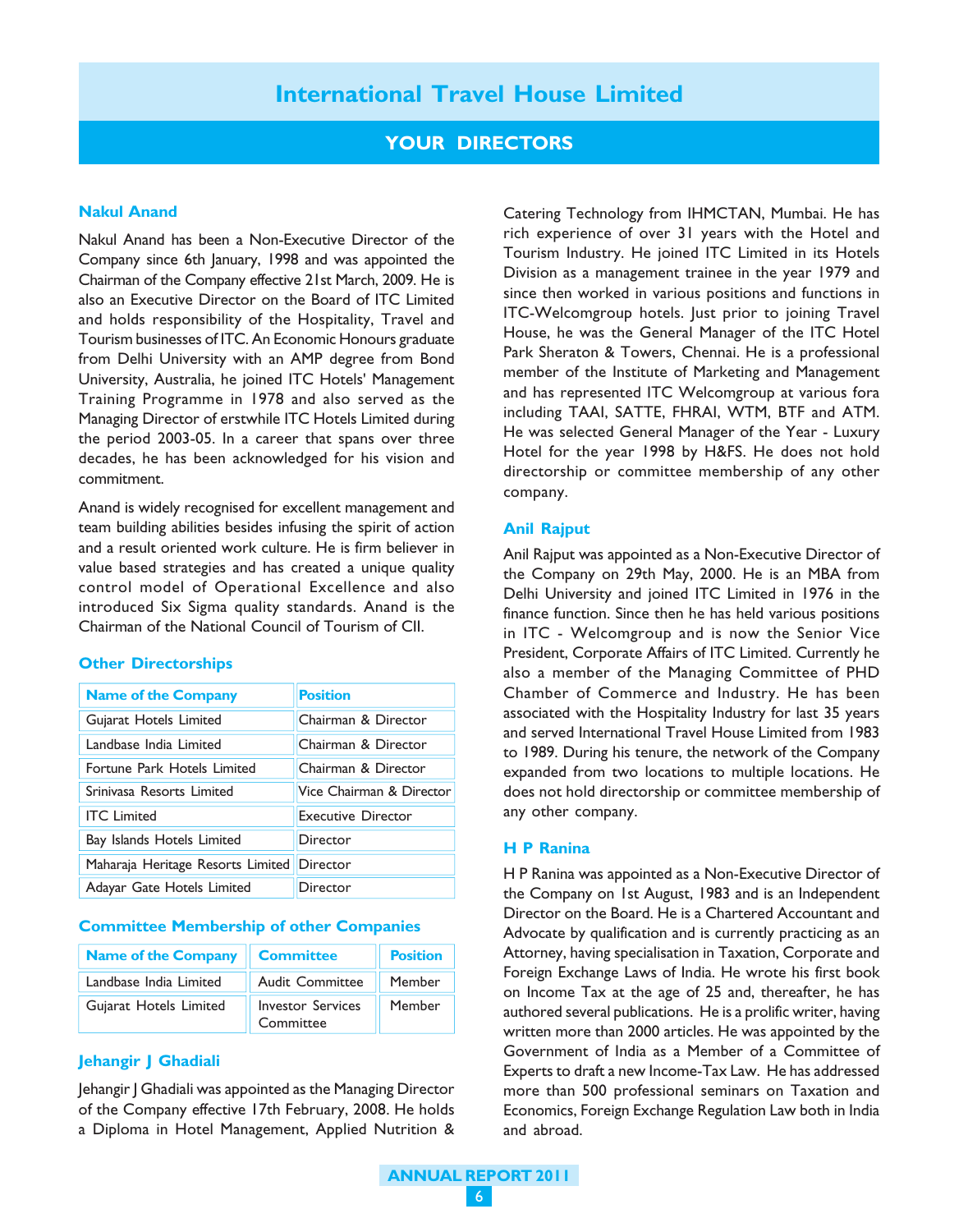## YOUR DIRECTORS

Ranina is a recipient of the "Outstanding Young Persons Award" both at the State and National levels from the Jaycees. He has also been bestowed the "Economic Analyst Par Excellence" award by Rotary International. He was nominated by the Government of India as a Director on the Central Board of the Reserve Bank of India on 27th November, 2000 and is continuing his directorship since then. He is the Chairman of the Inspection and Audit Committee of the Reserve Bank of India.

#### Other Directorships

| <b>Name of the Company</b> | <b>Position</b> |
|----------------------------|-----------------|
| Pennwalt Limited           | Director        |
| Zenith Computers Limited   | Director        |

#### Committee Membership of other Companies : Nil

#### S C Sekhar

S C Sekhar was appointed as a Non-Executive Director of the Company on 6th January, 1998. A Science graduate from Delhi University and a fellow member of The Institute of Chartered Accountants of India, Sekhar joined ITC Limited in its Hotels Division in the year 1978. During these 33 years, he has held various positions in the finance function besides working as Executive Assistant to the Chairman of ITC's Hotels Division. In 1992, he took over as Head of Finance and was subsequently promoted as Executive Vice-President with Finance, Treasury, Audit, Legal and Information Technology under his span of control. He is currently the Senior Executive Vice President of the Hotels Division of ITC Limited and Managing Director of Landbase India Limited.

#### Other Directorships

| <b>Name of the Company</b>                          | <b>Position</b>   |
|-----------------------------------------------------|-------------------|
| Landbase India Limited                              | Managing Director |
| Gujarat Hotels Limited                              | Director          |
| Srinivasa Resorts Limited                           | Director          |
| Fortune Park Hotels Limited                         | Director          |
| Bay Islands Hotels Limited                          | Director          |
| Maharaja Heritage Resorts Limited                   | Director          |
| Adayar Gate Hotels Limited                          | Director          |
| Indo-Continental Hotels &<br><b>Resorts Limited</b> | Director          |

#### Committee Membership of other Companies

| <b>Name of the Company</b>                          | <b>Committee</b>                      | <b>Position</b> |
|-----------------------------------------------------|---------------------------------------|-----------------|
| Srinivasa Resorts Limited                           | <b>Audit Committee</b>                | Chairman        |
| Gujarat Hotels Limited                              | <b>Investor Services</b><br>Committee | Chairman        |
| Gujarat Hotels Limited                              | Audit Committee                       | Member          |
| Adayar Gate Hotels Limited                          | Audit Committee                       | Member          |
| Indo Continental Hotels &<br><b>Resorts Limited</b> | <b>Audit Committee</b>                | Member          |

#### K L Thapar

K L Thapar was appointed as an Independent Non-Executive Director of the Company on 9th March, 2004. He is the former Principal Advisor and Secretary to the Government of India in the Planning Commission and is presently the Chairman of the Asian Institute of Transport Development. The Institute is an acknowledged centre of excellence for research and studies in the infrastructure sector with a special consultative status with the United Nations.

Thapar has wide ranging experience spanning more than four decades in policy formulation, planning, investment and management of infrastructure at national and international levels. He has chaired and served on several Commissions and Committees set up by the Government and International Bodies. He is the author of a well known report that led to the liberalisation of the Hotel and Tourism Industry in the country.

As Adviser and Consultant to international institutions such as United Nations, World Bank, Asian Development Bank, he has served in a number of countries. He holds a Master's Degree in Humanities and is an alumnus of professional institutions like the Economic Development Institute of the World Bank, British Staff College, etc. He does not hold directorship or committee membership of any other company.

#### O P Vaish

O P Vaish was appointed as an Independent Non-Executive Director of the Company on 28th March, 2002. He is a Senior Advocate of the Supreme Court of India and founder of the law firm, 'Vaish Associates', Advocates at New Delhi, Gurgaon and Mumbai.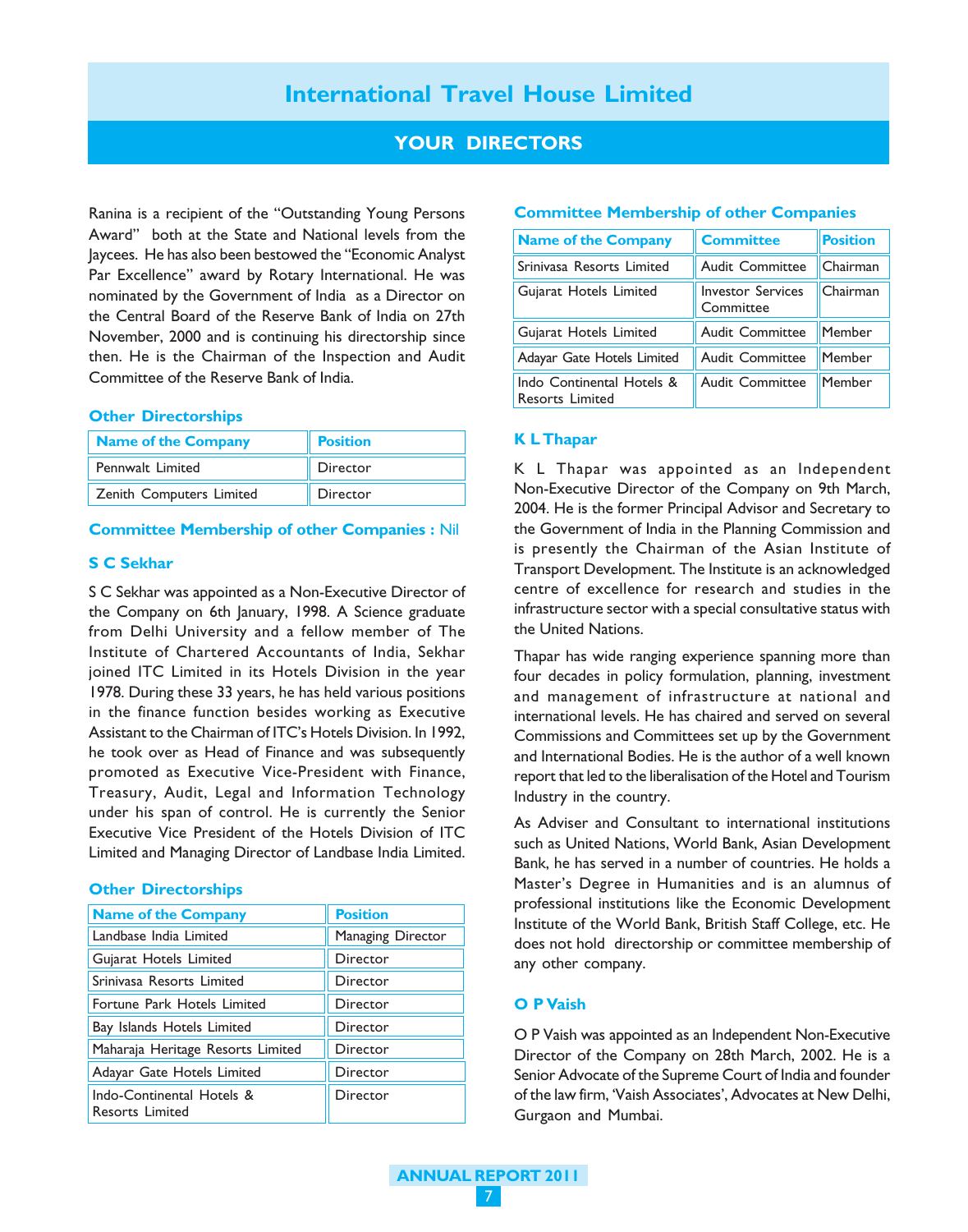#### YOUR DIRECTORS

He served the Indian Revenue Service and has been Chief (Taxation Division) of the Federation of Indian Chambers of Commerce and Industry for 8 years. He was President of the PHD Chamber of Commerce and Industry, Member of the Local Advisory Board of Bank of America, Member of Managing Committee of Assocham, Board of Directors of Rotary International, Board of Trustees of Rotary Foundation and Member of the Expert Committee to advise Government on new Company Law.

Currently he is a member of the Executive Committee of FICCI & ICC India. He is also a member of the Board of Governors of the International Management Institute.

He is a Government nominee on the Council of the Institute of Chartered Accountants of India.

#### Other Directorships

| <b>Name of the Company</b>            | <b>Position</b> |
|---------------------------------------|-----------------|
| PNB Finance & Industries Limited      | Director        |
| Indo Rama Synthetics (India) Limited  | Director        |
| Godfrey Philips India Limited         | Director        |
| The India Thermit Corporation Limited | Director        |
| Ginni Filaments Limited               | Director        |

#### Committee Membership of other Companies

| <b>Name of the Company</b>                 | <b>Committee</b>       | <b>Position</b> |
|--------------------------------------------|------------------------|-----------------|
| Godfrey Philips India<br>Limited           | <b>Audit Committee</b> | Chairman        |
| <b>PNB</b> Finance & Industries<br>Limited | Audit Committee        | Member          |
| Indo Rama Synthetics<br>(India) Limited    | <b>Audit Committee</b> | Member          |

#### Anil Baijal

Anil Baijal was appointed as an Independent Non-Executive Director of the Company on 28th January, 2009. Baijal started off in the Indian Administrative Service in

1969 from the Union Territories Cadre and superannuated in October 2006 as Secretary, Ministry of Urban Development, Government of India. He piloted the flagship programme of the Jawaharlal Nehru Urban Renewal Mission for improving infrastructure and basic services in the urban areas of the country.

In his long career spanning more than 40 years, he has held several eminent positions including those of Union Home Secretary, Chairman and Managing Director of Indian Airlines, Chief Executive Officer of Prasar Bharti Corporation, Vice-Chairman- Delhi Development Authority, Development Commissioner, Goa, and Counsellor in-charge of the Indian Aid Programme in Nepal, Embassy of India, Kathmandu.

Currently he is a Senior Advisor to the Infrastructure Development & Finance Company and Chairman of IDFC Foundation. In addition, he is the Secretary General of the Federation of Indian Airlines.

#### Other Directorships

| <b>Name of the Company</b>                      | <b>Position</b> |
|-------------------------------------------------|-----------------|
| <b>ITC</b> Limited                              | Director        |
| IDFC PPP Trusteeship Company Limited            | Director        |
| DLF Pramerica Life Insurance<br>Company Limited | Director        |
| <b>MMTC Limited</b>                             | Director        |
| Agre Developers Limited                         | Director        |

#### Committee Membership of other Companies

| <b>Name of the Company</b>                      | <b>Committee</b>           | <b>Position</b> |
|-------------------------------------------------|----------------------------|-----------------|
| DLF Pramerica Life Insurance<br>Company Limited | <b>Audit Committee</b>     | Chairman        |
| <b>MMTC</b> Limited                             | Audit Committee   Chairman |                 |
| <b>ITC</b> Limited                              | Audit Committee            | Member          |
| Agre Developers Limited                         | Audit Committee            | Member          |

#### Notes:

1. Other Directorships exclude Directorships in Indian Private Limited Companies & Foreign Companies, Memberships of Managing Committees of Chamber of Commerce / Professional Bodies and Alternate Directorship.

2. Committee Memberships are in respect of Audit Committee and Investor Grievance Committee of Indian Public Limited Companies.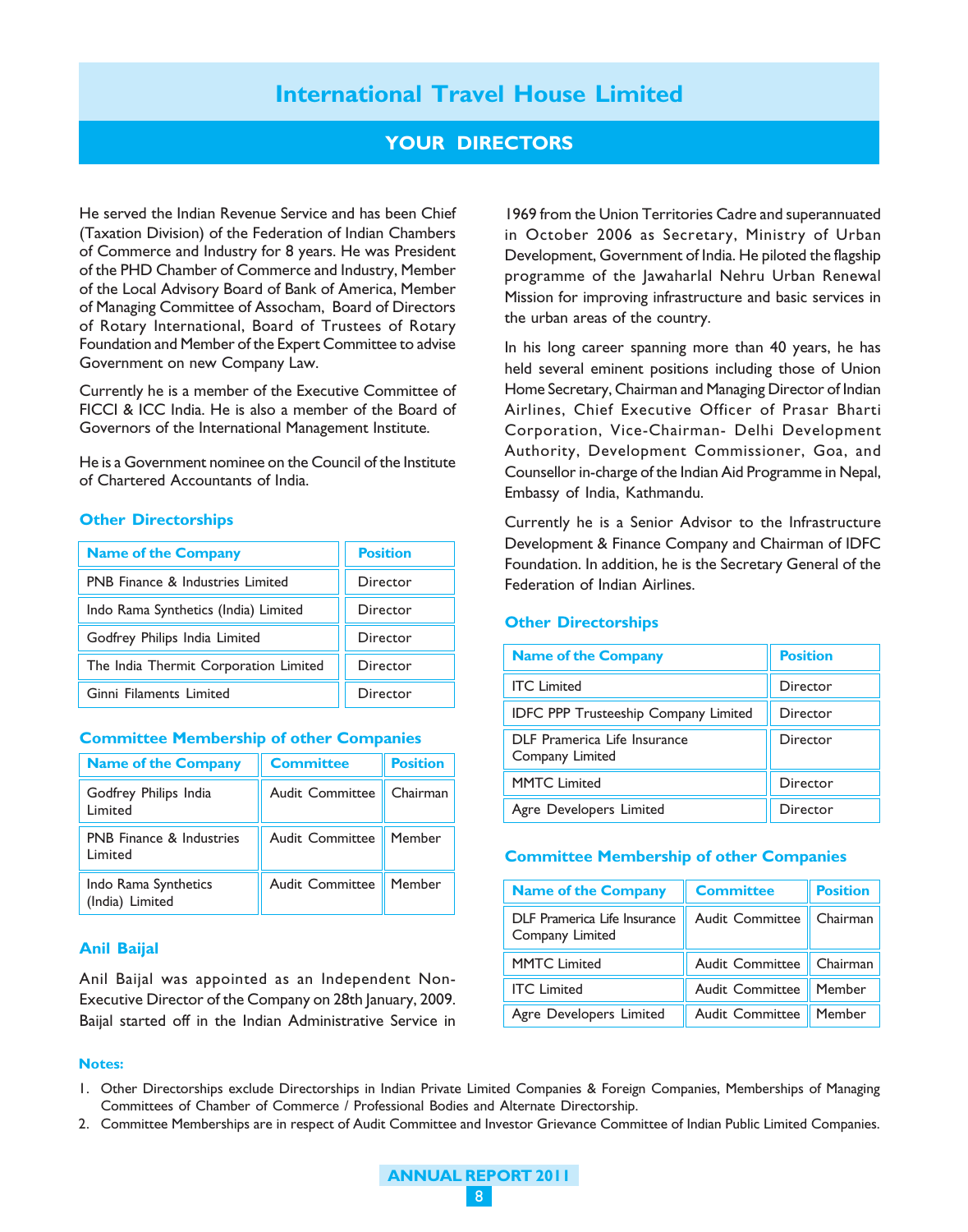#### REPORT ON CORPORATE GOVERNANCE

The Directors present the Company's Report on Corporate Governance.

#### THE COMPANY'S GOVERNANCE PHILOSOPHY

The Company firmly believes in good Corporate Governance and has made it a practice and a continuous process of development right across the Company. The Company's philosophy on Corporate Governance envisages attainment of a high level of transparency and accountability in the functioning of the Company and conduct of business, and places due emphasis on regulatory compliance. It has empowered the Executive Management to take decisions with regard to day to day operations and has also created checks and balances that such decisions are taken with care and responsibility to meet Shareholders' aspirations and societal expectations.

The Company's Corporate Philosophy is focussed on its people who are its most important asset and it values its employees' integrity, creativity, ability, judgement and opinions, who in turn demonstrate the highest ethical standards and responsibility towards the shareholders. This has helped the Company take rapid strides in its pursuit of excellence.

The Company is committed to enhance shareholder value in a fair and transparent manner and has been in the forefront for benchmarking itself with the best business practices globally.

#### The Governance Structure

The practice of Corporate Governance in the Company is at three interlinked levels :

- i. Strategic supervision by the Board of Directors;
- ii. Strategic management by the Corporate Management Committee; and
- iii. Executive management by the Functional Heads under the overall guidance and direction of the Managing Director.

This three-tier structure enables the Board of Directors to carry out the task of strategic supervision as trustees of Shareholders, unencumbered by the task of strategic management, in a manner that imparts objectivity and secures sharpened accountability from the management. Similarly, the Corporate Management Committee can engage in the task of strategic management of the Company as a whole, leaving the task of day-to-day executive management with the empowered Functional Heads under the overall guidance and direction of the Managing Director.

#### BOARD OF DIRECTORS

In terms of the Company's Corporate Governance Policy, all statutory and other significant and material information are placed before the Board to enable it to discharge its responsibility of strategic supervision of the Company as trustees of the Shareholders.

#### **Composition**

The composition of the Board of Directors of the Company is balanced, comprising of Executive and Non-Executive Directors, the latter including independent professionals. Directors are appointed /re-appointed with the approval of the Shareholders and all are liable to retire by rotation. The present strength of the Board of Directors of the Company is eight, of which one is an Executive Director.

Composition of the Board of Directors as on 31st March, 2011

| <b>Category</b>                         | No. of<br><b>Directors</b> | <b>Percentage to</b><br>total no. of<br><b>Directors</b> |
|-----------------------------------------|----------------------------|----------------------------------------------------------|
| Executive<br>Director                   |                            | 12                                                       |
| Non-Executive<br>Independent Directors  |                            | 50                                                       |
| Other<br><b>Non-Executive Directors</b> |                            | 38                                                       |
| Total                                   | Զ                          | 0٥                                                       |

#### Meetings and Attendance

During the financial year ended 31st March, 2011, five meetings of the Board were held, as follows :

| SI.<br>No.     | <b>Date</b>        | <b>Board</b><br><b>Strength</b> | No. of<br><b>Directors</b><br>present |
|----------------|--------------------|---------------------------------|---------------------------------------|
|                | 4th May, 2010      | 8                               |                                       |
| $\overline{2}$ | 29th July, 2010    | 8                               | 8                                     |
| 3              | 25th October, 2010 | 8                               |                                       |
|                | 31st January, 2011 | 8                               |                                       |
| 5              | 25th March, 2011   |                                 |                                       |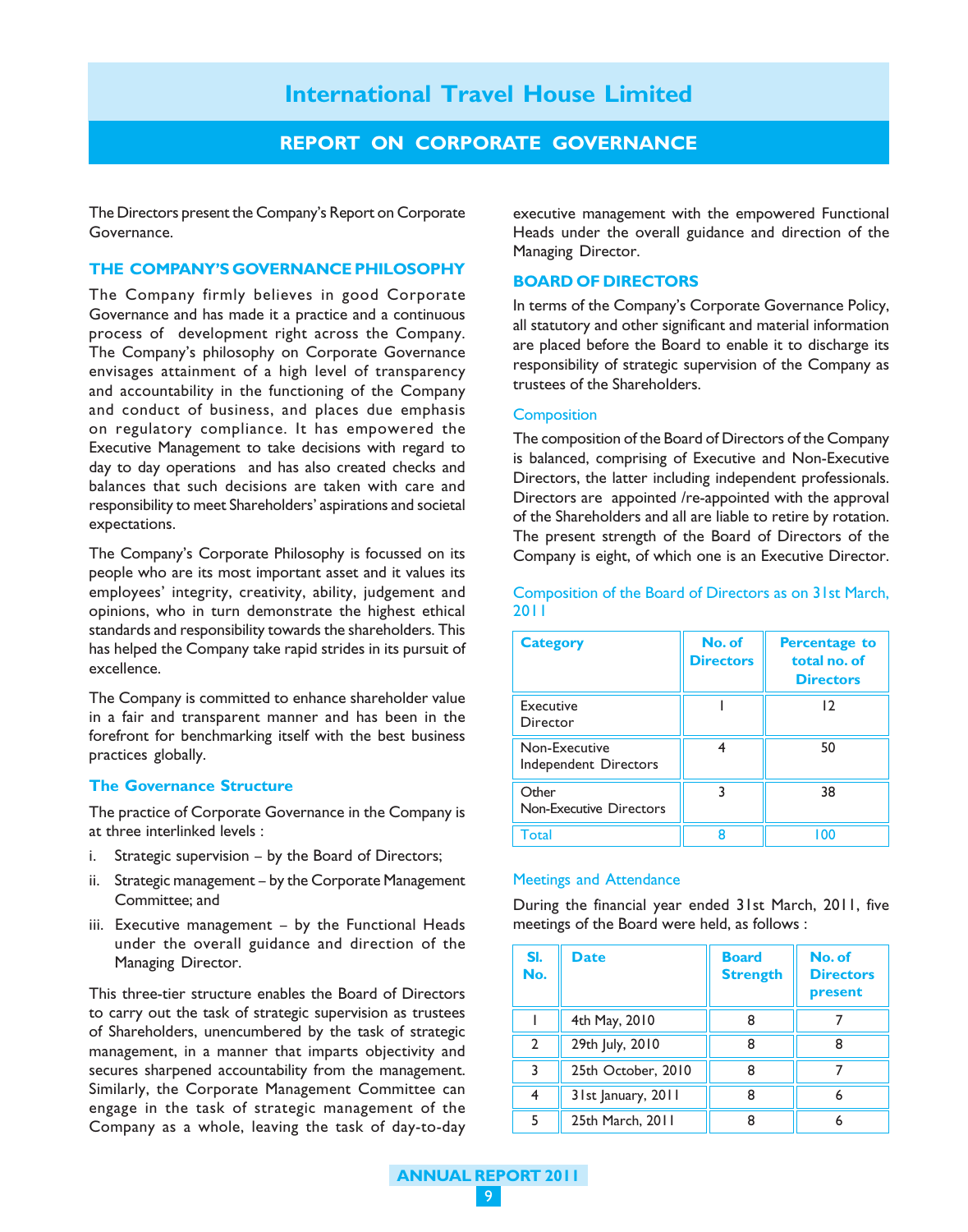## REPORT ON CORPORATE GOVERNANCE

The composition of Board as on 31st March, 2011 and Directors' attendance at the Board Meetings during the financial year and the last Annual General Meeting (AGM) as also their other Directorships and Committee Memberships are given below :

| SI.<br>No.     | <b>Director</b>     | <b>Category</b>                       | No. of<br><b>Board</b><br>meetings<br>attended | <b>Attendance</b><br>at last<br><b>AGM</b> | No. of<br>other<br>Directorships*          | No. of other<br><b>Committee</b><br><b>Memberships/</b><br>Chairmanships** |
|----------------|---------------------|---------------------------------------|------------------------------------------------|--------------------------------------------|--------------------------------------------|----------------------------------------------------------------------------|
|                | Nakul Anand         | Chairman &<br>Non-Executive Director  | 5                                              | <b>Yes</b>                                 | 8                                          | 2                                                                          |
| $\overline{2}$ | Anil Baijal         | Non-Executive<br>Independent Director | $\mathfrak{D}$                                 | <b>No</b>                                  | 5                                          | 4 (including 2 as<br>Chairman)                                             |
| 3              | H P Ranina          | Non-Executive<br>Independent Director | 5                                              | Yes                                        | $\overline{2}$                             | Nil                                                                        |
| $\overline{4}$ | K L Thapar          | Non-Executive<br>Independent Director | 5                                              | Yes                                        | Nil                                        | Nil                                                                        |
| 5              | O P Vaish           | Non-Executive<br>Independent Director | 4                                              | <b>No</b>                                  | 5                                          | 3 (including I<br>as Chairman)                                             |
| 6              | Anil Rajput         | Non-Executive Director                | 3                                              | Yes                                        | Nil                                        | Nil                                                                        |
| $\overline{7}$ | S C Sekhar          | Non-Executive<br>Director             | 5                                              | Yes                                        | 8 (including I<br>as Managing<br>Director) | 5 (including 2<br>as Chairman)                                             |
| 8              | Jehangir J Ghadiali | Managing Director                     | 5                                              | Yes                                        | Nil                                        | Nil                                                                        |

Excludes Directorships in Indian Private Limited Companies & Foreign Companies, Membership of Managing Committees of Chambers of Commerce / Professional Bodies and Alternate Directorship.

Represent Membership / Chairmanship of Audit Committee and Investors Grievance Committee of Indian Public Limited Companies.

#### COMMITTEES OF THE BOARD

The Board of Directors have constituted three Committees of the Board – the Audit Committee, the Investor Services Committee and the Nominations & Remuneration Committee. The terms of reference of the Board Committees are determined by the Board from time to time. Signed minutes of Board Committee meetings are placed for the information of the Board. The role and composition of these Committees, including the number of meetings held during the financial year and the related attendance, are provided below :

#### A. AUDIT COMMITTEE

The Audit Committee of the Board, inter alia, provides reassurance to the Board on the existence of an effective internal control environment that ensures :

- efficiency and effectiveness of the operations;
- safeguarding of assets and adequacy of provisions for all liabilities;
- reliability of financial and other management information and adequacy of disclosures;

compliance with relevant national laws and regulations.

The Audit Committee is empowered, pursuant to its terms of reference, inter alia, to :

- investigate any activity within its terms of reference and to seek information it requires from any employee;
- obtain legal or other independent professional advice and to secure the attendance of outsiders with relevant experience and expertise, when considered necessary.

The role of the Committee includes :

- Overseeing the Company's financial reporting process and the disclosure of its financial information to ensure that the financial statements are correct, sufficient and credible;
- Recommending the appointment and removal of external auditors, fixation of audit fee and approval of payment of fees for any other services rendered by the auditors;
- Reviewing with the management the financial statements before submission to the Board, focussing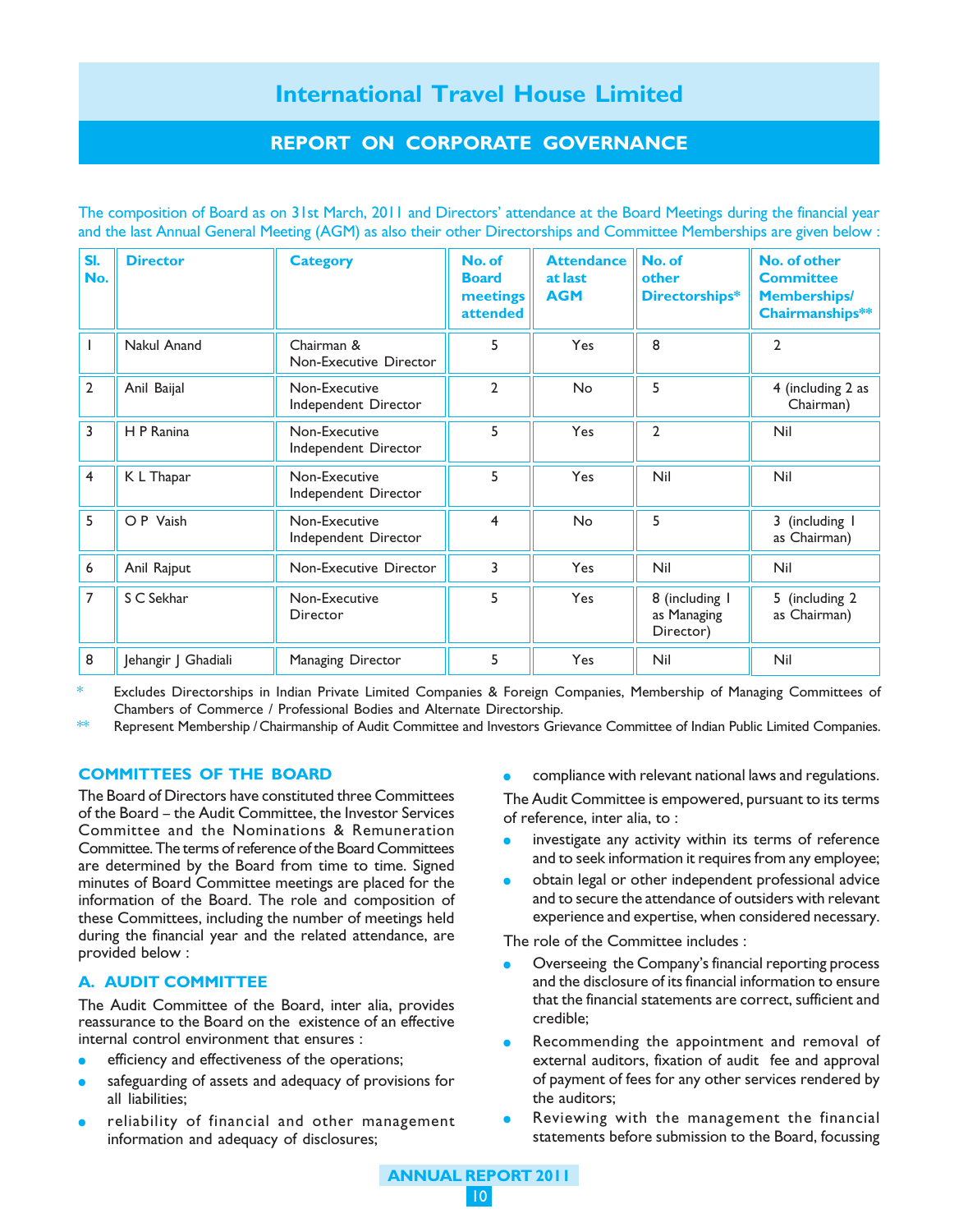## REPORT ON CORPORATE GOVERNANCE

primarily on :

- Any changes in accounting policies and practices
- Major accounting entries based on exercise of judgement by management
- Qualifications, if any, in the draft audit report
- Significant adjustments arising out of audit
- The going concern assumption
- Compliance with Accounting Standards
- Compliance with Stock Exchanges and legal requirements concerning financial statements
- Related party transactions
- Report of the Directors & Management Discussion and Analysis;
- Reviewing with the management, external and internal auditors, the adequacy of internal control systems and the Company's statement on the same prior to endorsement by the Board;
- Reviewing the adequacy of the internal audit function, including the structure of the internal audit department, staffing and seniority of the official heading the department, reporting structure, coverage and frequency of internal audit;
- Reviewing reports of internal audit and discussion with internal auditors on any significant findings and follow up thereon;
- Reviewing the findings of any internal investigations by the internal auditors and the executive management's response on matters where there is suspected fraud or irregularity or failure of internal control systems of a material nature and reporting the matter to the Board;
- Discussion with the external auditors, before the audit commences, on nature and scope of audit, as well as after conclusion of audit, to ascertain any areas of concern and review the comments contained in their management letter;
- Reviewing the Company's financial and risk management policies;
- Looking into the reasons for substantial defaults, if any, in payment to shareholders (in case of non payment of declared dividends) and creditors;
- Considering such other matters as may be required by the Board;
- Reviewing any other areas which may be specified as a role of the Audit Committee under the Listing Agreement, Companies Act and other statutes, as amended from time to time.

#### **Composition**

The Audit Committee presently comprises four Non-Executive Directors, three of whom are Independent Directors. The Chairman of the Committee is an Independent Director. The Managing Director, the Chief Financial Officer, the Head of Internal Audit and the representative of the Statutory Auditors are Invitees to the Audit Committee, and the Company Secretary is the Secretary to the Committee.

All members of the Committee are financially literate and two members have accounting and financial management expertise. The names of the members of the Audit Committee, including its Chairman, are provided, under the section 'Board of Directors and Committees' in the Report and Accounts.

#### Meetings and Attendance

During the financial year ended 31st March, 2011, five meetings of the Audit Committee were held as follows :

| SI.<br>No.    | <b>Date</b>        | <b>Committee</b><br><b>Strength</b> | No. of<br><b>Members</b><br>present |  |
|---------------|--------------------|-------------------------------------|-------------------------------------|--|
|               | 4th May, 2010      |                                     |                                     |  |
| $\mathcal{L}$ | 29th July, 2010    |                                     |                                     |  |
| 3             | 25th October, 2010 |                                     |                                     |  |
| 4             | 31st January, 2011 |                                     |                                     |  |
| 5             | 25th March, 2011   |                                     |                                     |  |

Attendance at Audit Committee Meetings held during the financial year :

| <b>Director</b> | <b>No. of meetings</b><br>attended |
|-----------------|------------------------------------|
| K L Thapar      |                                    |
| H P Ranina      |                                    |
| O P Vaish       |                                    |
| S C Sekhar      |                                    |

#### B. INVESTOR SERVICES COMMITTEE

The Investor Services Committee of the Board oversees redressal of shareholder and investor grievances, and approves sub-division / transmission of shares, issue of duplicate share certificates etc.

#### **Composition**

The Investor Services Committee presently comprises three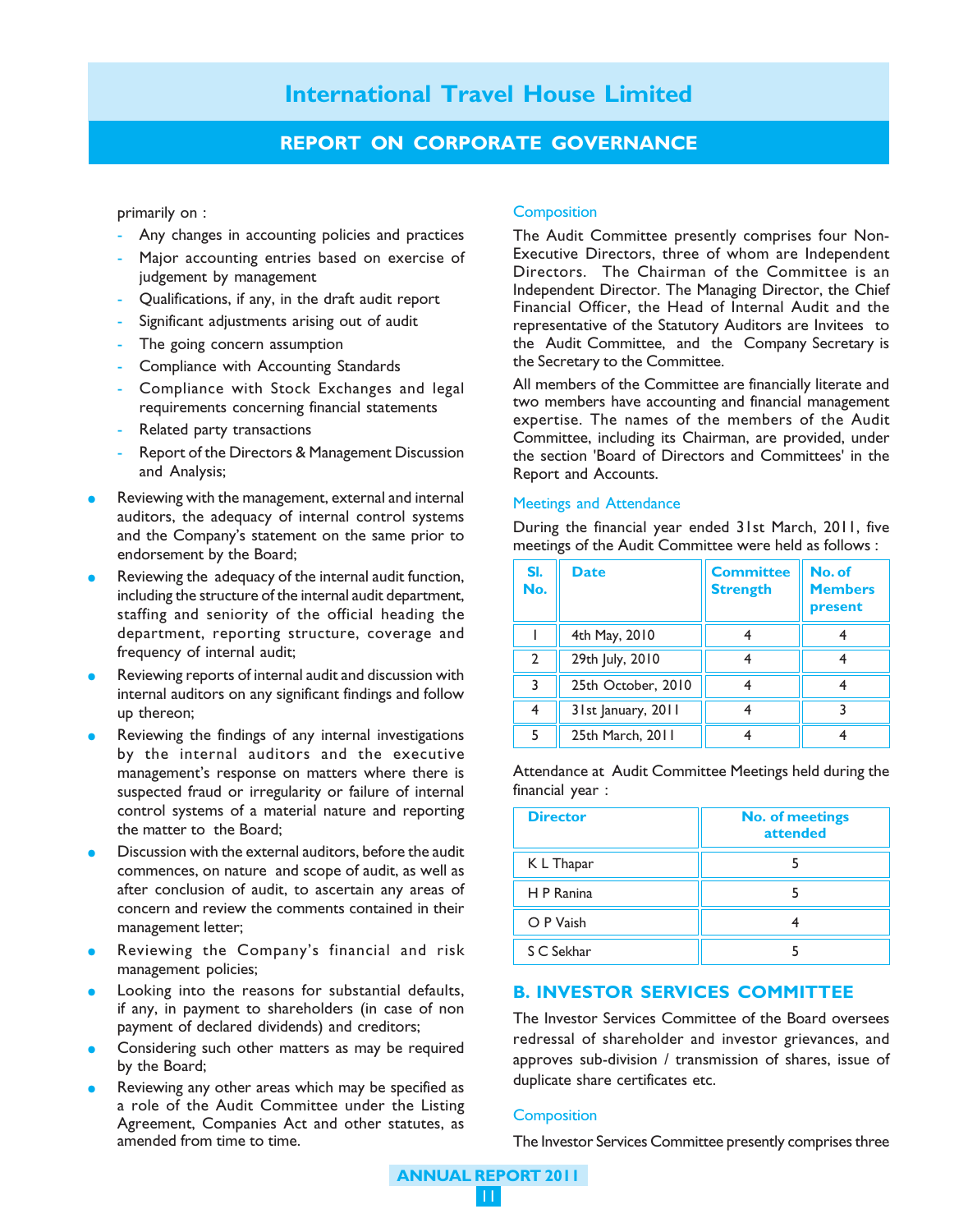#### REPORT ON CORPORATE GOVERNANCE

Directors, two of whom are Non-Executive Directors. The Chairman of the Committee is an Independent Director.

The names of the members of the Investor Services Committee, including its Chairman, are provided under the section 'Board of Directors and Committees' in the Report and Accounts.

#### Meetings and Attendance

During the financial year ended 31st March, 2011, four meetings of Investor Services Committee were held as follows:

| SI.<br>No. | <b>Date</b>        | <b>Committee</b><br><b>Strength</b> | No. of<br><b>Members</b><br>present |
|------------|--------------------|-------------------------------------|-------------------------------------|
|            | 4th May, 2010      |                                     |                                     |
|            | 29th July, 2010    |                                     |                                     |
|            | 25th October, 2010 |                                     |                                     |
|            | 31st January, 2011 |                                     |                                     |

Attendance at Investor Services Committee Meetings held during the financial year :

| <b>Director</b>     | <b>No. of meetings</b><br>attended |
|---------------------|------------------------------------|
| O P Vaish           |                                    |
| S C Sekhar          |                                    |
| Jehangir J Ghadiali |                                    |

#### C. NOMINATIONS & REMUNERATION **COMMITTEE**

The Nominations & Remuneration Committee of the Board, inter alia, recommends to the Board of Directors, the compensation terms of the Managing Director and the senior most level of management immediately below the Managing Director. It also makes recommendations to the Board regarding top level successions and appointments viz. the membership of the Board, the Corporate Management Committee and the senior most level of executive management one level below the Board. This Committee also functions as the Remuneration Committee in terms of Schedule XIII to the Companies Act, 1956.

#### **Composition**

The Nominations & Remuneration Committee comprises

all Non-Executive Directors. The Chairman of the Company is the Chairman of this Committee.

The names of the members of the Nominations & Remuneration Committee, including its Chairman, are provided under the section 'Board of Directors and Committees' in the Report and Accounts.

#### Meetings and Attendance

During the financial year ended 31st March, 2011, two meetings of Nominations & Remuneration Committee were held as follows:

| SI.<br>$\overline{\mathsf{No}}$ . | <b>Date</b>        | <b>Committee</b><br><b>Strength</b> | No. of<br><b>Members</b><br>present |
|-----------------------------------|--------------------|-------------------------------------|-------------------------------------|
|                                   | 25th October, 2010 |                                     |                                     |
|                                   | 31st January, 2011 |                                     |                                     |

Attendance at Nominations & Remuneration Committee Meeting held during the financial year :

| <b>Director</b> | <b>No. of meetings attended</b> |
|-----------------|---------------------------------|
| Nakul Anand     |                                 |
| Anil Rajput     |                                 |
| H P Ranina      |                                 |
| S C Sekhar      |                                 |
| K L Thapar      |                                 |
| O P Vaish       |                                 |
| Anil Baijal     |                                 |

#### Remuneration Policy

The Company's remuneration strategy aims at attracting and retaining high calibre talent. The remuneration policy, therefore, is market-led and takes into account the competitive circumstance of each business so as to attract and retain quality talent and leverage performance significantly.

#### Remuneration of Directors

The remuneration of the Managing Director is determined and recommended to the Board by the Nominations & Remuneration Committee. The recommendations of the Committee are considered and approved by the Board subject to the approval of the Shareholders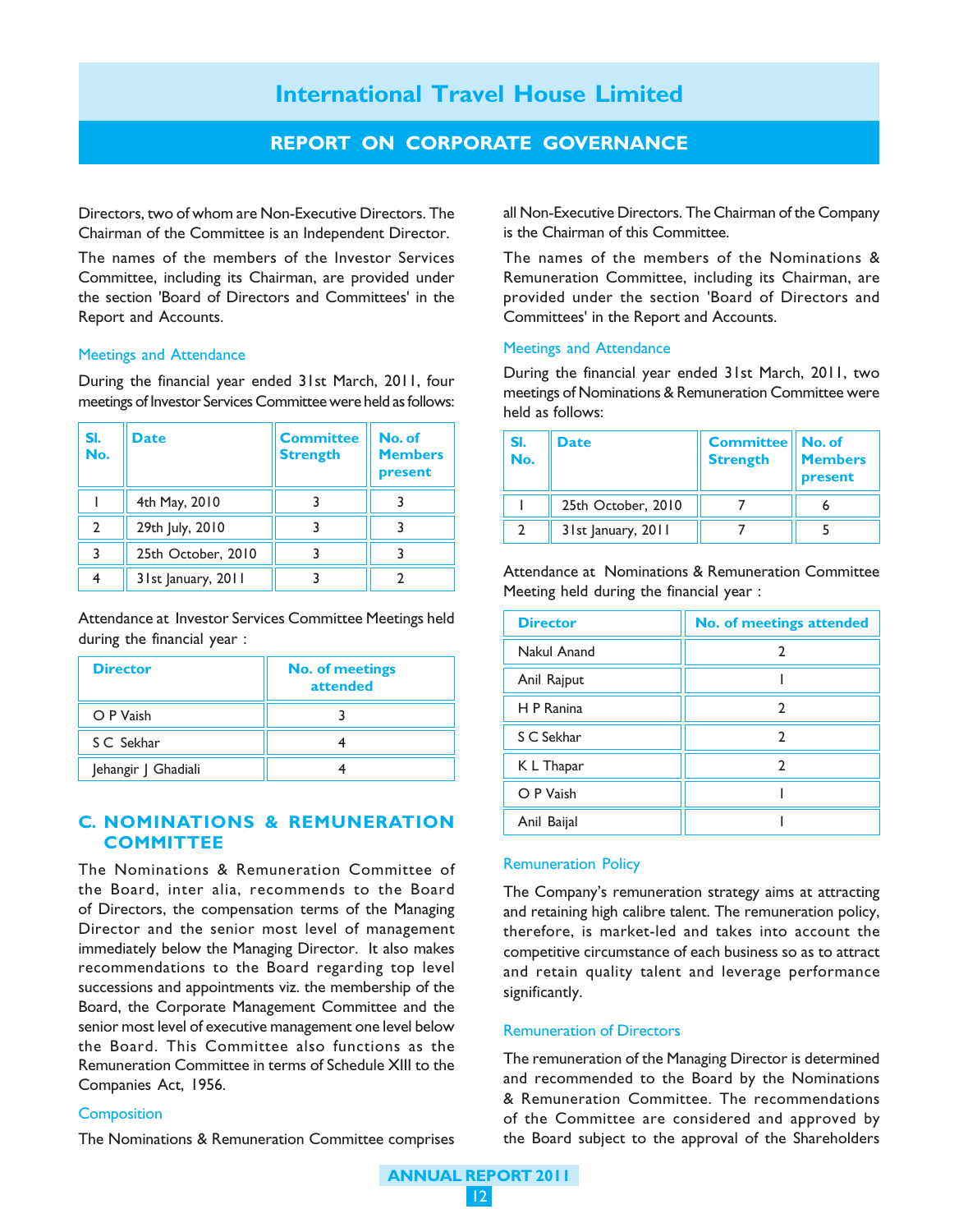#### REPORT ON CORPORATE GOVERNANCE

and other approvals as may be necessary. The Managing Director is entitled to a Performance Bonus for each financial year up to a maximum of 50% of his consolidated salary, as may be determined by the Board on the recommendation of the Nominations & Remuneration Committee.

Non-Executive Directors are not paid any remuneration. However, Independent Non-Executive Directors are entitled to sitting fees for attending meetings of the Board and Committees thereof. The sitting fees as determined by the Board are presently  $\overline{57},500/-$  and  $\overline{55},000/$ for each meeting of the Board and Committee respectively.

Details of Remuneration paid to the Directors during the financial year ended 31st March, 2011 :

|                                |                                      |                                          |                                          |                                    |                          | $(3\overline{5})$ in Lacs)    |
|--------------------------------|--------------------------------------|------------------------------------------|------------------------------------------|------------------------------------|--------------------------|-------------------------------|
| <b>Director</b>                | <b>Consolidated</b><br><b>Salary</b> | <b>Supplementary</b><br><b>Allowance</b> | <b>Perquisites and</b><br>other Benefits | <b>Performance</b><br><b>Bonus</b> | <b>Total</b>             | <b>Sitting</b><br><b>Fees</b> |
| <b>Executive Director</b>      |                                      |                                          |                                          |                                    |                          |                               |
| Jehangir J Ghadiali            | 12.52                                | 11.47                                    | 12.53                                    | 5.14                               | 41.66                    |                               |
| <b>Non-Executive Directors</b> |                                      |                                          |                                          |                                    |                          |                               |
| Nakul Anand                    |                                      | -                                        | $\overline{\phantom{0}}$                 |                                    |                          |                               |
| Anil Baijal                    |                                      |                                          |                                          |                                    |                          | 0.20                          |
| Anil Rajput                    |                                      |                                          |                                          | -                                  | -                        |                               |
| H P Ranina                     | -                                    | $\overline{\phantom{0}}$                 | $\overline{\phantom{0}}$                 | -                                  | $\qquad \qquad -$        | 0.72                          |
| S C Sekhar                     | -                                    | $\overline{\phantom{0}}$                 | $\overline{\phantom{0}}$                 | -                                  | $\overline{\phantom{m}}$ | -                             |
| K L Thapar                     |                                      | $\qquad \qquad$                          | $\qquad \qquad \blacksquare$             | -                                  | $\qquad \qquad -$        | 0.72                          |
| O P Vaish                      |                                      |                                          |                                          |                                    |                          | 0.70                          |

Presently, the Company does not have a scheme for grant of stock options.

#### Directors' Shareholding

Shareholding of the Directors in the Company as on 31st March, 2011 :

| <b>Director</b>     | <b>No. of Equity Shares</b><br>of $\bar{z}$ 10/- each<br>held singly / jointly |
|---------------------|--------------------------------------------------------------------------------|
| Nakul Anand         | 100                                                                            |
| Anil Baijal         | Nil                                                                            |
| Jehangir   Ghadiali | Nil                                                                            |
| Anil Rajput         | Nil                                                                            |
| H P Ranina          | Nil                                                                            |
| S C Sekhar          | Nil                                                                            |
| K L Thapar          | Nil                                                                            |
| O P Vaish           | Nil                                                                            |

#### Service Contracts and Severance Fees

The appointment of the Managing Director is governed by the resolutions passed by the Board of Directors and the Shareholders of the Company, which covers the terms and conditions of such appointment read with the service rules of the Company. There is no separate provision for payment of severance fee under the resolution governing the appointment of the Managing Director.

#### CORPORATE MANAGEMENT COMMITTEE

The primary role of the Corporate Management Committee is strategic management of the Company's businesses within Board approved direction / framework.

#### **Composition**

The Corporate Management Committee comprises the Managing Director and three or four key senior members of management. The Managing Director of the Company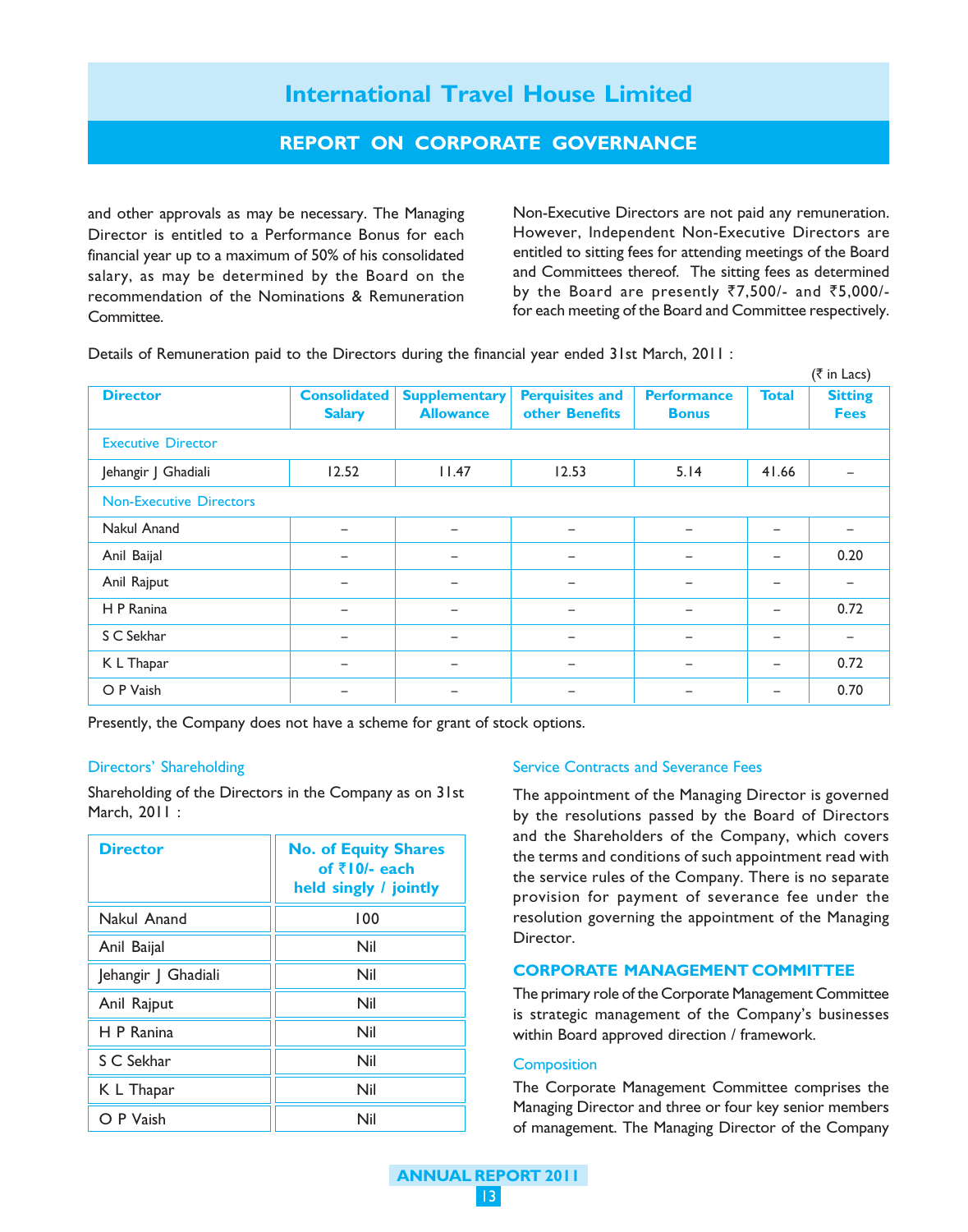#### REPORT ON CORPORATE GOVERNANCE

is the Chairman of this Committee. The composition of the Corporate Management Committee is determined by the Board based on the recommendation of the Nominations & Remuneration Committee.

The names of the members of the Corporate Management Committee, including its Chairman, are provided under the section 'Board of Directors and Committees' in the Report and Accounts.

#### Meetings and Attendance

During the financial year ended 31st March, 2011, twelve meetings of Corporate Management Committee were held as follows :

| SI.<br>No.     | <b>Date</b>          | <b>Committee</b><br><b>Strength</b> | No. of<br><b>Members</b><br>present |
|----------------|----------------------|-------------------------------------|-------------------------------------|
| I              | 11th May, 2010       | 4                                   | $\overline{4}$                      |
| $\overline{2}$ | 28th May, 2010       | 4                                   | 3                                   |
| 3              | 30th June, 2010      | 4                                   | 3                                   |
| 4              | I Ith August, 2010   | 4                                   | 3                                   |
| 5              | 31st August, 2010    | 4                                   | 3                                   |
| 6              | 30th September, 2010 | 4                                   | $\overline{\mathbf{4}}$             |
| 7              | 28th October, 2010   | 4                                   | 3                                   |
| 8              | 24th November, 2010  | 4                                   | 4                                   |
| 9              | 24th December, 2010  | 4                                   | $\overline{4}$                      |
| 10             | 28th January, 2011   | 4                                   | 4                                   |
| П              | 24th February, 2011  | 4                                   | 3                                   |
| 2              | 29th March, 2011     | 4                                   | $\overline{4}$                      |

Attendance at Corporate Management Committee Meetings held during the financial year :

| <b>Member</b>       | <b>No. of meetings</b><br>attended |
|---------------------|------------------------------------|
| Jehangir J Ghadiali |                                    |
| Ghanshyam Arora     | 12                                 |
| Sidhartha Roy       |                                    |
| Raghupati Wahi      |                                    |

#### **DISCLOSURES**

Materially significant related party transactions which may have potential conflict with the interests of the Company at large:

#### None

Details of non-compliances, penalties, strictures by Stock Exchanges / SEBI / Statutory Authorities on any matter related to capital markets during the last three years:

#### **None**

Inter-se relationships between Directors of the Company:

#### None

Material financial and commercial transactions of senior management, where they may have had personal interest, and which had potential conflict with the interest of the Company at large:

#### None

The Independent Directors have confirmed that they meet the criteria of 'Independence' as stipulated under Clause 49 of the Listing Agreement with Stock Exchanges.

#### MEANS OF COMMUNICATION

Timely disclosure of consistent, comparable, relevant and reliable information on corporate financial performance is at the core of good governance. Towards this end, the quarterly results of the Company were announced within forty five days of the end of each quarter for the first three quarters. The audited annual results alongwith the results for the fourth quarter were announced within two months of the end of the financial year. Such results are normally published in 'The Financial Express' (all editions) and in a vernacular newspaper, 'Jansatta' from New Delhi. All these results, including the entire Report and Accounts, information relating to shareholding pattern, compliance with corporate governance norms etc. were posted on Company's website www.travelhouseindia.com.

The Report of the Directors, forming part of the Report and Accounts, includes all aspects of the Management Discussion and Analysis Report.

#### ITH CODE OF CONDUCT FOR PREVENTION OF INSIDER TRADING

The ITH Code of Conduct for Prevention of Insider Trading as approve by the Board of Directors, inter alia, prohibits purchase/sale of shares of the Company by Directors and employees while in possession of unpublished price sensitive information in relation to the Company. The Code is available on the Company's website.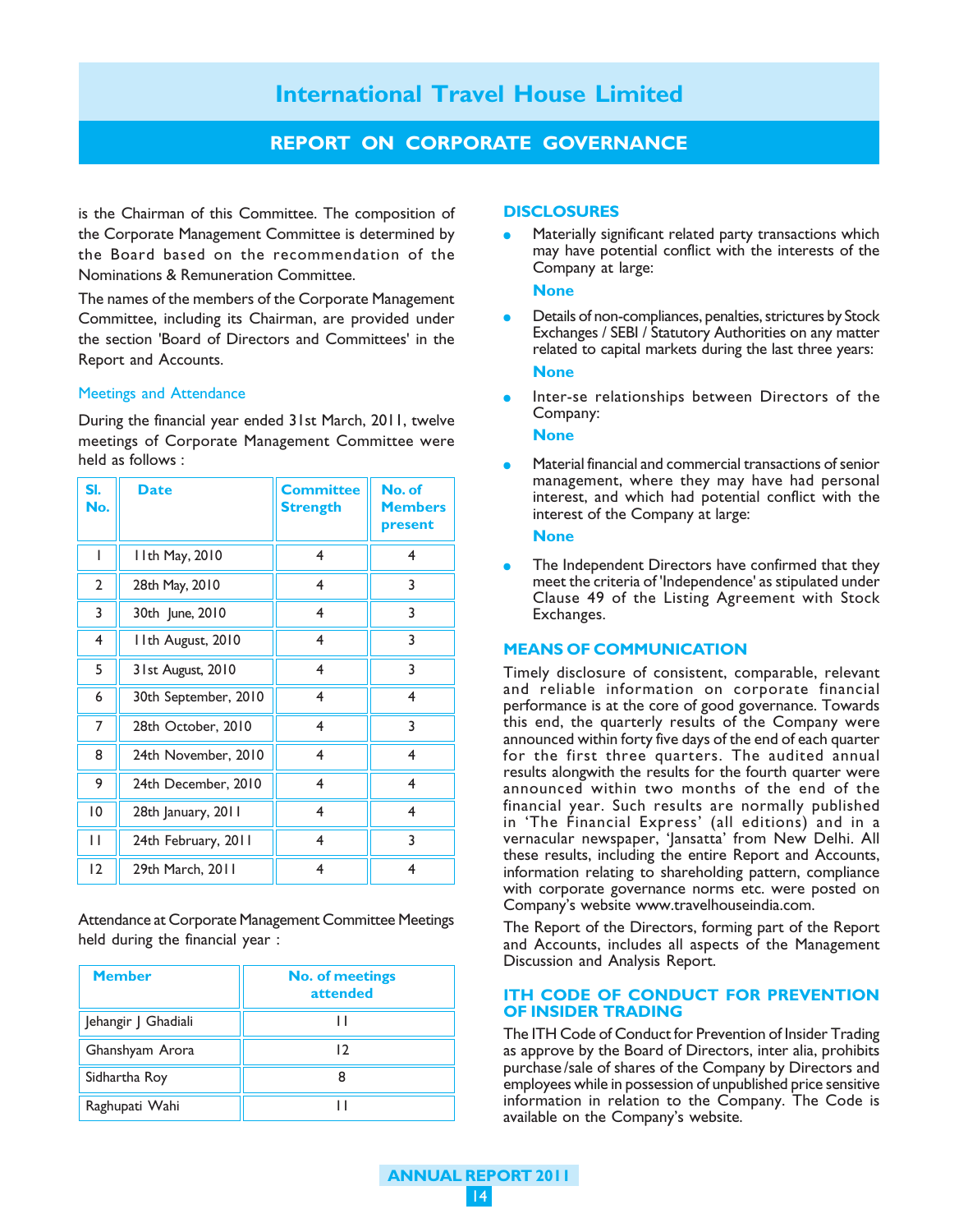#### REPORT ON CORPORATE GOVERNANCE

#### ITHL CODE OF CONDUCT

The ITHL Code of Conduct, as adopted by the Board of Directors, is applicable to Directors, senior management and employees of the Company. The Code is derived from three interlinked fundamental principles, viz. good corporate governance, good corporate citizenship and exemplary personal conduct. The Code covers ITHL's commitment to sustainable development, concern for occupational health, safety and environment, transparency and auditability, legal compliance and the philosophy of leading by personal example. The Code is available on the Company's website.

#### GENERAL SHAREHOLDER INFORMATION

Provided in the 'Shareholder Information' section of the Report and Accounts.

#### COMPLIANCE CERTIFICATE OF THE AUDITORS

The Statutory Auditors' Certificate, as stipulated in Clause 49 of the Listing Agreement with Stock Exchanges, that the Company has complied with the conditions of Corporate Governance is annexed to the Report of the Directors & Management Discussion and Analysis.

This Certificate will be forwarded to the Stock Exchanges alongwith the Annual Report of the Company.

#### Declaration as required under Clause 49 of the Listing Agreement

All Directors and senior management of the Company have affirmed compliance with The ITHL Code of Conduct for the financial year ended 31st March, 2011.

New Delhi Jehangir J Ghadiali Jehangir J Ghadiali Jehangir J Ghadiali Jehangir J Ghadiali Jehangir J Ghadiali 2nd May, 2011 **Managing Director** Control of the Control of the Control of the Control of the Control of the Control of the Control of the Control of the Control of the Control of the Control of the Control of the Control

#### NON-MANDATORY RECOMMENDATIONS UNDER CLAUSE 49 OF THE LISTING AGREEMENT

The status of compliance with the non-mandatory recommendations of Clause 49 of the Listing Agreement with Stock Exchanges is provided below:

- 1. Non-Executive Chairman's Office: The Company has a Non-Executive Chairman but he does not maintain any separate office, hence no expense in this regard is being incurred by the Company.
- 2. Tenure of Independent Directors: No maximum tenure for Independent Directors has been prescribed by the Board.
- 3. Remuneration Committee: The Company has a 'Nominations and Remuneration Committee', comprising of all the Directors except the Managing Director. The Chairman of the Company is the Chairman of this Committee.
- 4. Shareholder Rights: The quarterly, half-yearly and annual financial results of the Company are published in newspapers on an all India basis and are also posted on the Company's corporate website

www.travelhouseindia.com. The complete Annual

5. Audit Qualifications: It is always the Company's endeavour to present unqualified financial statements.

Report is sent to every Shareholder of the Company.

- 6. Training of Board Members: The Board is equipped to perform its role of business assessment through inputs from time to time. Directors are fully briefed on all business related matters, risk assessment & minimisation procedures, and new initiatives proposed by the Company.
- 7. Mechanism for evaluation of Non-Executive Directors: The role of the Board of Directors is to provide direction and exercise overall supervision to ensure that the Company is managed in a manner that fulfills stakeholder's aspirations and societal expectations.
- 8. Whistle-Blower Policy: The Company encourages an open door policy where employees have access to the Head of the Business / Function. In terms of The ITH Code of Conduct, any instance of non-adherence to the Code / any other observed unethical behaviour is to be brought to the attention of the immediate reporting authority, who is required to report the same to the Head of Corporate Human Resources.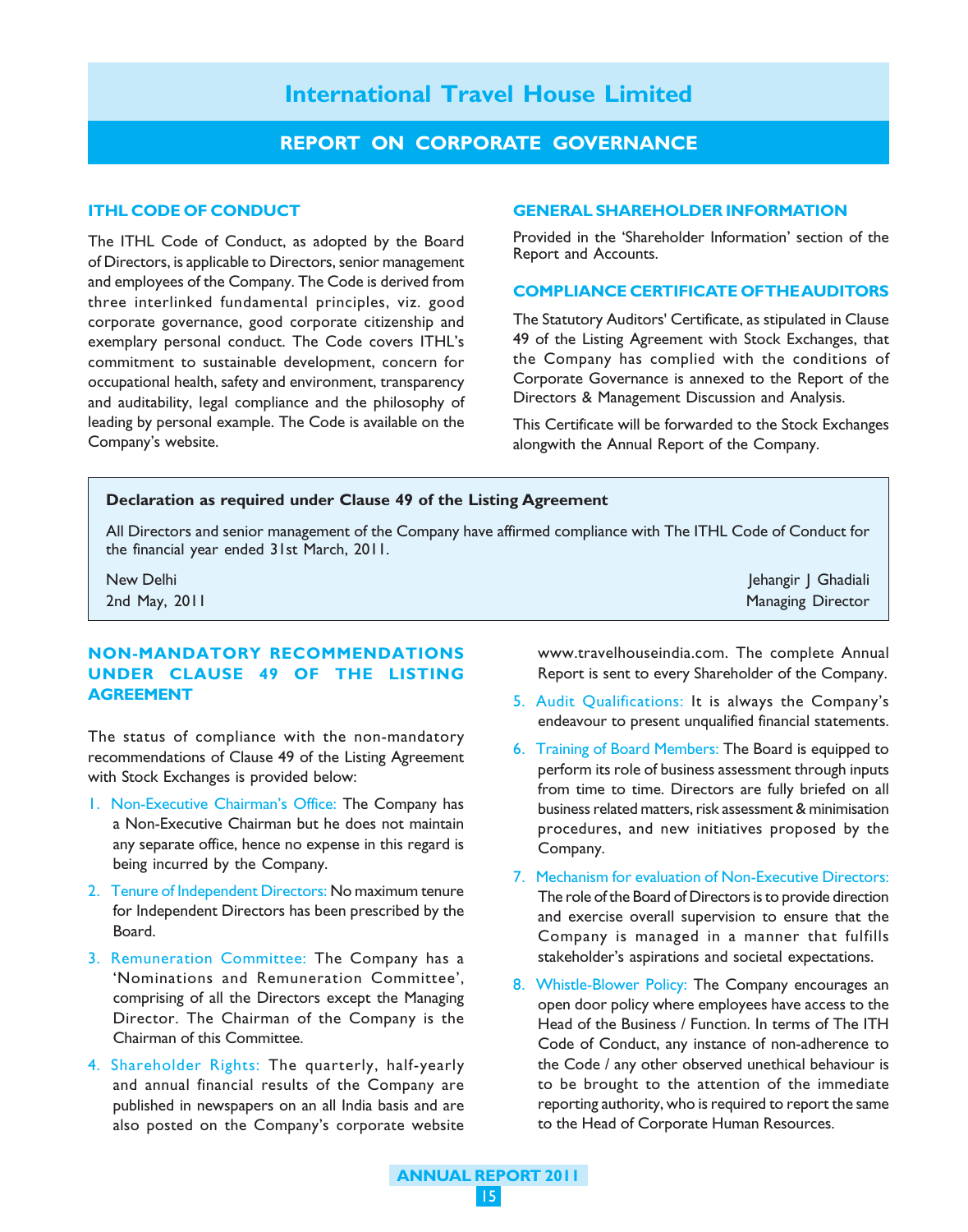## SHAREHOLDER INFORMATION

#### Annual General Meeting Details

| Date                      | Tuesday, 6th September, 2011                                                             |
|---------------------------|------------------------------------------------------------------------------------------|
| Venue                     | Air Force Auditorium<br>Subroto Park, New Delhi-110 010                                  |
| Time                      | $9.30$ a.m.                                                                              |
| <b>Book Closure Dates</b> | Wednesday, 24th August, 2011 to<br>Tuesday, 6th September, 2011<br>(both days inclusive) |
| Dividend Payment Date     | 12th September, 2011                                                                     |

#### Registrars & Share Transfer Agents (RTA)

Messrs MCS Limited are the Registrars and Share Transfer Agents of the Company for carrying out share registration and other related activities of the Company.

#### Address for Correspondence

MCS Limited F-65, Ist Floor Okhla Industrial Area, Phase - I, New Delhi - 110 020 Telephone Nos. : 41406149-52, 41609386 Facsimile No. : 41709881

Shareholders holding shares in the electronic form should address their correspondence, except those relating to dividend, to their respective Depository Participants.

#### Compliance Officer

Mrs. Janaki Aggarwal, Company Secretary, is the Compliance Officer under Clause 47 of the Listing Agreement with Stock Exchanges.

#### Share Transfer Committee

The Share Transfer Committee of the Company generally meets fortnightly for approving share transfers. The processing activities with respect to requests received for share transfer are completed within 20 days from the date of receipt of request. There were no share transfers pending as on 31st March, 2011. The Committee met 25 times during the financial year.

The Share Transfer Committee comprises the following :

| Mr Raghupati Wahi,<br>Chief Financial Officer     | Member |
|---------------------------------------------------|--------|
| Mrs Janaki Aggarwal<br>Company Secretary          | Member |
| Mr Asish Bhattacharjee<br>Vice President, Finance | Member |

#### Dematerialisation of Shares and Liquidity

The Shares of the Company are required to be traded in dematerialised form and are available for trading under both the Depository Systems in India - NSDL and CDSL. The International Securities Identification Number (ISIN) allotted to the Company's Shares under the Depository System is INE 262B01016. The annual custody fee for the financial year 2011-12 has been paid to NSDL and CDSL, the Depositories.

As on 31st March, 2011, 72,71,202 Shares of the Company constituting 90.95% of the subscribed and paid-up Share Capital stand dematerialised. The processing activities with respect to requests received for dematerialisation are completed within 15 days.

#### Shareholder / Investor Complaints

The Company attended to Shareholder / Investor complaints and other correspondence generally within a period of 15 days except where constrained by disputes or legal impediments. There are some pending cases relating to disputes over title to Shares in which the Company has been made a party. These cases, however, are not material in nature.

The Company received 1 share related complaint during the financial year ended 31st March, 2011, which translate to 0.01% of the total number of Shareholders of the Company. The said complaint has been resolved.

| <b>Nature of Complaints</b>                   | No. of<br><b>Complaints Complaints</b> | $%$ of |
|-----------------------------------------------|----------------------------------------|--------|
| Non receipt of Duplicate<br>Share Certificate |                                        | 100    |
| ำาtal                                         |                                        |        |

The e-mail ID earmarked for investor complaints : investor\_TH@ith.co.in

#### Distribution of Shareholding as on 31st March, 2011

| No.of          |                | <b>No. of Shareholders</b> | <b>No. of Equity Shares</b> |                      |
|----------------|----------------|----------------------------|-----------------------------|----------------------|
| <b>Shares</b>  | <b>Total</b>   | $%$ to                     | <b>Total</b>                | $%$ to               |
| <b>Slab</b>    |                | <b>Shareholders</b>        |                             | <b>Share Capital</b> |
| $1 - 500$      | 13,081         | 94.47                      | 12,41,588                   | 15.53                |
| 501-1000       | 391            | 2.82                       | 3,12,014                    | 3.90                 |
| 1001-2000      | 201            | 1.45                       | 2,84,852                    | 3.56                 |
| 2001-3000      | 68             | 0.49                       | 1,75,403                    | 2.19                 |
| 3001-4000      | 23             | 0.17                       | 83.033                      | 1.04                 |
| 4001-5000      | 24             | 0.17                       | 1, 10, 353                  | 1.38                 |
| 5001-10000     | 31             | 0.22                       | 2,17,419                    | 2.72                 |
| 10001-50000    | 22             | 0.16                       | 4.47.737                    | 5.60                 |
| 50001-100000   | $\overline{2}$ | 0.01                       | 1,21,657                    | 1.52                 |
| 100001 & above | 4              | 0.03                       | 50,00,444                   | 62.55                |
| <b>Total</b>   | 3,847          | 100.00                     | 79,94,500                   | 100.00               |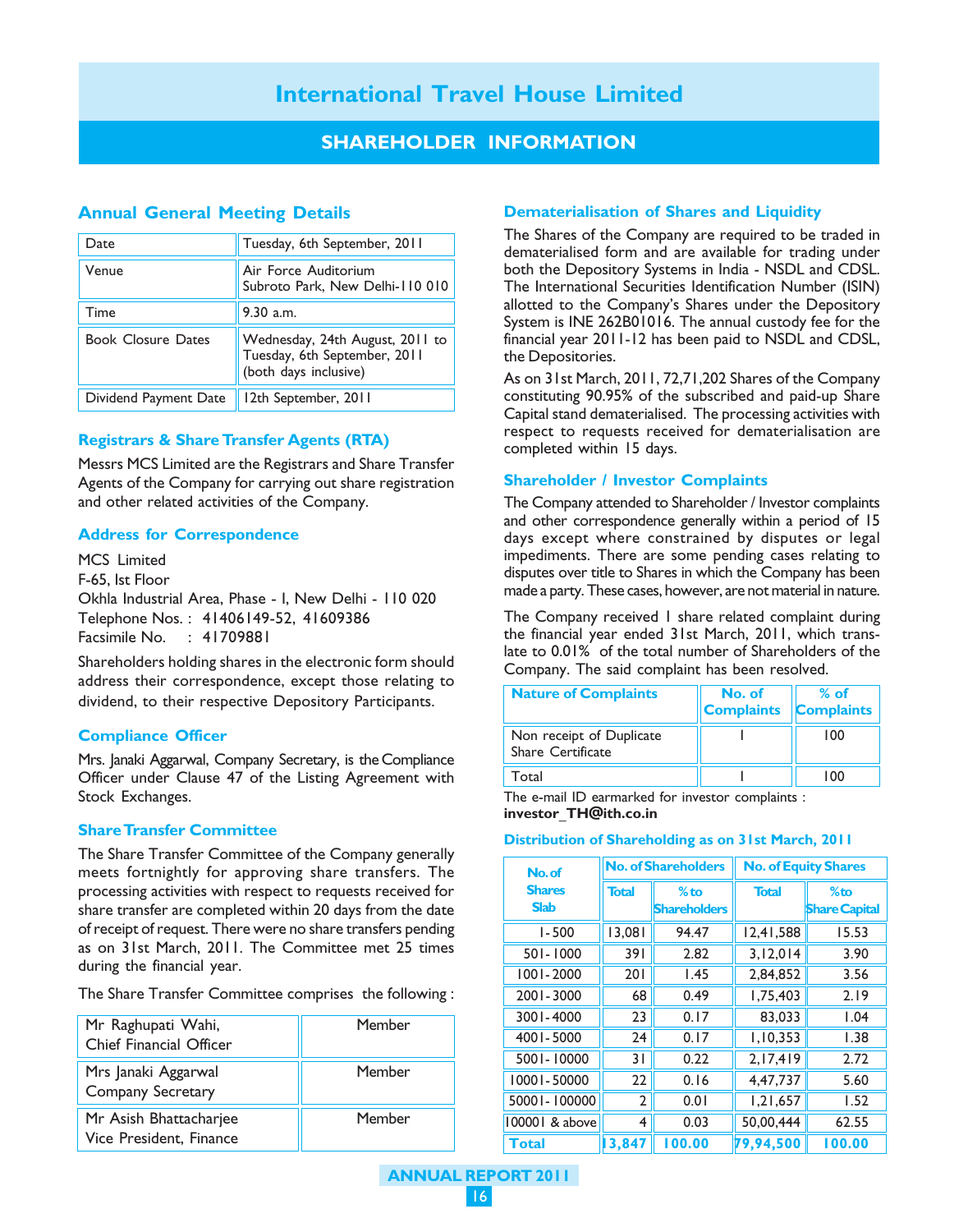#### SHAREHOLDER INFORMATION

#### Categories of Shareholders as on 31st March, 2011

| SI.<br>No.     | <b>Category</b>                 | No. of<br><b>Shares</b><br>held | $%$ to<br><b>Share</b><br>holding |  |  |
|----------------|---------------------------------|---------------------------------|-----------------------------------|--|--|
| A              | <b>Promoters Holding</b>        |                                 |                                   |  |  |
| ı              | <b>Indian Promoters</b>         |                                 |                                   |  |  |
|                | <b>ITC</b> Limited              | 2,87,600                        | 3.60                              |  |  |
|                | <b>Russell Credit Limited</b>   | 36,26,638                       | 45.36                             |  |  |
| $\overline{2}$ | Persons acting in Concert       |                                 |                                   |  |  |
|                | Russell Investments Limited     | 10, 17, 663                     | 12.73                             |  |  |
|                | <b>Sub Total</b>                | 49,31,901                       | 61.69                             |  |  |
| B              | <b>Non Promoter Holding</b>     |                                 |                                   |  |  |
| 3              | Institutional Investors         |                                 |                                   |  |  |
| a              | Mutual Funds and UTI            | Nil                             | Nil                               |  |  |
| h              | <b>Banks</b>                    | 300                             | 0.01                              |  |  |
| c              | Foreign Institutional Investors | 200                             | 0.00                              |  |  |
|                | <b>Sub Total</b>                | 500                             | 0.01                              |  |  |
| 4              | <b>Others</b>                   |                                 |                                   |  |  |
| a              | Private Corporate Bodies        | 3,82,854                        | 4.8                               |  |  |
| h              | <b>Indian Public</b>            | 24,98,228                       | 31.25                             |  |  |
| $\mathsf{C}$   | NRIs / OCBs                     | 1,74,868                        | 2.20                              |  |  |
| d              | Any Other                       | 6,149                           | 0.08                              |  |  |
|                | <b>Sub Total</b>                | 30,62,099                       | 38.31                             |  |  |
|                | <b>Grand Total</b>              | 79,94,500                       | 100.00                            |  |  |

#### Monthly High and Low Quotes and Volume of Shares traded on Bombay Stock Exchange (BSE)

| <b>Bombay Stock Exchange</b> |              |                    |            |                         |  |
|------------------------------|--------------|--------------------|------------|-------------------------|--|
| Year                         | <b>Month</b> | <b>High</b><br>(3) | Low<br>(3) | <b>Volume</b><br>(Nos.) |  |
| 2010                         | April        | 195.60             | 135.00     | 10.21.274               |  |
|                              | May          | 177.40             | 150.00     | 2.68.615                |  |
|                              | lune         | 222.00             | 158.85     | 6.56.893                |  |
|                              | July         | 237.50             | 207.00     | 3.76.521                |  |
|                              | August       | 257.90             | 222.00     | 5,44,801                |  |
|                              | September    | 265.00             | 228.00     | 4.71.978                |  |
|                              | October      | 316.00             | 248.05     | 6.28.577                |  |
|                              | November     | 310.00             | 235.10     | 2,73,884                |  |
|                              | December     | 295.10             | 218.00     | 1.15.416                |  |
| 2011                         | anuary       | 260.00             | 170.00     | 2,57,472                |  |
|                              | February     | 221.00             | 165.00     | 99,495                  |  |
|                              | March        | 192.00             | 165.00     | 1.23.585                |  |

Note- There was no trading in the Company's Shares on the Delhi Stock Exchange during the financial year 2010-11.

#### Performance in comparison to broad based indices such as BSE Sensex



Note – Indicates monthly closing positions.

#### Listing of Shares on Stock Exchanges with Stock **Code**

The Delhi Stock Exchange Association Limited (109092) 'DSE House', 3/1, Asaf Ali Road, New Delhi-110 002 Bombay Stock Exchange Limited (500213) Phiroze Jeejeebhoy Towers, Dalal Street, Mumbai-400 001

The Listing Fee for the financial year 2011-2012 has been paid to the Stock Exchanges.

#### Financial Calendar

| Financial Year 2011-2012                   |                     |  |  |  |  |
|--------------------------------------------|---------------------|--|--|--|--|
| First Quarter Results                      | 14th August, 2011   |  |  |  |  |
| 2. Second Quarter and<br>Half-Year Results | 15th November, 2011 |  |  |  |  |
| Third Quarter Results                      | 15th February, 2012 |  |  |  |  |
| Fourth Quarter and<br>Annual Results       | 31st May, 2012      |  |  |  |  |

#### Particulars of past three AGMs

| <b>AGM</b>       | <b>Financial</b><br>Year | <b>Venue</b>              | <b>Date</b>    | <b>Time</b> | <b>Special</b><br><b>Resolution(s)</b><br><b>Passed</b> |
|------------------|--------------------------|---------------------------|----------------|-------------|---------------------------------------------------------|
| 29 <sub>th</sub> | 2009-10                  | Air Force<br>Auditorium   | $10 - 08 - 10$ |             | • Appointment<br>- of<br>Managing Director              |
| 28 <sub>th</sub> | 2008-09                  | Subroto Park<br>New Delhi | $31 - 08 - 09$ | 9.30 a.m.   |                                                         |
| 27 <sub>th</sub> | 2007-08                  | Pin - 110010              | $21 - 08 - 08$ |             | • Appointment<br>of<br>Managing Director                |

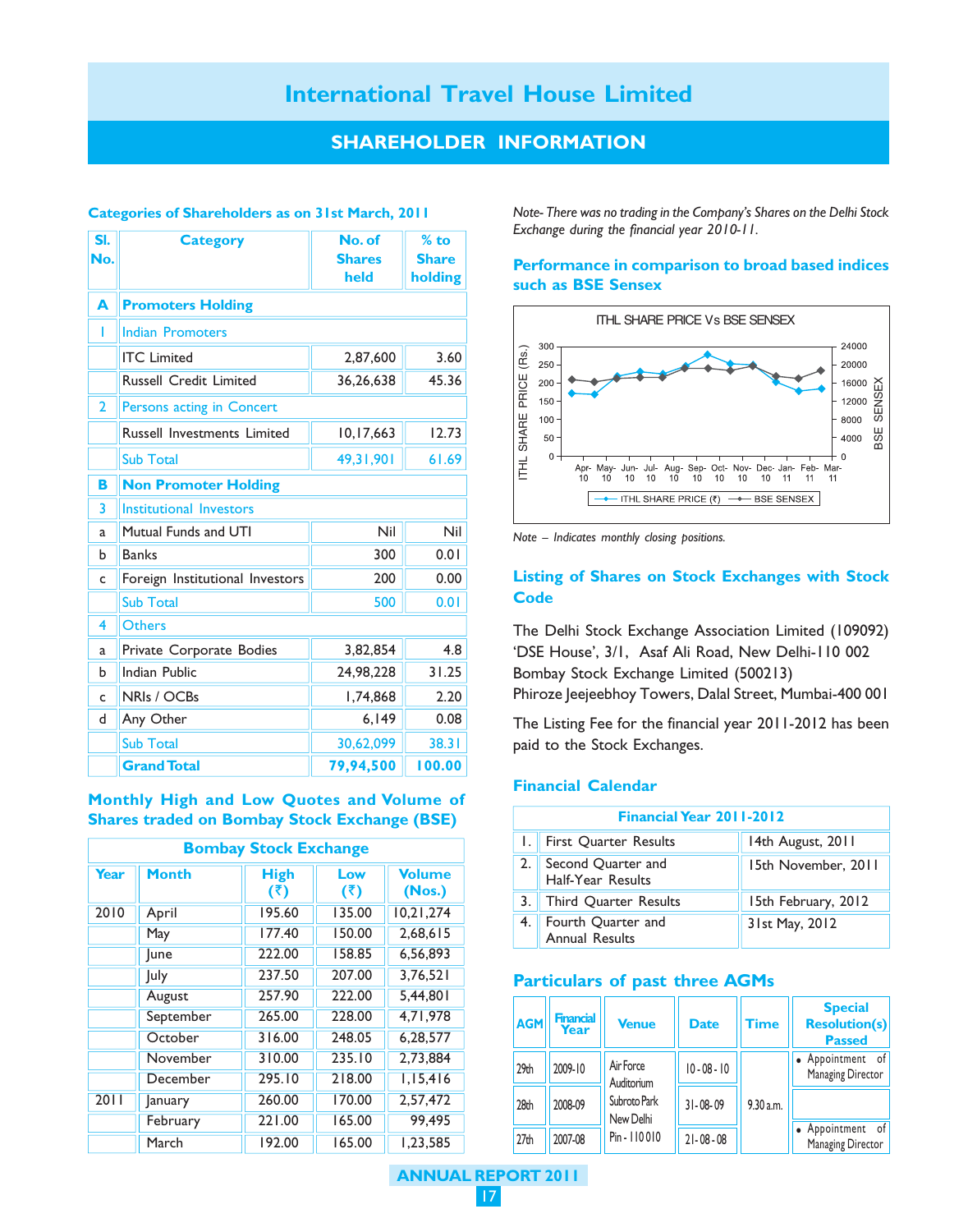#### SHAREHOLDER INFORMATION

#### Postal Ballot

No special resolution requiring a postal ballot was proposed last year. No special resolution requiring a postal ballot is being proposed for the ensuing AGM.

#### SHAREHOLDER REFERENCER

#### Unclaimed Dividend

Unclaimed dividend for the years prior to and including the financial year 2002-2003 has been transferred to the General Revenue Account of the Central Government / the Investor Education and Protection Fund established by the Central Government (IEPF), as applicable.

Shareholders who have not encashed their dividend warrant(s) relating to the financial year(s) upto and including 1994-1995 may claim such dividend (transferred to the General Revenue Account) from the Registrar of Companies, NCT of Delhi and Haryana, B-Block, Paryavaran Bhawan, CGO Complex, Lodhi Road, New Delhi - 110 003, in the prescribed form, which can be furnished by the Company on request.

The dividend for the undernoted years, if remaining unclaimed for 7 years, will be statutorily transferred by the Company in accordance with the schedule given below, to IEPF. Once unclaimed dividend is transferred to IEPF, no claim shall lie in respect thereof.

| <b>Financial Year</b> | <b>Date of Declaration/</b><br><b>Payment of Dividend</b> | <b>Due for Transfer</b><br>to <b>IEPF</b> on |
|-----------------------|-----------------------------------------------------------|----------------------------------------------|
| 2003-2004             | 23rd July, 2004                                           | 28th August, 2011*                           |
| 2004-2005             | 12th September, 2005                                      | 18th October, 2012                           |
| 2005-2006             | 28th September, 2006                                      | 3rd November, 2013                           |
| 2006-2007             | 18th September, 2007                                      | 24th October, 2014                           |
| 2007-2008             | 21st August, 2008                                         | 25th September, 2015                         |
| 2008-2009             | 31st August, 2009                                         | 7th October, 2016                            |
| 2009-2010             | 10th August, 2010                                         | 16th September, 2017                         |

\* It will not be possible to entertain claims received by the Company after 25th August, 2011.

Shareholders who have not so far encashed their dividend warrant(s) or have not received the same are requested to seek issue of duplicate warrant(s) by writing to the Company confirming non-encashment / non-receipt of dividend warrant(s).

#### Depository Services

Shareholders may write to our RTA or to their respective Depositories for guidance on depository services.

#### Address for Correspondence with Depository

National Securities Depository Limited Trade World, 'A' Wing, 4th floor, Kamala Mills Compound Senapati Bapat Marg, Lower Parel, Mumbai 400 013 Telephone : 022-24994200 Facsimile : 022-24972993 / 24976351<br>E-mail : info@nsdl.co.in : info@nsdl.co.in Website : www.nsdl.co.in

Central Depository Services (India) Limited Phiroze Jeejeebhoy Towers 17th floor, Dalal Street, Mumbai 400 001 Telephone : 022-22723333 Facsimile : 022-22723199 / 22722072 E-mail : investors@cdslindia .com Website : www.cdslindia.com

#### National Electronic Clearing Service (NECS) **Facility**

The Company, with respect to payment of dividend, provides the facility of NECS to Shareholders. Shareholders holding shares in the certificate form, who wish to avail the NECS facility, may authorise the Company by sending their NECS mandate in the prescribed form in case it has not been furnished earlier.

#### Permanent Account Number (PAN)

Shareholders holding shares in the certificate form are advised that SEBI has made it mandatory that copy of PAN Card is to be furnished in the following cases :

- i) Transferees' PAN Cards for transfer of shares,
- ii) Surviving joint holders' PAN Cards for deletion of name of deceased shareholder,
- iii) Legal heirs' Pan Cards for transmission of shares, and
- iv) Joint holders' Pan Cards for transposition of shares.

#### Nomination Facility

Shareholders who hold shares in the certificate form and wish to make / change nomination in respect of their shareholding in the Company, as permitted under Section 109A of the Companies Act, 1956, are requested to submit to the RTA the prescribed Form 2B for this purpose.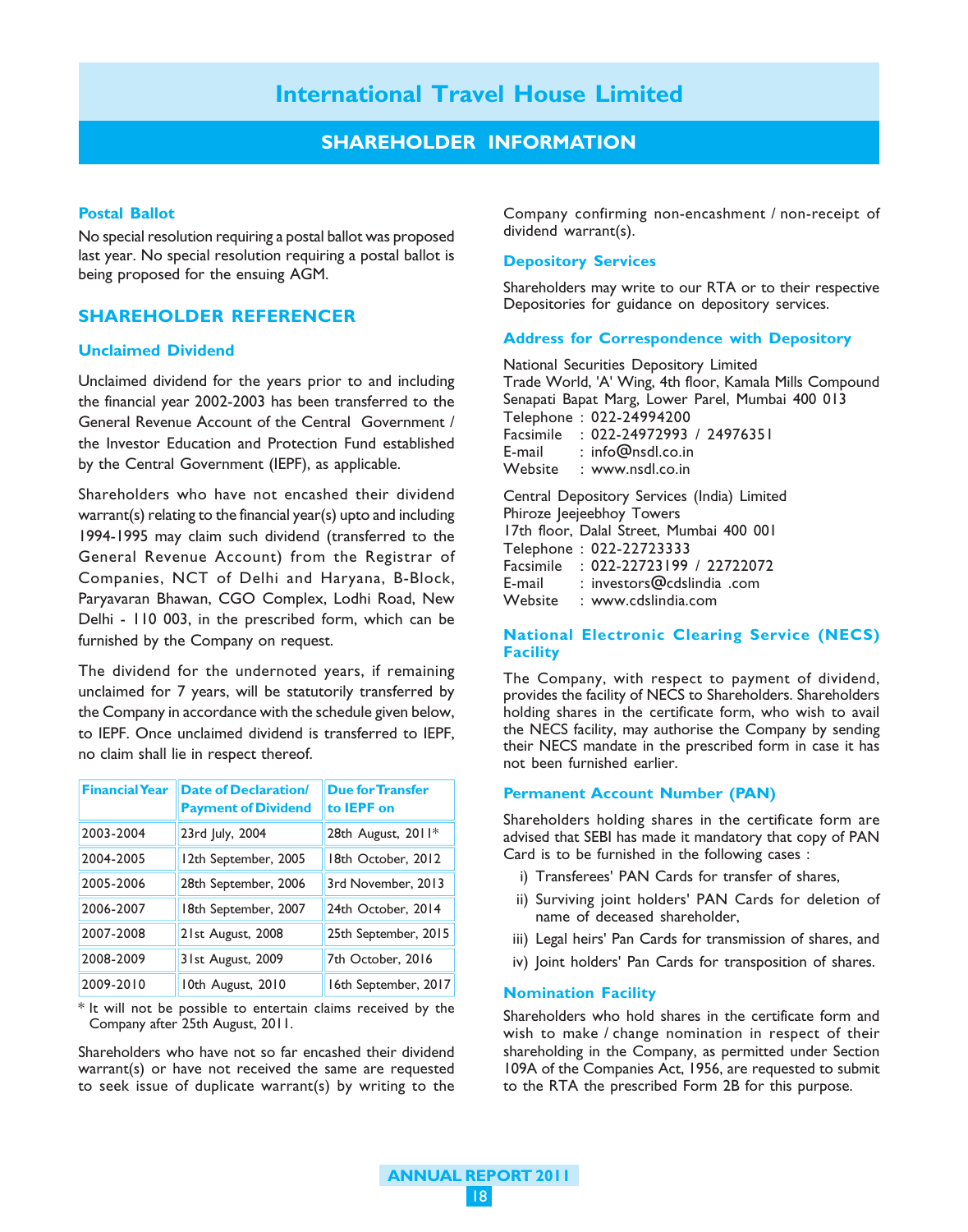# REPORT OF THE DIRECTORS & MANAGEMENT DISCUSSION AND ANALYSIS

FOR THE FINANCIAL YEAR ENDED 31st MARCH, 2011

Your Directors submit their Report for the financial year ended 31st March, 2011.

#### Financial Performance

Your Company recorded an income of  $\bar{\tau}146.07$ crores (previous year  $\overline{3}108.16$  crores) registering a 35% growth over last year. Pre-tax profits increased by 49% to  $\bar{\zeta}$ 25.35 crores while Post-tax profits at ₹16.71 crores registered a growth of 49%. Your Company earned  $\overline{3}9.35$  crores in foreign exchange and utilised foreign exchange of  $\bar{z}0.04$  crores. Details of foreign exchange earnings and outgo are provided in Schedule 18 to the Accounts. Considering the nature of business of your Company, no comment is required on conservation of energy and technology absorptions.

Your Directors are pleased to recommend a dividend of  $\overline{3}3.80$  per Equity Share of  $\overline{5}10/$ - each for the year ended 31st March, 2011, involving a cash outflow of  $\bar{z}3.53$  crores including Dividend Distribution Tax of  $\bar{z}$ 0.49 crores. Your Board further recommends a transfer to the General Reserve of  $\bar{z}1.67$  crores (previous year  $\bar{z}1.13$ crores). Consequently, your Board recommends leaving an unappropriated balance in Profit & Loss Account of  $\bar{z}59$  crores (previous year  $\bar{z}47.49$ crores).

#### Business Operations

Despite a high rate of inflation, the economy showed a healthy GDP growth of 8.5%. This was encouraging in view of the slow recovery of global markets resulting in a weakened Dollar and Euro. Many of the source markets continue to face economic crises.

The aggressive competitive posture and stringent fiscal discipline adopted by your Company over the last two years paid off through the acquisition of significant new business as well as improved margins.

Our Car Rental business performed extremely well during the year under review. The process of fleet modernisation continued apace.

In the MICE segment last year's progressive trend was carried forward and this vertical of your Company showed encouraging growth in net income over the previous year. Your Company was appointed as the Official Travel Agent for nine conferences during the year. The segment of outbound corporate incentives also developed satisfactorily with your Company sending as many as 5,000 persons on incentive trips to foreign countries during the year under review.

Work on the project to develop an integrated IT platform for your Company's various verticals has proceeded satisfactorily as planned and will proceed to the next phase.

#### Awards & Recognition

Your Company received Performance Excellence awards from Lufthansa German Airlines, Hahn Air, Thai Airways International and Go Air.

#### Human Resource Development

Your Company continued to nurture and retain talent considering it a vital ingredient for success. The impressive results shown by your Company are a direct result of the sincere and concerted efforts of all your Company's employees and your Directors place on record their sincere appreciation of these efforts during the year under review.

#### **Directors**

In accordance with the provisions of Article 143 of the Articles of Association of the Company,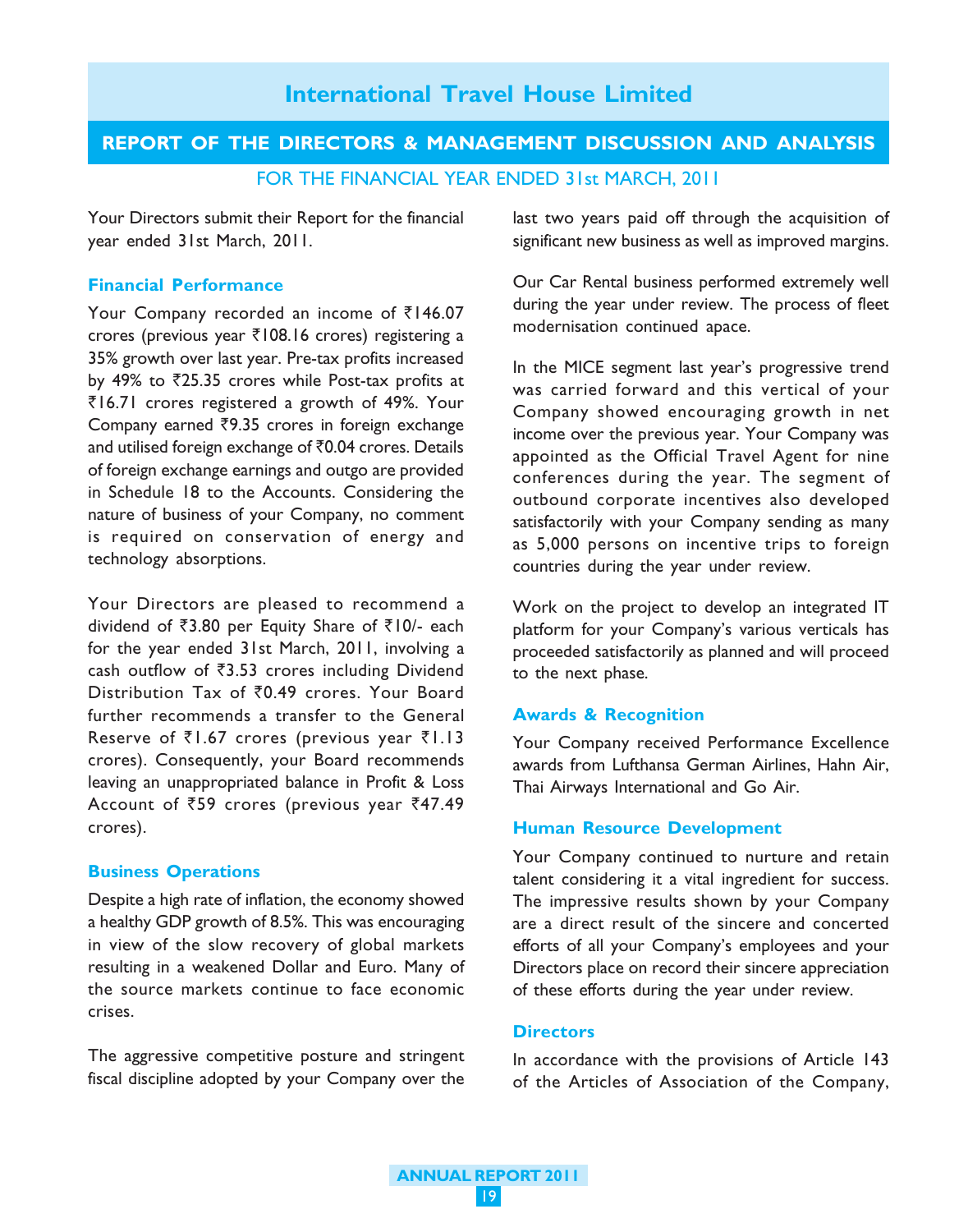## REPORT OF THE DIRECTORS & MANAGEMENT DISCUSSION AND ANALYSIS

FOR THE FINANCIAL YEAR ENDED 31st MARCH, 2011

Mr Nakul Anand, Mr Anil Rajput and Mr H P Ranina will retire by rotation at the ensuing Annual General Meeting of your Company and being eligible, offer themselves for re-appointment.

#### Particulars of Employees

None of the employees fall under the purview of the provisions of Section 217(2A) of the Companies Act, 1956, read with the Companies (Particulars of Employees) Rules, 1975.

#### Auditors

The Auditors, Messrs S R Batliboi & Associates, retire at the ensuing Annual General Meeting and being eligible, offer themselves for re-appointment.

#### Other Information

The certificate of the Auditors, Messrs S R Batliboi & Associates confirming compliance of conditions of Corporate Governance as stipulated under Clause 49 of the Listing Agreement with the Stock Exchanges in India, is annexed.

The Audit Committee of the Company reviewed the financial statements for the year under review at its meeting held on 2<sup>nd</sup> May, 2011 and recommended them for the approval of the Board of Directors.

#### Directors Responsibility Statement

As required under Section 217 (2AA) of the Companies Act, 1956, your Directors confirm having :

- (i) followed in the preparation of the Annual Accounts the applicable Accounting Standards along with proper explanations relating to material departures, if any;
- (ii) selected such accounting policies and applied them consistently and made judgements and estimates that are reasonable and prudent so

as to give a true and fair view of the state of affairs of the Company at the end of the financial year and of the profit of the Company for that period;

- (iii) taken proper and sufficient care for the maintenance of adequate accounting records in accordance with the provisions of the Companies Act, 1956 for safeguarding the assets of the Company and for preventing and detecting fraud and other irregularities; and
- (iv) prepared the Annual Accounts on a going concern basis.

#### Future Prospects

The Indian economy is expected to continue showing a growth of about 8% during 2011-12.

Domestic air travel has shown an 18.7% growth during the calendar year 2010. In anticipation of this growing trend, various Indian carriers have recently ordered a total of 48 new aircraft. It has been estimated that by 2014, domestic airline passengers in India should grow to 69 million from the current level of about 50 million annually.

Outbound traffic from India also continues to show a healthy growth with over 12 million Indians travelling abroad during the year under review. This presents an area of opportunity to your Company.

The significant number of new corporate clients added during the year should start generating healthy turnover volumes during the coming months.

Your Company has recently become a member of the worldwide Global Star Travel Management network, which will enable it to extend its reach globally and not only render better service to outbound clients but also enable effective servicing of multinational / global clients as per global standards.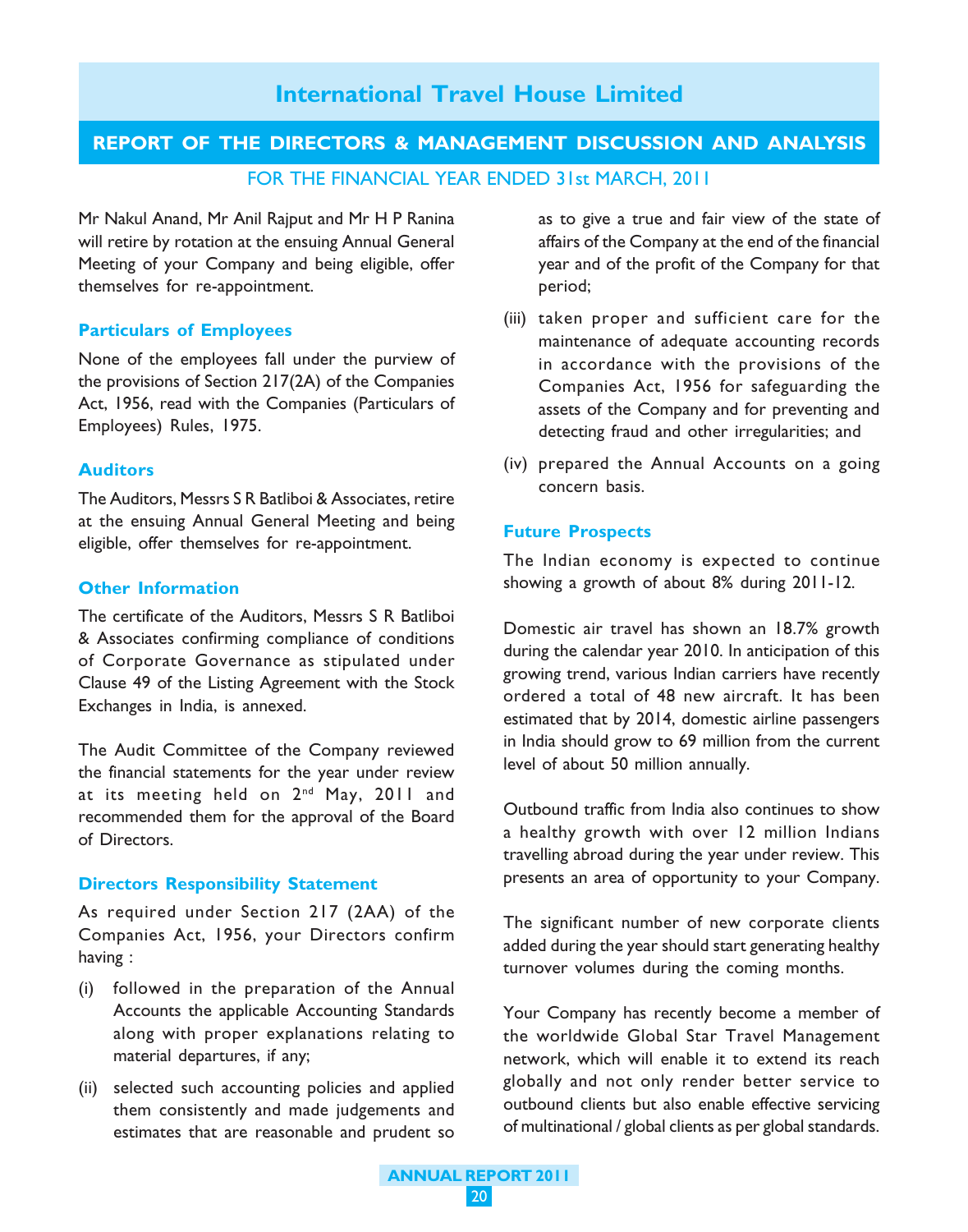## REPORT OF THE DIRECTORS & MANAGEMENT DISCUSSION AND ANALYSIS FOR THE FINANCIAL YEAR ENDED 31st MARCH, 2011

Global Star customers receive consistent service wherever they travel, because partners are bound by a common code of conduct, technology standards, global account management and service level agreements.

Your Company has been appointed as the Official Travel Partner and Professional Conference Organiser in India by several important international conference organisers.These linkages are expected to generate continuing business during the coming years and have already started producing encouraging results.

The recent unprecedented natural disaster in Japan has dented what was for India an important source of both leisure and corporate business. Further, the possible impact of the economic crises in Spain, Greece, Italy, Portugal, Ireland and Iceland on the

rest of Europe and the Eurozone necessiates close watching.

During the year, considerable progress has been made in completing the groundwork for the proposed sophisticated IT based integrated platform. During 2011-12 your Company shall be putting these systems in place and begin making them operational. Once implemented, this platform should go a long way in making your Company contemporary, customer-focussed and competitive and radically transform the manner in which it conducts its business.

On behalf of the Board

|  | Place : New Delhi | Jehangir J Ghadiali S C Sekhar         |                 |
|--|-------------------|----------------------------------------|-----------------|
|  |                   | Dated: 2nd May, 2011 Managing Director | <b>Director</b> |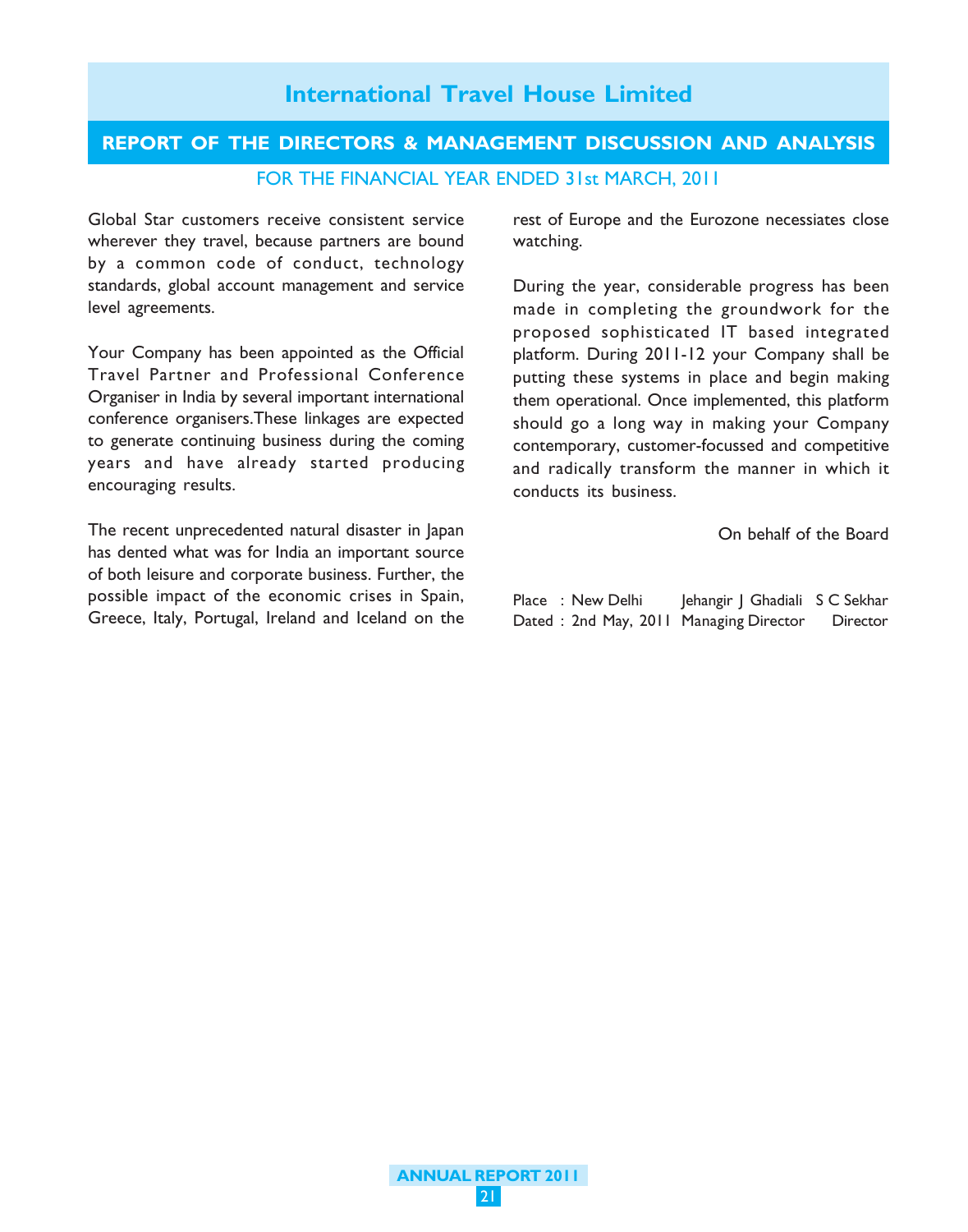#### ANNEXURE TO THE REPORT OF THE DIRECTORS

## CERTIFICATE OF COMPLIANCE FROM AUDITORS AS STIPULATED UNDER CLAUSE 49 OF THE LISTING AGREEMENT OF THE STOCK EXCHANGES IN INDIA

#### **CERTIFICATE**

To the Members of International Travel House Limited

We have examined the compliance of conditions of Corporate Governance by International Travel House Limited for the year ended on 31st March 2011, as stipulated in Clause 49 of the Listing Agreement of the said Company with stock exchange(s).

The compliance of conditions of Corporate Governance is the responsibility of the management. Our examination was limited to procedures and implementation thereof, adopted by the Company for ensuring the compliance of the conditions of the Corporate Governance. It is neither an audit nor an expression of opinion on the financial statements of the Company.

In our opinion and to the best of our information and according to the explanations given to us, we certify that the Company has complied with the conditions of Corporate Governance as stipulated in the abovementioned Listing Agreement.

We further state that such compliance is neither an assurance as to the future viability of the Company nor the efficiency or effectiveness with which the management has conducted the affairs of the Company.

> for S R Batliboi & Associates Firm's Registration No. : 101049W Chartered Accountants

per Yogesh Midha Place : Gurgaon Partner Date : 2nd May, 2011 and May 2011 and Membership No. 94941

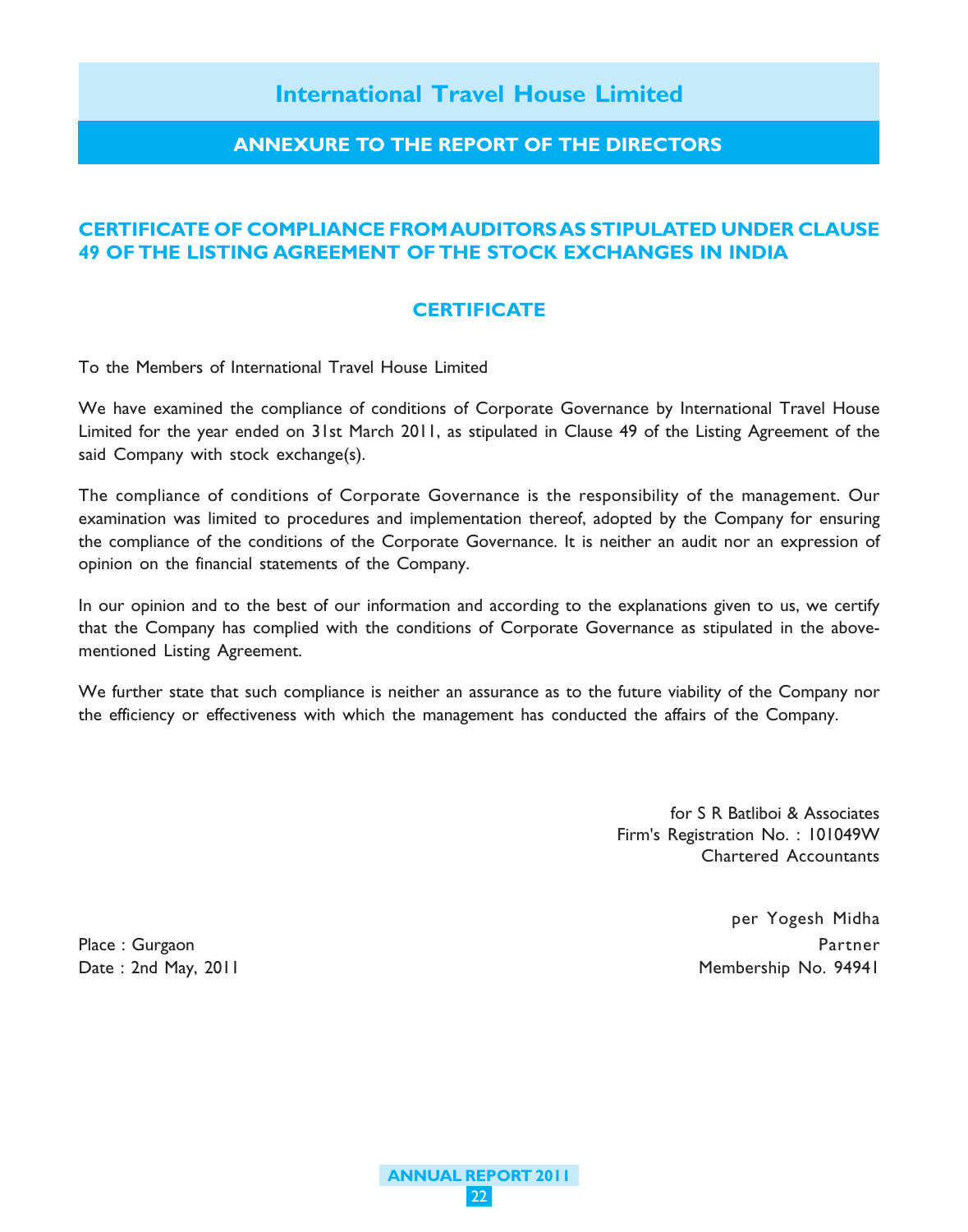## CEO AND CFO CERTIFICATION

## UNDER CLAUSE 49 (V) OF THE LISTING AGREEMENT

We, Jehangir J Ghadiali, Managing Director and Raghupati Wahi, Chief Financial Officer, responsible for the finance function certify that :

- a) We have reviewed the financial statements and the cash flow statement for the year ended 31st March, 2011 and to the best of our knowledge and belief :
	- i) these statements do not contain any materially untrue statement or omit any material fact or contain statements that might be misleading;
	- ii) these statements together present a true and fair view of the Company's affairs and are in compliance with existing Accounting Standards, applicable laws and regulations.
- b) To the best of our knowledge and belief, no transactions entered into by the Company during the year ended 31st March, 2011 are fraudulent, illegal or violative of the Company's code of conduct.
- c) We accept responsibility for establishing and maintaining internal controls for financial reporting and we have evaluated the effectiveness of the internal control systems of the Company pertaining to financial reporting. Deficiencies in the design or operation of such internal controls, if any, of which we are aware have been disclosed to the auditors and the Audit Committee and steps have been taken to rectify these deficiencies.
- d) i) There has not been any significant change in internal control over financial reporting during the year under reference;
	- ii) There has not been any significant change in accounting policies during the year requiring disclosure in the notes to the financial statements; and
	- iii) We are not aware of any instance during the year of significant fraud with involvement therein of the management or any employee having a significant role in the Company's internal control system over financial reporting.

New Delhi Jehangir J Ghadiali New Baghupati Wahi 2nd May, 2011 **Managing Director** Chief Financial Officer

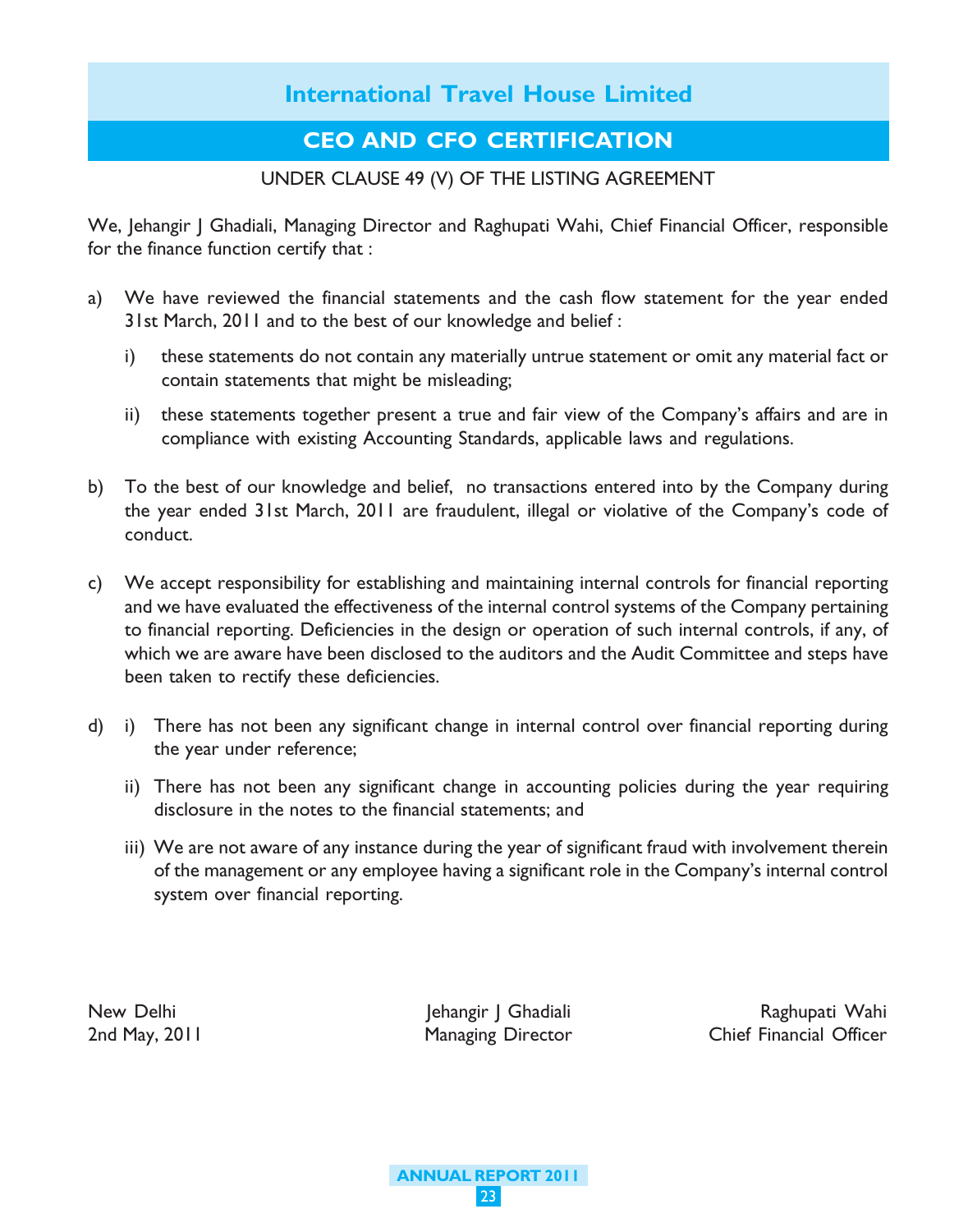## BALANCE SHEET

## AS AT 31st MARCH, 2011

|    |                |                              |                                           | Schedule     |              | As at 31st March, 2011<br>₹ | ₹               | As at 31st March, 2010 |
|----|----------------|------------------------------|-------------------------------------------|--------------|--------------|-----------------------------|-----------------|------------------------|
| 1. |                |                              | <b>SOURCES OF FUNDS</b>                   |              |              |                             |                 |                        |
|    | Τ.             |                              | Shareholders' Funds                       |              |              |                             |                 |                        |
|    |                | Capital<br>a)                |                                           | I.           | 7,99,45,000  |                             | 7,99,45,000     |                        |
|    |                | b)                           | Reserves and Surplus                      | 2            | 80,46,23,010 | 88,45,68,010                | 67,28,08,305    | 75, 27, 53, 305        |
|    | 2.             | <b>Loan Funds</b>            |                                           |              |              |                             |                 |                        |
|    |                | Secured Loans                |                                           | 3            |              | 1,00,01,645                 |                 | 2,26,97,470            |
|    | 3.             |                              | <b>Deferred Tax Liabilities (Net)</b>     | 4            |              | 34,64,865                   |                 | 56,79,965              |
|    |                | <b>TOTAL</b>                 |                                           |              |              | 89,80,34,520                |                 | 78, 11, 30, 740        |
| П. |                |                              | <b>APPLICATION OF FUNDS</b>               |              |              |                             |                 |                        |
|    | L.             | <b>Fixed Assets</b>          |                                           | 5            |              |                             |                 |                        |
|    |                | a)                           | <b>Gross Block</b>                        |              | 67,35,03,209 |                             | 62,74,06,758    |                        |
|    |                | b)                           | Less: Accumulated Depreciation /          |              |              |                             |                 |                        |
|    |                |                              | Amortisation                              |              | 35,89,93,421 |                             | 31,73,72,341    |                        |
|    |                | Net Block<br>c)              |                                           |              | 31,45,09,788 |                             | 31,00,34,417    |                        |
|    |                | d)                           | Capital Advances                          |              | 46,99,661    | 31,92,09,449                | 27,10,190       | 31,27,44,607           |
|    | 2.             | Investments                  |                                           | 6            |              | 18,01,87,217                |                 | 11,00,67,227           |
|    | 3 <sub>1</sub> |                              | <b>Current Assets, Loans and Advances</b> |              |              |                             |                 |                        |
|    |                | a)                           | <b>Sundry Debtors</b>                     | 7            | 77,24,93,729 |                             | 71,88,15,557    |                        |
|    |                | b)                           | Cash and Bank Balances                    | 8            | 5,95,92,598  |                             | 5,55,58,948     |                        |
|    |                | c)                           | Loans and Advances                        | 9            | 7,91,95,348  |                             | 5,99,26,535     |                        |
|    |                |                              |                                           |              | 91,12,81,675 |                             | 83,43,01,040    |                        |
|    |                |                              | Less: Current Liabilities & Provisions    |              |              |                             |                 |                        |
|    |                | a)                           | <b>Current Liabilities</b>                | 0            | 46,01,99,831 |                             | 43, 31, 19, 146 |                        |
|    |                | b)                           | Provisions                                | $\mathbf{H}$ | 5,24,43,990  |                             | 4,28,62,988     |                        |
|    |                |                              |                                           |              | 51,26,43,821 |                             | 47,59,82,134    |                        |
|    |                |                              | <b>Net Current Assets</b>                 |              |              | 39,86,37,854                |                 | 35,83,18,906           |
|    |                | <b>TOTAL</b>                 |                                           |              |              | 89,80,34,520                |                 | 78, 11, 30, 740        |
|    |                |                              | Significant Accounting Policies and       |              |              |                             |                 |                        |
|    |                | <b>Notes to the Accounts</b> |                                           | 8            |              |                             |                 |                        |

The Schedules referred to above and the Notes to the Accounts form an integral part of the Balance Sheet.

| Per our report of even date                                                                       |                                                                            |                                     |                                      |
|---------------------------------------------------------------------------------------------------|----------------------------------------------------------------------------|-------------------------------------|--------------------------------------|
| for S R Batliboi & Associates<br>Firm's Registration No.: 101049W<br><b>Chartered Accountants</b> |                                                                            | On behalf of the Board of Directors |                                      |
| per Yogesh Midha<br>Partner<br>Membership No. 94941                                               | Jehangir J Ghadiali<br>Managing Director                                   | S C Sekhar<br>Director              | Janaki Aggarwal<br>Company Secretary |
| Place: Gurgaon<br>Date: 2nd May, 2011                                                             | Place: New Delhi<br>Date: 2nd May, 2011<br><b>ANNUAL REPORT 2011</b><br>24 |                                     |                                      |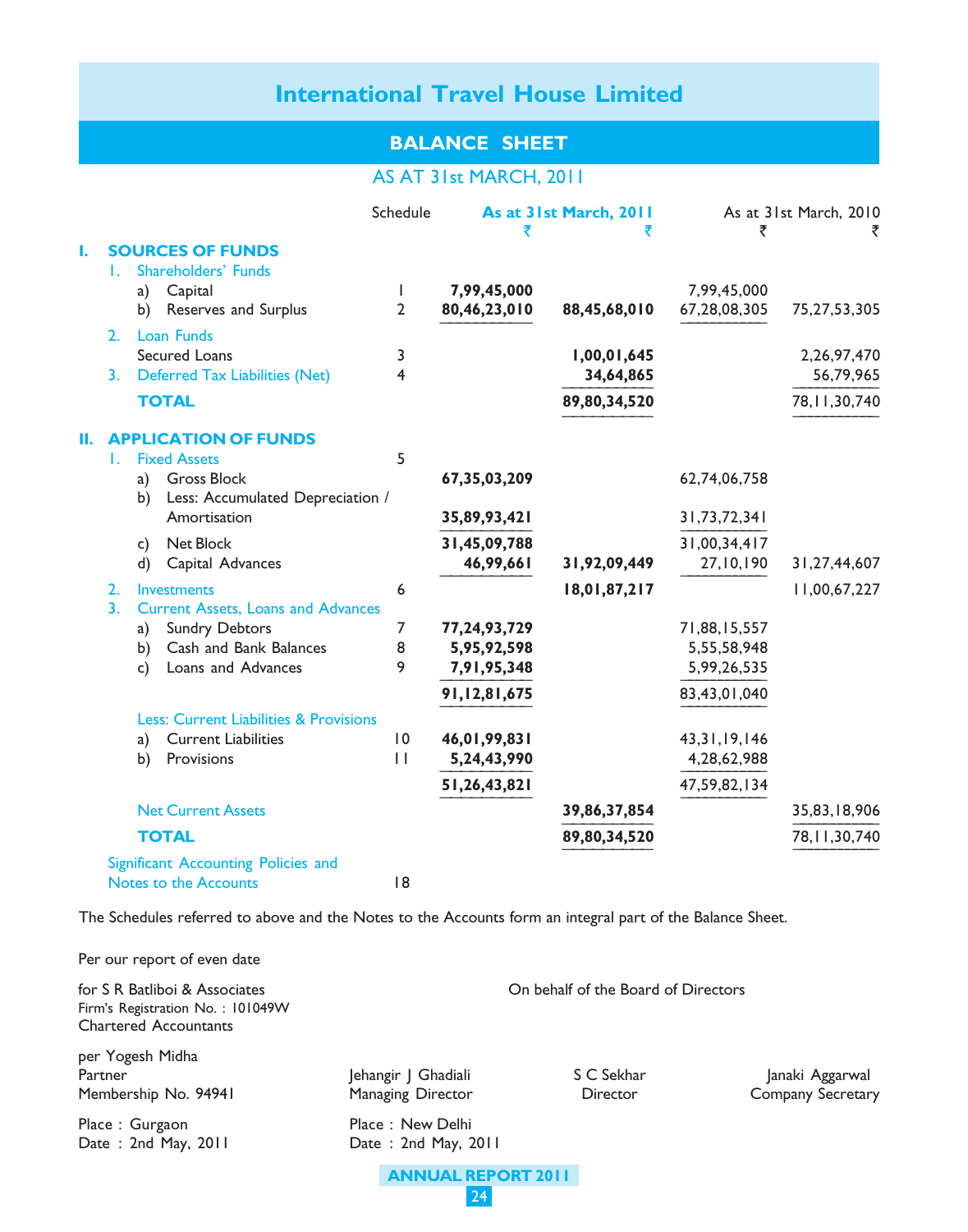## PROFIT & LOSS ACCOUNT

## FOR THE YEAR ENDED 31st MARCH, 2011

|    |                                                                                                                                                                                                                                                                                               | Schedule                                 | For the year ended<br>31st March, 2011<br>₹<br>₹                                               | ₹                            | For the year ended<br>31st March, 2010                                                       |
|----|-----------------------------------------------------------------------------------------------------------------------------------------------------------------------------------------------------------------------------------------------------------------------------------------------|------------------------------------------|------------------------------------------------------------------------------------------------|------------------------------|----------------------------------------------------------------------------------------------|
| ı. | <b>INCOME</b><br>Income from Services Rendered<br>Other Income                                                                                                                                                                                                                                | 12<br> 3                                 | 1,46,07,12,548<br>1,68,63,293<br>1,47,75,75,841                                                |                              | 1,08,15,56,016<br>2,09,34,056<br>1,10,24,90,072                                              |
| П. | <b>EXPENDITURE</b><br>Employees' Remuneration and<br>Welfare Expenditure<br>Operating and Other Expenses<br>Depreciation / Amortisation<br>Interest                                                                                                                                           | 4<br>15<br>5<br> 6                       | 25,90,19,415<br>86,25,30,088<br>10,02,27,999<br>22,97,385<br>1,22,40,74,887                    |                              | 21,81,15,068<br>61,34,88,672<br>9,67,09,621<br>41,93,594<br>93,25,06,955                     |
|    | <b>III. PROFIT</b><br>Profit Before Tax<br>Tax Expense / (Income) :<br>Current (Includes ₹30,00,000/- in respect of<br>earlier years, previous year ₹ Nil)<br>Deferred<br>Profit After Taxation<br>Profit Brought Forward                                                                     |                                          | 25,35,00,954<br>8,85,94,000<br>(22, 15, 100)<br>8,63,78,900<br>16,71,22,054<br>47, 48, 53, 633 | 5,90,83,000<br>(20, 36, 240) | 16,99,83,117<br>5,70,46,760<br>11,29,36,357<br>40,36,09,063                                  |
|    | Available for Appropriation<br><b>IV. APPROPRIATION</b><br>General Reserve<br>Proposed Dividend<br>Tax on Proposed Dividend<br>Profit Carried Forward                                                                                                                                         |                                          | 64, 19, 75, 687<br>1,67,13,000<br>3,03,79,100<br>49,28,249<br>58,99,55,338<br>64, 19, 75, 687  |                              | 51,65,45,420<br>1,12,94,000<br>2,59,82,125<br>44, 15, 662<br>47, 48, 53, 633<br>51,65,45,420 |
|    | <b>Basic and Diluted Earnings Per Share</b><br>(Face value of ₹10/- each)<br>Significant Accounting Policies and<br>Notes to the Accounts<br>The Schedules referred to above and the Notes to the Accounts form an integral part of the Profit & Loss Account.<br>Per our report of even date | 17<br> 8                                 | 20.90                                                                                          |                              | 14.13                                                                                        |
|    | for S R Batliboi & Associates<br>Firm's Registration No.: 101049W<br><b>Chartered Accountants</b>                                                                                                                                                                                             |                                          | On behalf of the Board of Directors                                                            |                              |                                                                                              |
|    | per Yogesh Midha<br>Partner<br>Membership No. 94941                                                                                                                                                                                                                                           | Jehangir J Ghadiali<br>Managing Director | S C Sekhar<br><b>Director</b>                                                                  |                              | Janaki Aggarwal<br>Company Secretary                                                         |
|    | Place: Gurgaon<br>Date: 2nd May, 2011                                                                                                                                                                                                                                                         | Place: New Delhi<br>Date: 2nd May, 2011  |                                                                                                |                              |                                                                                              |

ANNUAL REPORT 2011 25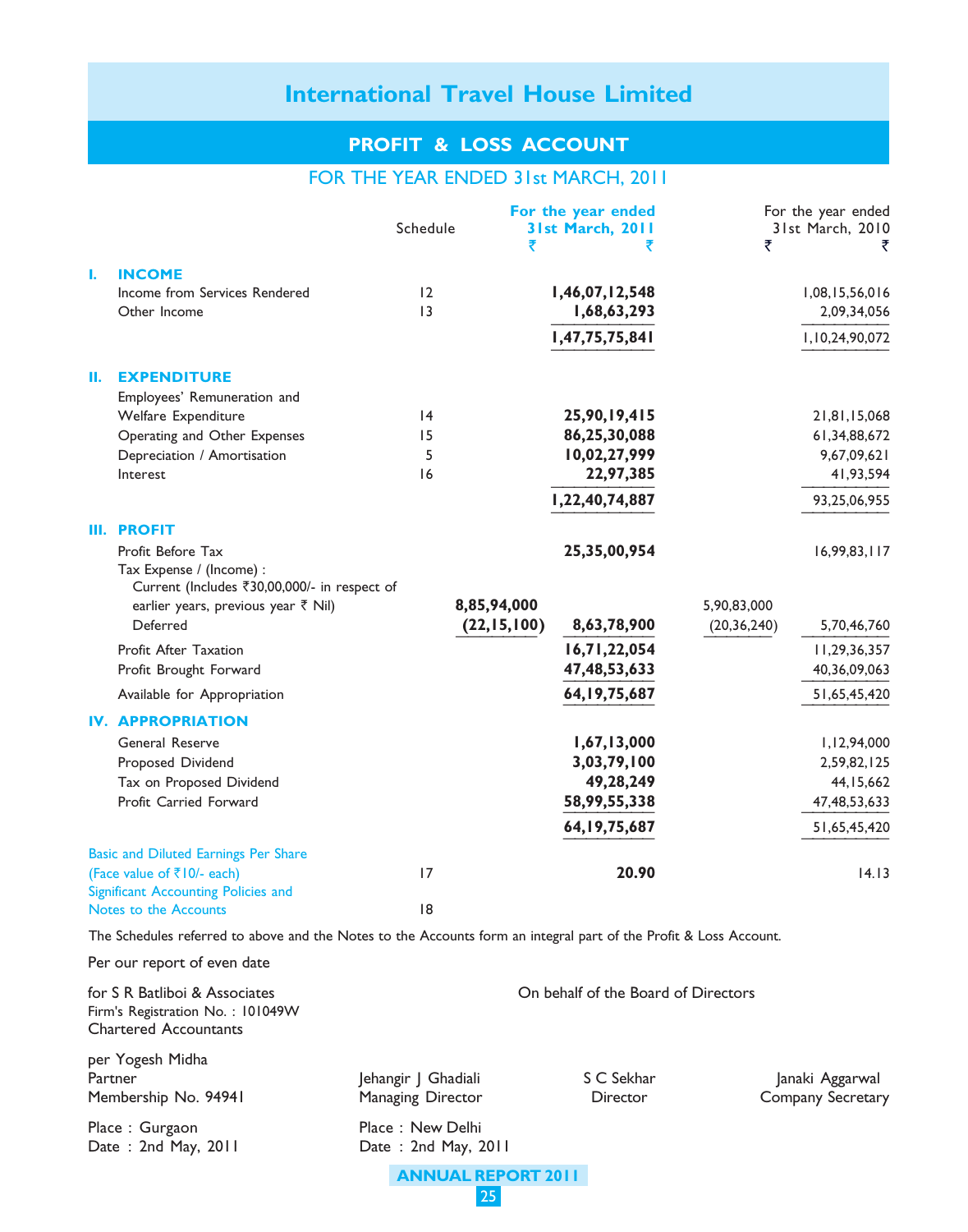## CASH FLOW STATEMENT

## FOR THE YEAR ENDED 31st MARCH, 2011

|    |                                                        | For the year ended      | For the year ended |
|----|--------------------------------------------------------|-------------------------|--------------------|
|    |                                                        | <b>31st March, 2011</b> | 31st March, 2010   |
|    |                                                        | ₹                       | ₹                  |
|    | <b>CASH FLOW FROM OPERATING ACTIVITIES</b>             |                         |                    |
|    | <b>Net Profit Before Tax</b>                           | 25,35,00,954            | 16,99,83,117       |
|    | Adjustments for                                        |                         |                    |
|    | Depreciation / Amortisation                            | 10,02,27,999            | 9,67,09,621        |
|    | Profit on Fixed Assets Sold / Discarded (Net)          | (91, 69, 385)           | (98, 98, 605)      |
|    | Provision for Doubtful Debts (Net)                     | 31,47,659               | 42,59,338          |
|    | Interest Expense                                       | 22,97,385               | 41,93,594          |
|    | Interest Income                                        | (19,00,981)             | (1, 12, 089)       |
|    | Dividend on Unquoted Non Trade Current Investments     | (11, 64, 348)           | (54, 89, 109)      |
|    | Liabilities Written Back                               | (27, 99, 337)           | (53,71,105)        |
|    | Unrealised Foreign Exchange (Gain) / Loss              | (71, 097)               | 64,257             |
|    | Provision for Wealth Tax                               | 67,000                  | 52,000             |
|    | <b>Operating Profit Before Working Capital Changes</b> | 34,41,35,849            | 25,43,91,019       |
|    | Adjustments for                                        |                         |                    |
|    | (Increase) in Sundry Debtors                           | (5,68,25,831)           | (27, 30, 52, 689)  |
|    | (Increase) in Loans and Advances                       | (2,03,40,348)           | (54, 45, 929)      |
|    | Increase in Current Liabilities and Provisions         | 3,46,34,238             | 11,48,60,792       |
|    | <b>Cash Generated from Operations</b>                  | 30,16,03,908            | 9,07,53,193        |
|    | <b>Direct Taxes Paid</b>                               |                         |                    |
|    | Advance Income Tax                                     | (8, 75, 22, 465)        | (5, 16, 04, 973)   |
|    | Wealth Tax                                             | (52,000)                | (54, 840)          |
|    |                                                        |                         |                    |
|    | <b>Net Cash Flow from Operating Activities (A)</b>     | 21,40,29,443            | 3,90,93,380        |
| В. | <b>CASH FLOW FROM INVESTING ACTIVITIES</b>             |                         |                    |
|    | Purchase of Fixed Assets                               | (10, 88, 57, 769)       | (12,86,43,228)     |
|    | Sale of Fixed Assets                                   | 1, 13, 34, 313          | 1,47,64,190        |
|    | Purchase of Investments                                | (1, 29, 07, 29, 969)    | (1,80,55,81,416)   |
|    | Proceeds from Sale of Investments                      | 1,22,06,09,979          | 1,89,29,83,146     |
|    | Interest Received                                      | 19,00,981               | 1,12,089           |
|    | Dividend Received                                      | 11,64,348               | 54,89,109          |
|    | <b>Net Cash Used in Investing Activities (B)</b>       | (16, 45, 78, 117)       | (2,08,76,110)      |
|    | <b>CASH FLOW FROM FINANCING ACTIVITIES</b>             |                         |                    |
|    | Proceeds from Vehicle Loans                            | 7,79,982                |                    |
|    | Repayment of Vehicle Loans                             | (1, 34, 75, 807)        | (3,31,77,533)      |
|    | Dividend Paid                                          | (2,60,79,901)           | (2,35,81,712)      |
|    | Corporate Dividend Tax Paid                            | (44, 15, 662)           | (40,75,996)        |
|    | Interest Paid                                          | (22, 97, 385)           | (41, 93, 594)      |
|    |                                                        |                         |                    |
|    | <b>Net Cash used in Financing Activities (C)</b>       | (4, 54, 88, 773)        | (6, 50, 28, 835)   |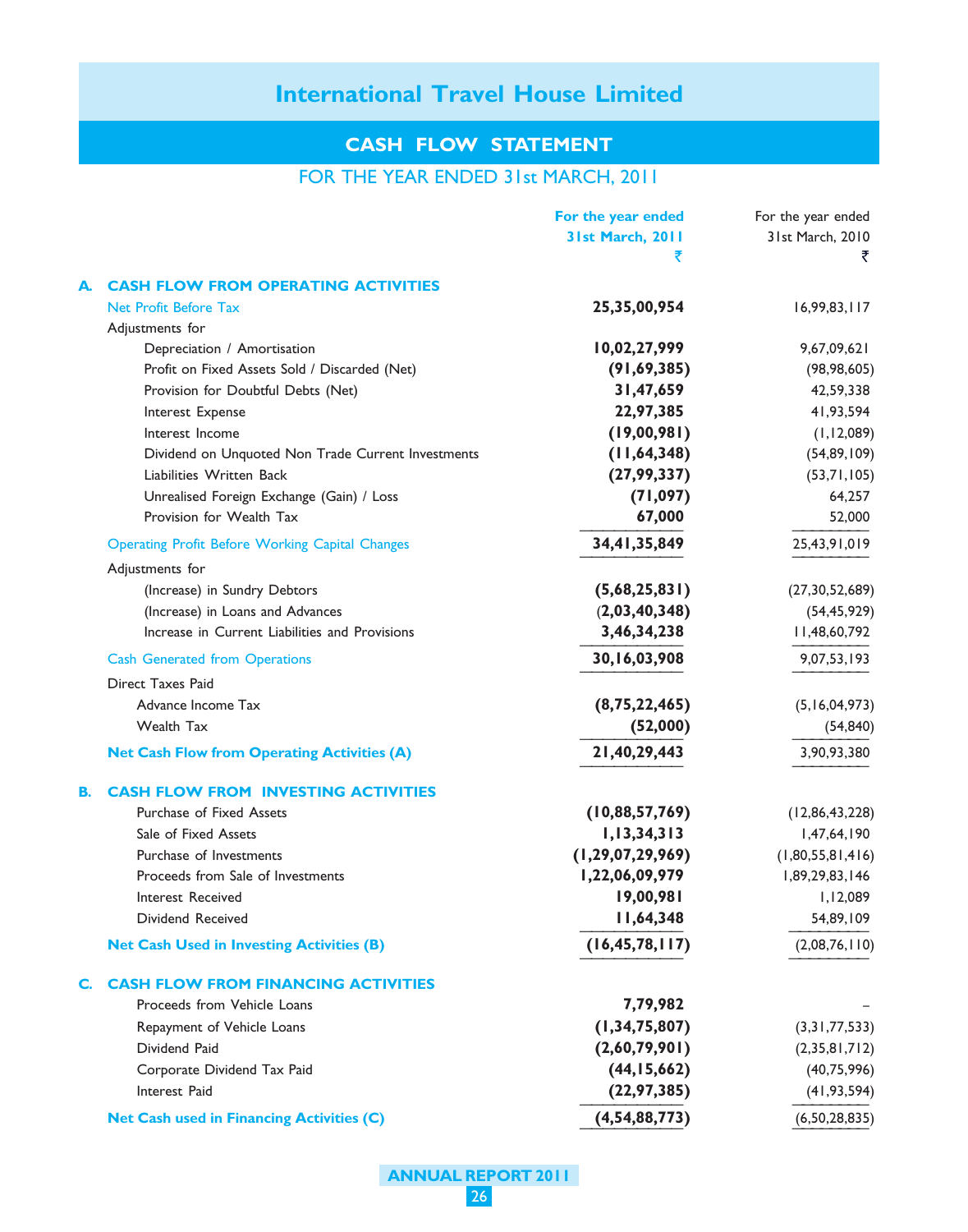#### CASH FLOW STATEMENT

#### FOR THE YEAR ENDED 31st MARCH, 2011

| For the year ended<br>31st March, 2011 | For the year ended<br>31st March, 2010 |
|----------------------------------------|----------------------------------------|
|                                        |                                        |
| 39,62,553                              | (4,68,11,565)                          |
| 5,55,58,948                            | 10,24,34,770                           |
| 5,95,21,501                            | 5, 56, 23, 205                         |
|                                        |                                        |
| 3,43,22,844                            | 2,77,14,151                            |
|                                        |                                        |
| 2,17,67,279                            | 2,42,44,546                            |
| 35,02,475                              | 36,00,251                              |
| 5,95,92,598                            | 5,55,58,948                            |
| (71, 097)                              | 64,257                                 |
| 5,95,21,501                            | 5,56,23,205                            |
|                                        |                                        |

#### NOTES :

1. The above Cash Flow Statement has been prepared under the Indirect Method as set out in the Accounting Standard - 3 on Cash Flow Statement notified by Companies (Accounting Standards) Rules, 2006.

2. Figures in brackets indicate cash outgo.

3. Cash and Cash Equivalents include `35,02,475/- (Previous Year `36,00,251/-) which are not available for use by the Company.

4. Cash and Cash Equivalents comprises cash and cheques on hand, cash at bank and short term investment with an original maturity of three months and less.

5. Previous Year's figures have been regrouped wherever necessary to conform to the Current Year's classification.

6. This is the Cash Flow Statement referred to in our report of even date.

for S R Batliboi & Associates On behalf of the Board of Directors Firm's Registration No. : 101049W Chartered Accountants per Yogesh Midha Partner Jehangir J Ghadiali S C Sekhar S C Sekhar Janaki Aggarwal<br>1991 - Janaging Director S Company Secretary Membership No. 94941 Place : Gurgaon Place : New Delhi<br>
Date : 2nd May, 2011 Place : 2nd May, 20 Date : 2nd May, 2011 SCHEDULES TO THE ACCOUNTS As at 31st March, 2011 As at 31st March, 2010 र हे स SCHEDULE 1 SHARE CAPITAL Authorised 1,00,00,000 (Previous Year 1,00,00,000) Equity Shares of `10/- each 10,00,00,000 10,00,00,000 2,00,000 (Previous Year 2,00,000) Redeemable Cumulative Preference Shares of  $\bar{\zeta}$ 100/- each 2,00,00,000 2,00,000 2,00,000 12,00,00,000 12,00,00,000 ———————— ——————— Issued 80,00,000 (Previous Year 80,00,000)<br>Equity Shares of ₹10/- each Equity Shares of  $\bar{\tau}$  10/- each  $\frac{8,00,00,000}{\sqrt{3}}$   $\frac{8,00,0000}{\sqrt{3}}$   $\frac{8,00,0000}{\sqrt{3}}$ 79,94,500 (Previous Year 79,94,500) Equity Shares of ₹10/- each fully Paid Up  $\frac{7,99,45,000}{7,99,45,000}$   $\frac{7,99,45,000}{7,99,45,000}$   $\frac{7,99,45,000}{7,99,45,000}$ 

ANNUAL REPORT 2011 27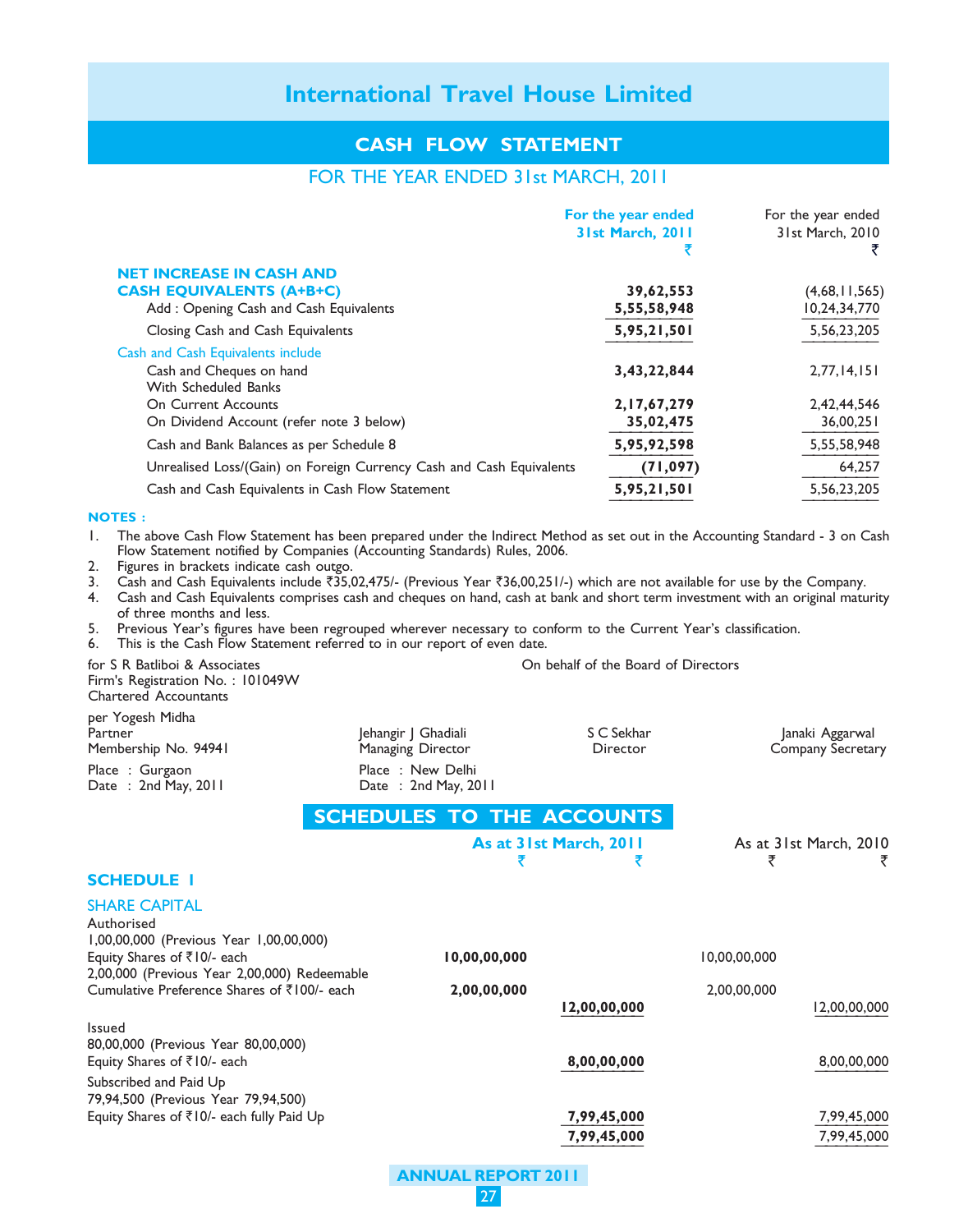## SCHEDULES TO THE ACCOUNTS

|                                                                                                                                                                          |             | As at 31st March, 2011       | ₹           | As at 31st March, 2010          |
|--------------------------------------------------------------------------------------------------------------------------------------------------------------------------|-------------|------------------------------|-------------|---------------------------------|
| <b>SCHEDULE 2</b>                                                                                                                                                        |             |                              |             |                                 |
| <b>RESERVES AND SURPLUS</b>                                                                                                                                              |             |                              |             |                                 |
| Capital Reserve<br><b>General Reserve</b><br>As per last Balance Sheet                                                                                                   | 7,62,42,917 | 31,52,525                    | 6,49,48,917 | 31,52,525                       |
| Add: Transfer from Profit and Loss Account                                                                                                                               | 1,67,13,000 | 9,29,55,917                  | 1,12,94,000 | 7,62,42,917                     |
| Securities Premium Account<br>Profit and Loss Account                                                                                                                    |             | 11,85,59,230<br>58,99,55,338 |             | 11,85,59,230<br>47, 48, 53, 633 |
|                                                                                                                                                                          |             | 80,46,23,010                 |             | 67,28,08,305                    |
| <b>SCHEDULE 3</b>                                                                                                                                                        |             |                              |             |                                 |
| <b>SECURED LOANS</b><br>From Banks<br>Vehicle Loans*<br>(Secured by hypothecation over vehicles)<br>* Due within one year ₹93,21,934/- (Previous<br>year ₹1,33,75,543/-) |             | 93,21,934                    |             | 2,26,97,470                     |
| From Others<br>Vehicle Loans*<br>(Secured by hypothecation over vehicles)                                                                                                |             | 6,79,711                     |             |                                 |
| * Due within one year ₹1,80,932/- (Previous year ₹ Nil)                                                                                                                  |             | 1,00,01,645                  |             | 2,26,97,470                     |
| <b>SCHEDULE 4</b>                                                                                                                                                        |             |                              |             |                                 |
| <b>DEFERRED TAX LIABILITIES (Net)</b>                                                                                                                                    |             |                              |             |                                 |
| <b>Deferred Tax Liabilities</b>                                                                                                                                          |             |                              |             |                                 |
| On Depreciation                                                                                                                                                          |             | 1,64,92,073                  |             | 1,69,64,535                     |
| <b>Less: Deferred Tax Assets</b>                                                                                                                                         |             | 1,64,92,073                  |             | 1,69,64,535                     |
| On Provision for Doubtful Debts                                                                                                                                          |             | 50,60,456                    |             | 45,96,906                       |
| On Provision for Leave Encashment                                                                                                                                        |             | 38,72,125                    |             | 31,94,071                       |
| On Provision for Gratuity & Pension                                                                                                                                      |             | 8,14,480                     |             | 1,85,834                        |
| On Provision for Bonus<br>On Others                                                                                                                                      |             | 24,60,717<br>8,19,430        |             | 25,72,872<br>7,34,887           |
|                                                                                                                                                                          |             |                              |             |                                 |
|                                                                                                                                                                          |             | 1,30,27,208                  |             | 1,12,84,570                     |
| <b>Net Deferred Tax Liabilities</b>                                                                                                                                      |             | 34,64,865                    |             | 56,79,965                       |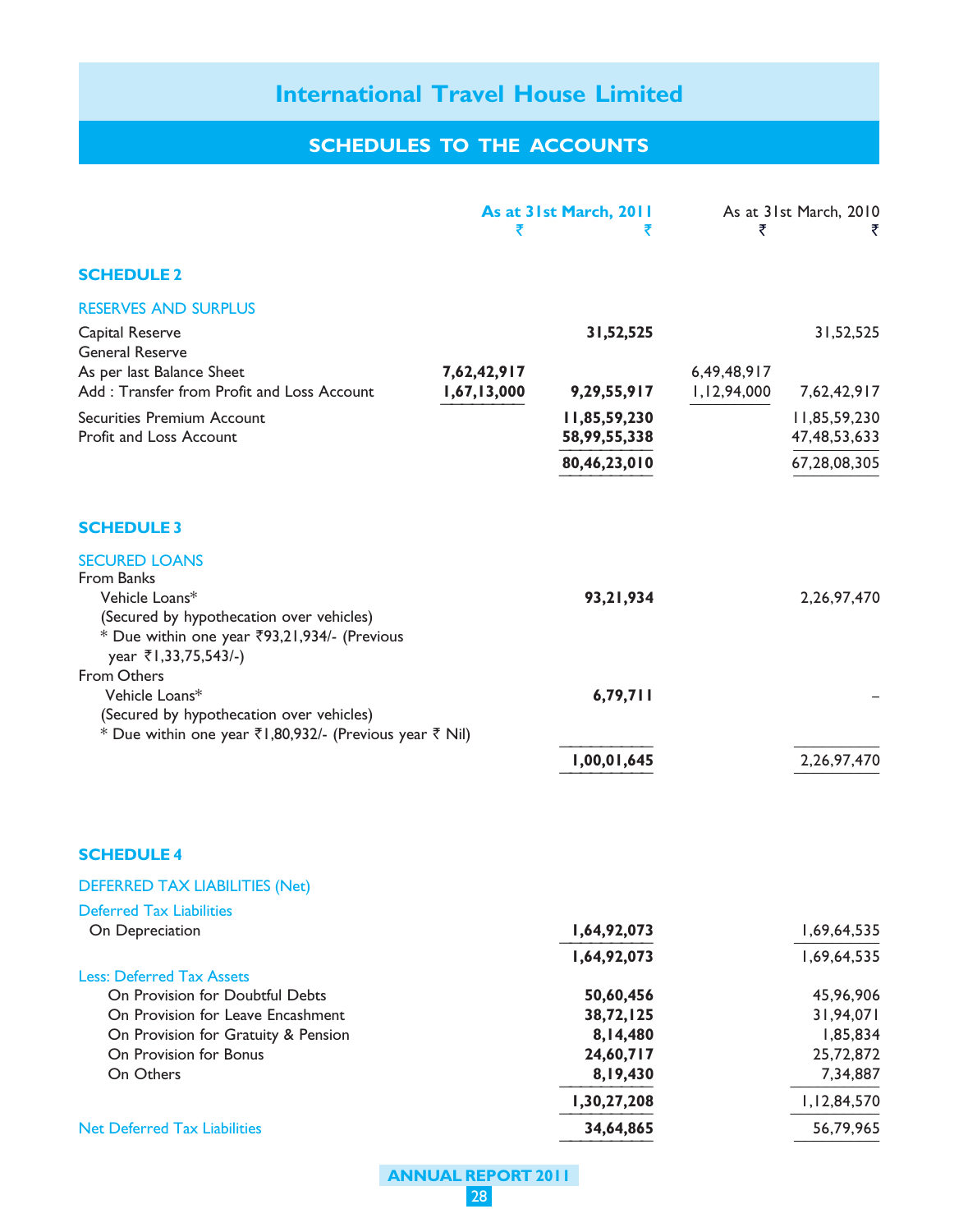| <b>FIXED ASSETS</b>                         |                     |                          |                                       |                     |                           |                           |                                  |                                       |                     | $\overline{\mathfrak{C}}$ |
|---------------------------------------------|---------------------|--------------------------|---------------------------------------|---------------------|---------------------------|---------------------------|----------------------------------|---------------------------------------|---------------------|---------------------------|
|                                             |                     | SS<br>GRO                | <b>BLOCK</b>                          |                     |                           | DEPRECIATION/AMORTISATION |                                  |                                       | H<br>N<br>Z         | ×<br><b>BLOC</b>          |
| Particulars                                 | As at<br>01.04.2010 |                          | Adjustments<br>Additions Withdrawals/ | As at<br>31.03.2011 | Upto<br>01.04.2010        | Year<br>For the           | Withdrawals/<br>δ<br>Adjustments | Upto<br>31.03.2011                    | As at<br>31.03.2011 | As at<br>31.03.2010       |
| Tangible Assets                             |                     |                          |                                       |                     |                           |                           |                                  |                                       |                     |                           |
| Building                                    | 2,83,45,370         | $\overline{\phantom{a}}$ | $\sf I$                               | 2,83,45,370         | 53,51,562                 | 4,62,030                  | $\sf I$                          | 58, 13, 592                           | 2, 25, 31, 778      | 2,29,93,808               |
| Air Conditioners                            | 84,54,342           | 5, 16, 926               |                                       | 89,71,268           | 32,56,966                 | 4,06,720                  |                                  | 36,63,686                             | 53,07,582           | 51,97,376                 |
| Furniture and Fixtures                      | 1,50,93,353         | 10,73,991                | 2,35, 19                              | 59,32,225           | 94,72,673                 | 10,84,824                 | 1,30,023                         | 1,04,27,474                           | 55,04,751           | 56,20,680                 |
| Office Equipments                           | 1,66,25,415         | 23, 1, 34                | 10,94,754                             | 1,78,42,002         | 69,09,350                 | 14,24,109                 | 8,45,665                         | 74,87,794                             | 1,03,54,208         | 97, 16, 065               |
| Vehicles - Commercial                       | 46,01,89,565        | 7,96,84,730              | 5,32,15,620                           | 48,66,58,675        | 22,37,59,631              | 8,53,90,558               |                                  | 5, 14, 47, 530 25, 77, 02, 659        | 22,89,56,016        | 23,64,29,934              |
| Vehicles - Non Commercial 1,36,71,845       |                     | 31,74,870                | 36,81,606                             | 1,31,65,109         | 78,49,474                 | 20,98,301                 | 36,81,606                        | 62,66,169                             | 68,98,940           | 58,22,37                  |
| Computers                                   | 4,45,07,893         | 59,73,229                | 22, 13, 04                            | 4,82,68,081         | 3, 19, 26, 604            | 48,36,571                 | 21,70,388                        | 3,45,92,787                           | 1,36,75,294         | 1,25,81,289               |
| Rented / Leased Premises<br>Improvements to | 2,04,02,087         | 24,31,195                | 3,31,707                              | 2,25,01,575         | 1,91,12,407               | 12,02,562                 | 3,31,707                         | 1,99,83,262                           | 25, 18, 313         | 12,89,680                 |
| Computer - Software<br>Intangible Assets    | 2,01,16,888         | 1,17,02,016              | $\sf I$                               | 3, 18, 18, 904      | 97,33,674                 | 33,22,324                 | $\mathsf I$                      | 1,30,55,998                           | 1,87,62,906         | 1,03,83,214               |
| TOTAL                                       | 62,74,06,758        | 10,68,68,298             | 6,07,71,847                           | 67,35,03,209        | 31,73,72,341 10,02,27,999 |                           |                                  | 5,86,06,919 35,89,93,421 31,45,09,788 |                     | 31,00,34,417              |
| <b>Capital Advances</b>                     | 27, 10, 190         | 30,76,772                | 10,87,301                             | 46,99,66            |                           |                           |                                  | ı                                     | 46,99,66            | 27, 10, 190               |
| <b>TOTAL</b>                                | 63,01,16,948        | 10,99,45,070             | 6, 18, 59, 148                        | 67,82,02,870        | 31,73,72,341              | 10,02,27,999              | 5,86,06,919                      | 35,89,93,421                          | 31,92,09,449        | 31,27,44,607              |
| Previous Year                               | 56,67,79,995        | 12,96,21,228             | 6,62,84,275                           | 63,01,16,948        | 28, 11, 03, 410           | 9,67,09,621               | 6,04,40,690                      | 31,73,72,341                          | 31,27,44,607        |                           |

## SCHEDULES TO THE ACCOUNTS

SCHEDULE 5

**SCHEDULE5**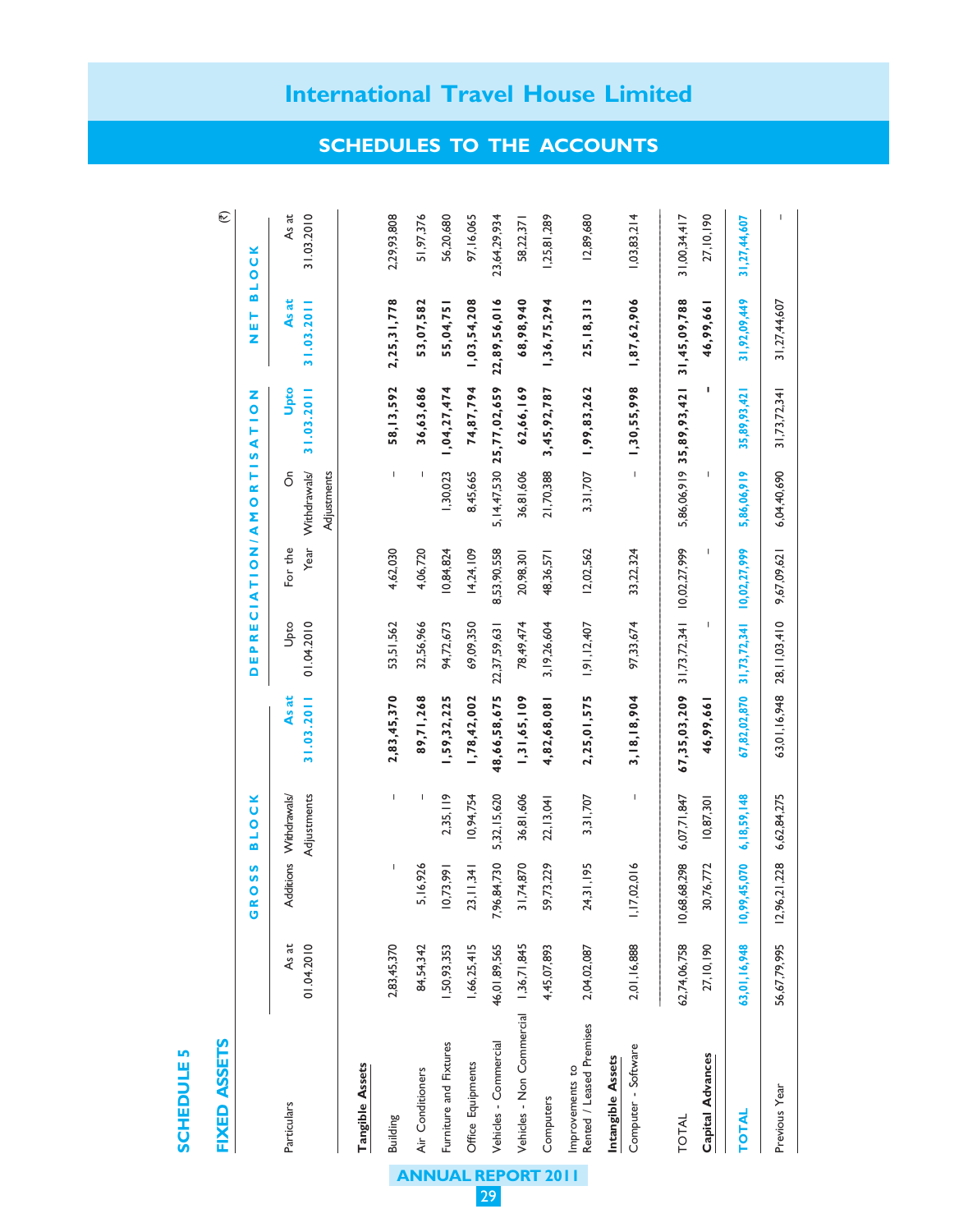## SCHEDULES TO THE ACCOUNTS

|                                                                                                                                           | ₹            | As at 31st March, 2011<br>₹ | ₹                    | As at 31st March, 2010 |
|-------------------------------------------------------------------------------------------------------------------------------------------|--------------|-----------------------------|----------------------|------------------------|
| <b>SCHEDULE 6</b>                                                                                                                         |              |                             |                      |                        |
| <b>INVESTMENTS</b>                                                                                                                        |              |                             |                      |                        |
| Unquoted - Long Term Investments - Non Trade (At Cost)                                                                                    |              |                             |                      |                        |
| Trans Global Impex Limited                                                                                                                |              |                             |                      |                        |
| 58,800 (Previous Year 58,800) Equity Shares of ₹10/- each fully paid 5,88,000<br>Less: Provision for Diminution in Value of Equity Shares | 5,88,000     |                             | 5,88,000<br>5,88,000 |                        |
| Unquoted - Current Investments - Non Trade (At lower of                                                                                   |              |                             |                      |                        |
| cost or market value)                                                                                                                     |              |                             |                      |                        |
| Canara Robeco Treasury Advantage Super Institutional -                                                                                    |              |                             |                      | 5,00,33,408            |
| Daily Dividend - Reinvestment                                                                                                             |              |                             |                      |                        |
| Current year Nil (Previous Year 40,32,643.240)<br>Units of ₹ 12.4071 each                                                                 |              |                             |                      |                        |
| LIC Income Plus Fund - Daily Dividend - Reinvestment                                                                                      |              |                             |                      | 6,00,33,819            |
| Current year Nil (Previous Year 60,03,381.876)                                                                                            |              |                             |                      |                        |
| Units of ₹10.0000 each                                                                                                                    |              |                             |                      |                        |
| Religare Liquid Fund - Super Institutional Daily Dividend                                                                                 |              | 10,01,55,757                |                      |                        |
| Current Year 1,00,077.207 (Previous Year Nil)                                                                                             |              |                             |                      |                        |
| Units of ₹1,000.7849 each                                                                                                                 |              |                             |                      |                        |
| DSP BlackRock Liquidity Fund - Institutional Plan Daily Dividend                                                                          |              | 8,00,31,460                 |                      |                        |
| Current Year 80,006.170 (Previous Year Nil)                                                                                               |              |                             |                      |                        |
| Units of ₹1,000.3161 each                                                                                                                 |              |                             |                      |                        |
|                                                                                                                                           |              | 18,01,87,217                |                      | 11,00,67,227           |
| Aggregate Amount of Unquoted Investments                                                                                                  |              | 18,01,87,217                |                      | 11,00,67,227           |
| Repurchase Price of Mutual Fund Units, represented by Net Asset Value                                                                     |              | 18,01,87,217                |                      | 11,00,67,227           |
| During the year the following Current Investments were Purchased and Sold                                                                 |              |                             |                      |                        |
|                                                                                                                                           | No. of Units | Cost                        | No. of Units         | Cost                   |
| I. SBNPP Money Fund Institutional - Daily Dividend                                                                                        |              |                             |                      |                        |
| Reinvestment                                                                                                                              |              |                             | 19,92,080.586        | 2,01,10,766            |
| 2. GFBD IDFC Money Manager Fund - Treasury Plan -                                                                                         |              |                             |                      |                        |
| Institutional Plan B - Daily Dividend                                                                                                     |              |                             | 26,580.410           | 2,67,673               |
| 3. HDFC Cash Management Fund - Treasury Advantage                                                                                         |              |                             |                      |                        |
| Plan - Wholesale - Daily Dividend                                                                                                         |              |                             | 24,669.088           | 2,47,468               |
| 4. Fortis Overnight Institutional Plus - Daily Dividend                                                                                   |              |                             | 99,98,218.310        | 10,00,12,178           |
| 5. Fortis Money Plus Institutional Plan - Daily Dividend                                                                                  |              |                             | 1,86,95,355.998      | 18,70,11,516           |
| 6. AIG India Treasury Fund Institutional - Daily Dividend                                                                                 |              |                             | 2,05,25,758.361      | 20,54,83,367           |
| 7. AIG India Liquid Fund Institutional - Daily Dividend                                                                                   |              |                             | 1,34,876.709         | 13,50,11,616           |
| 8. Templeton India Treasury Management Account Super                                                                                      |              |                             |                      |                        |
| Institutional Plan - Daily Dividend - Reinvestment                                                                                        |              |                             | 99,943.262           | 10,00,10,524           |
| 9. Templeton Floating Rate Income Fund Long Term Plan<br>Super Institutional - Daily Dividend Reinvestment                                |              |                             | 1,51,78,982.920      | 15, 18, 86, 975        |
| 10. UTI Liquid Cash Plan Institutional - Daily Income -                                                                                   |              |                             |                      |                        |
| Reinvestment                                                                                                                              |              |                             | 39,241.601           | 4,00,04,681            |
| <b>ANNUAL REPORT 2011</b>                                                                                                                 |              |                             |                      |                        |

30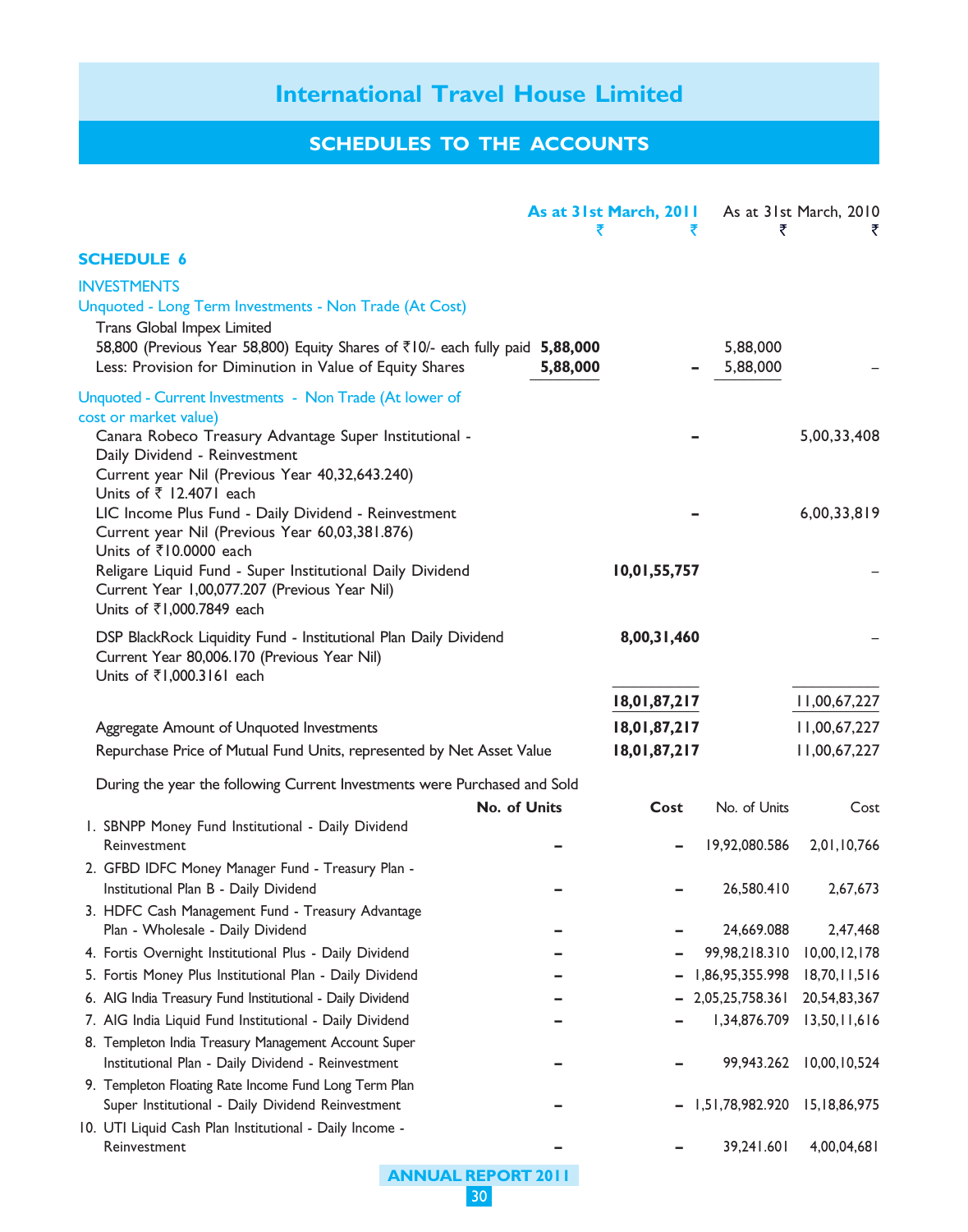## SCHEDULES TO THE ACCOUNTS

|                                                                                                            |                  | As at<br><b>31st March, 2011</b><br>₹ |                 | As at<br>31st March, 2010<br>₹ |
|------------------------------------------------------------------------------------------------------------|------------------|---------------------------------------|-----------------|--------------------------------|
|                                                                                                            | No. of Units     | Cost                                  | No. of Units    | Cost                           |
| 11. JM High Liquidity Fund - Super Institutional Plan - Daily<br><b>Dividend</b>                           |                  |                                       | 69,89,007.312   | 7,00,05,392                    |
| 12. JM Money Manager Fund Super Plus Plan - Daily<br>Dividend                                              |                  |                                       | 70,04,930.961   | 7,00,86,436                    |
| 13. ICICI Prudential Institutional Liquid Plan - Super<br>Institutional Daily Dividend                     |                  |                                       | 8,99,879.281    | 9,00,07,745                    |
| 14. ICICI Prudential Flexible Income Plan Premium -<br>Daily Dividend                                      |                  |                                       | 8,53,025.112    | 9,01,94,610                    |
| 15. NLFID Canara Robeco Liquid Fund - Institutional -<br>Daily Dividend Reinvestment                       |                  |                                       | 1,59,36,591.235 | 16,00,19,313                   |
| 16. NLPIDD Canara Robeco Treasury Advantage<br>Institutional - Daily Dividend Fund                         |                  |                                       | 1,04,84,915.909 | 13,00,87,400                   |
| 17. NLPSDD Canara Robeco Treasury Advantage Super<br>Institutional - Daily Dividend Reinvestment Fund      |                  |                                       | 52,43,109.404   | 6,50,51,783                    |
| 18. SBNPP Ultra ST Fund Super Institutional -<br>Dividend Reinvestment Daily                               |                  |                                       | 19,93,579.485   | 2,00,09,557                    |
| 19. LIC MF Liquid Fund - Growth Plan                                                                       |                  |                                       | 17,80,616.180   | 3,00,02,849                    |
| 20. LIC MF Liquid Fund - Dividend Plan                                                                     |                  |                                       | 27,32,428.854   | 3,00,02,342                    |
| 21. Canara Robeco Liquid Fund - Institutional Daily                                                        |                  |                                       |                 |                                |
| Dividend Reinvestment                                                                                      | 92,03,330.224    | 9,25,39,485                           |                 |                                |
| 22. Canara Robeco Treasury Plan Advantage Super                                                            |                  |                                       |                 |                                |
| Institutional - Daily Dividend Reinvestment Fund<br>23. Reliance Liquid Fund - Treasury Plan Institutional | 32,29,559.527    | 4,00,69,468                           |                 |                                |
| Option - Daily Dividend Option                                                                             | 26, 16, 812. 784 | 4,00,04,264                           |                 |                                |
| 24. Reliance Money Manager Fund Institutional Option -<br>Daily Dividend Plan                              | 39,961.647       | 4,00,16,454                           |                 |                                |
| 25. Templeton India Treasury Management Account Super<br>Institutional Plan - Daily Dividend Reinvestment  | 1,74,924.061     | 17,50,41,785                          |                 |                                |
| 26. Templeton Indian Ultra Short Bond Fund Super<br>Institutional Plan - Daily Dividend Reinvestment       | 1,25,00,640.298  | 12,51,51,410                          |                 |                                |
| 27. Templeton India Ultra Short Bond Fund<br>Institutional Plan - Daily Dividend Reinvestment              | 10,00,134.285    | 1,00,12,444                           |                 |                                |
| 28. BNP Paribas Overnight Fund - Institutional Daily<br>Dividend Reinvestment                              | 24,99,566.595    | 2,50,03,165                           |                 |                                |
| 29. BNP Paribas Money Plus Institutional Plan - Daily<br>Dividend Reinvestment                             | 25,01,498.684    | 2,50,28,245                           |                 |                                |
| 30. JM High Liquidity Fund - Super Institutional Plan -<br>Daily Dividend                                  | 1,84,90,516.305  | 18,52,10,257                          |                 |                                |

ANNUAL REPORT 2011

31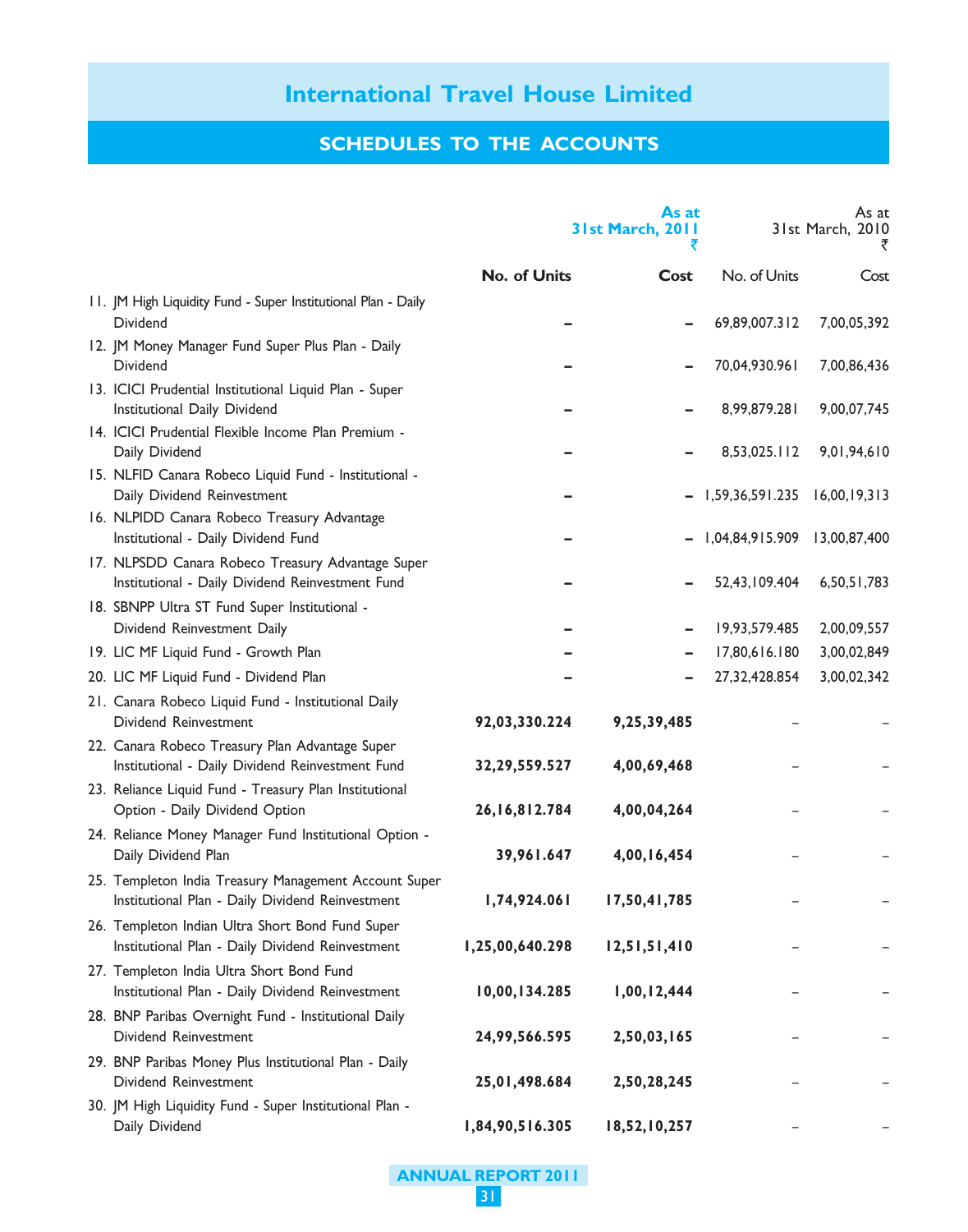## SCHEDULES TO THE ACCOUNTS

|                                                                              |                     | As at<br>31st March, 2011 |              | As at<br>31st March, 2010 |
|------------------------------------------------------------------------------|---------------------|---------------------------|--------------|---------------------------|
|                                                                              | <b>No. of Units</b> | Cost                      | No. of Units | Cost                      |
| 31. JM Money Manager Fund Super Plus Plan -<br>Daily Dividend                | 39,98,817.233       | 4,00,09,366               |              |                           |
| 32. Sundaram Money Fund Institutional - Daily<br>Dividend Reinvestment       | 1,29,89,256.733     | 13, 11, 30, 444           |              |                           |
| 33. Sundaram Money Fund Super Institutional -<br>Daily Dividend Reinvestment | 50,61,551.775       | 5,10,97,883               |              |                           |
| 34. Reliance Liquid Fund - Cash Plan - Daily<br>Dividend Option              | 1,16,83,969.313     | 13,01,76,944              |              |                           |
| 35. LIC MF Income Plus Fund - Daily Dividend Plan                            | 5,113.910           | 51,139                    |              |                           |

#### SCHEDULE 7

| <b>SUNDRY DEBTORS</b>                               |              |                 |
|-----------------------------------------------------|--------------|-----------------|
| (Unsecured)                                         |              |                 |
| Debts outstanding for a period exceeding six months |              |                 |
| <b>Considered Good</b>                              | 70,41,134    | 1,32,43,792     |
| <b>Considered Doubtful</b>                          | 1,51,76,856  | 1,33,20,800     |
| Other Debts - Considered Good                       | 76,54,52,595 | 70,55,71,765    |
|                                                     | 78,76,70,585 | 73, 21, 36, 357 |
| Less: Provision for Doubtful Debts                  | 1,51,76,856  | 1,33,20,800     |
|                                                     | 77,24,93,729 | 71,88,15,557    |
| <b>SCHEDULE 8</b>                                   |              |                 |
| CASH AND BANK BALANCES                              |              |                 |
| Cash and Cheques on hand*                           | 3,43,22,844  | 2,77,14,151     |
| With Scheduled Banks                                |              |                 |
| <b>On Current Accounts</b>                          | 2,17,67,279  | 2,42,44,546     |
| On Dividend Account                                 | 35,02,475    | 36,00,251       |
|                                                     | 5,95,92,598  | 5,55,58,948     |
|                                                     |              |                 |

\* Includes cheques on hand amounting to  $\overline{22,56,04,435/}$ -(Previous Year ₹1,86,84,348/-)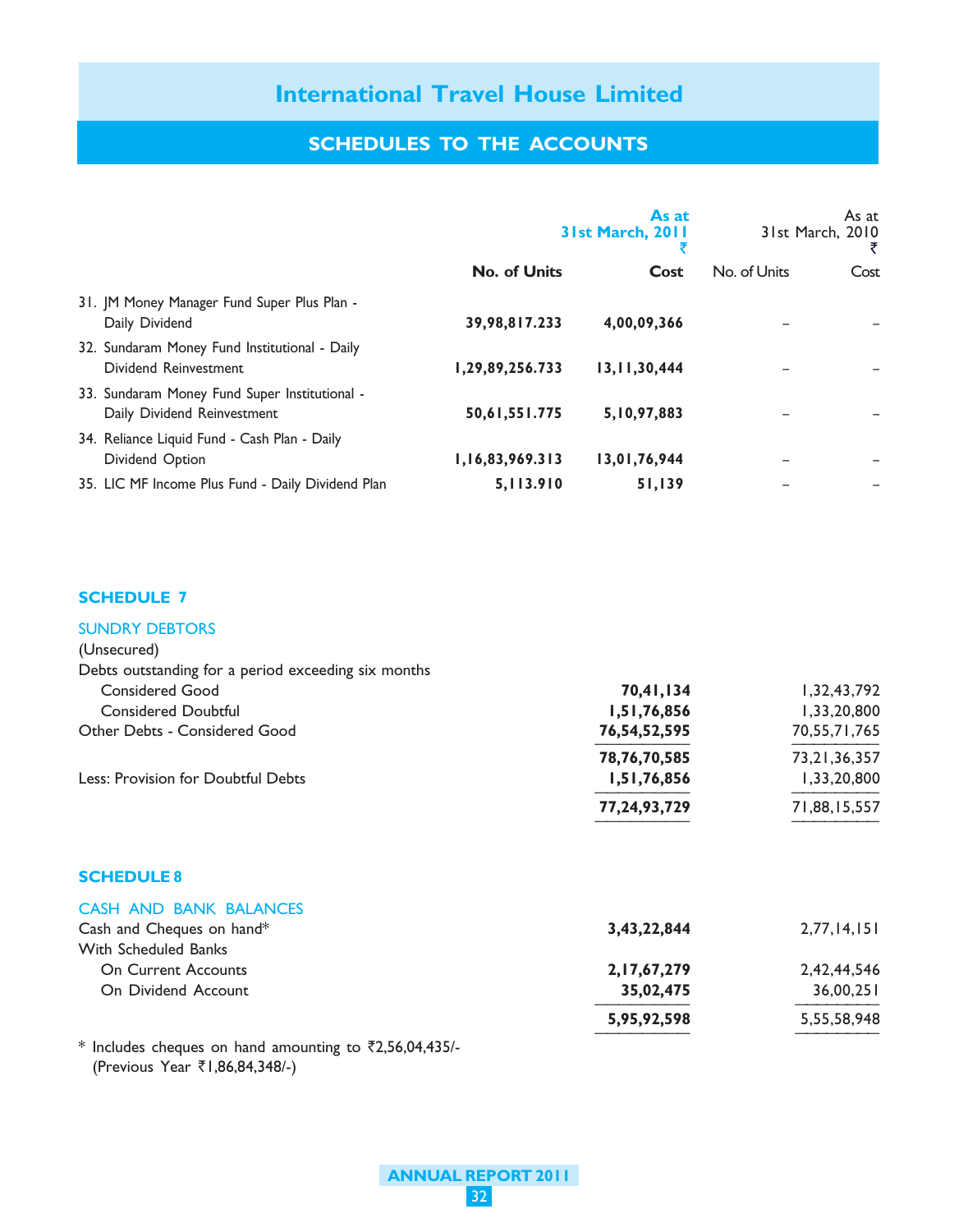## SCHEDULES TO THE ACCOUNTS

|                                                                                                                                                                                                                                                                                                                                               | ₹                                     | As at<br>31st March, 2011<br>₹                                                  | ₹                                  | As at<br>31st March, 2010<br>₹                                                    |
|-----------------------------------------------------------------------------------------------------------------------------------------------------------------------------------------------------------------------------------------------------------------------------------------------------------------------------------------------|---------------------------------------|---------------------------------------------------------------------------------|------------------------------------|-----------------------------------------------------------------------------------|
| <b>SCHEDULE 9</b>                                                                                                                                                                                                                                                                                                                             |                                       |                                                                                 |                                    |                                                                                   |
| <b>LOANS AND ADVANCES</b><br>(Unsecured - Considered Good)<br>Advances recoverable in Cash or<br>in kind or for value to be received<br><b>Sundry Deposits</b><br>Service Tax (Input) Credit Receivable<br>Advance Income Tax (Net of Provision)<br>Advance Fringe Benefit Tax                                                                |                                       | 4,33,77,503<br>2,25,51,858<br>33,69,504<br>91,48,965<br>7,47,518<br>7,91,95,348 |                                    | 2,55,81,886<br>1,96,22,618<br>37,54,013<br>1,02,20,500<br>7,47,518<br>5,99,26,535 |
| <b>SCHEDULE 10</b>                                                                                                                                                                                                                                                                                                                            |                                       |                                                                                 |                                    |                                                                                   |
| <b>CURRENT LIABILITIES</b><br><b>Sundry Creditors</b><br>Total outstanding dues of micro and small enterprises<br>Total outstanding dues of creditors other than micro<br>and small enterprises<br>Unclaimed Dividend (To be transferred to Investor Education<br>and Protection Fund when due)<br><b>Book Overdraft</b><br>Other Liabilities |                                       | 40, 35, 77, 422<br>35,02,475<br>4,61,18,728<br>70,01,206<br>46,01,99,831        |                                    | 32,00,98,053<br>36,00,251<br>10,40,75,912<br>53,44,930<br>43, 31, 19, 146         |
| <b>SCHEDULE II</b>                                                                                                                                                                                                                                                                                                                            |                                       |                                                                                 |                                    |                                                                                   |
| <b>PROVISIONS</b><br>Provision for Wealth Tax<br><b>Provision for Retirement Benefits</b><br>Gratuity & Pension*<br>Leave Encashment<br>Medical                                                                                                                                                                                               | 29,46,721<br>1,16,56,006<br>24,66,674 | 67,240<br>1,70,69,401                                                           | 8,53,803<br>93,97,091<br>21,62,067 | 52,240<br>1,24,12,961                                                             |
| Proposed Dividend<br>Tax on Proposed Dividend                                                                                                                                                                                                                                                                                                 |                                       | 3,03,79,100<br>49,28,249                                                        |                                    | 2,59,82,125<br>44, 15, 662                                                        |
|                                                                                                                                                                                                                                                                                                                                               |                                       | 5,24,43,990                                                                     |                                    | 4,28,62,988                                                                       |

\* Includes  $\bar{z}$ 7,69,806/- (Previous Year  $\bar{z}$ 4,77,598/-) on account of debit for seconded staff from associate company.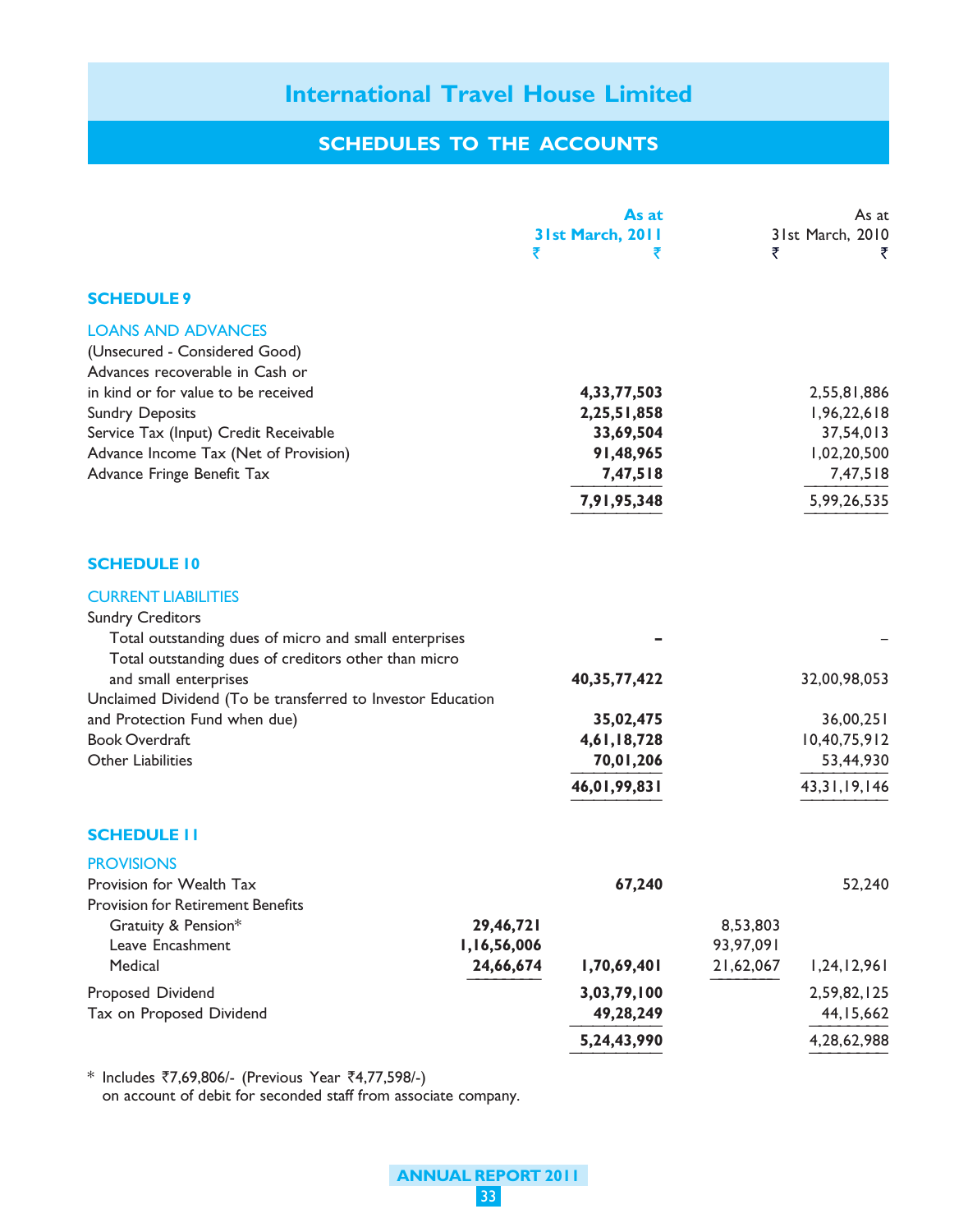## SCHEDULES TO THE ACCOUNTS

| 17,46,24,113<br>4,69,527<br>88,19,903<br>6,78,82,118<br>1,58,415<br>2,37,32,017<br>1,13,19,39,454<br>1, 17, 50, 147<br>4, 13, 36, 854<br>1,46,07,12,548 | 12,58,97,925<br>4,74,897<br>80,86,234<br>6,33,90,557<br>8,052<br>2,83,94,845<br>81, 19, 14, 577<br>1,41,56,996<br>2,92,31,933<br>1,08,15,56,016 |
|---------------------------------------------------------------------------------------------------------------------------------------------------------|-------------------------------------------------------------------------------------------------------------------------------------------------|
|                                                                                                                                                         |                                                                                                                                                 |
|                                                                                                                                                         |                                                                                                                                                 |
|                                                                                                                                                         |                                                                                                                                                 |
|                                                                                                                                                         |                                                                                                                                                 |
|                                                                                                                                                         |                                                                                                                                                 |
|                                                                                                                                                         |                                                                                                                                                 |
|                                                                                                                                                         |                                                                                                                                                 |
|                                                                                                                                                         |                                                                                                                                                 |
|                                                                                                                                                         |                                                                                                                                                 |
|                                                                                                                                                         |                                                                                                                                                 |
|                                                                                                                                                         |                                                                                                                                                 |
|                                                                                                                                                         |                                                                                                                                                 |
|                                                                                                                                                         |                                                                                                                                                 |
|                                                                                                                                                         |                                                                                                                                                 |
|                                                                                                                                                         |                                                                                                                                                 |
|                                                                                                                                                         | 1,12,089                                                                                                                                        |
| 19,00,981                                                                                                                                               |                                                                                                                                                 |
| 11,64,348                                                                                                                                               | 54,89,109                                                                                                                                       |
| 18,29,242                                                                                                                                               |                                                                                                                                                 |
|                                                                                                                                                         | 53,71,105                                                                                                                                       |
|                                                                                                                                                         | 98,98,605                                                                                                                                       |
|                                                                                                                                                         | 63,148                                                                                                                                          |
|                                                                                                                                                         | 2,09,34,056                                                                                                                                     |
|                                                                                                                                                         |                                                                                                                                                 |
|                                                                                                                                                         |                                                                                                                                                 |
|                                                                                                                                                         |                                                                                                                                                 |
|                                                                                                                                                         |                                                                                                                                                 |
| 19,44,31,472                                                                                                                                            | 16,86,95,548                                                                                                                                    |
| 1,50,19,657                                                                                                                                             | 83, 11, 941                                                                                                                                     |
| 4,95,68,286                                                                                                                                             | 4, 11, 07, 579                                                                                                                                  |
| 25,90,19,415                                                                                                                                            | 21,81,15,068                                                                                                                                    |
|                                                                                                                                                         | 27,99,337<br>91,69,385<br>1,68,63,293                                                                                                           |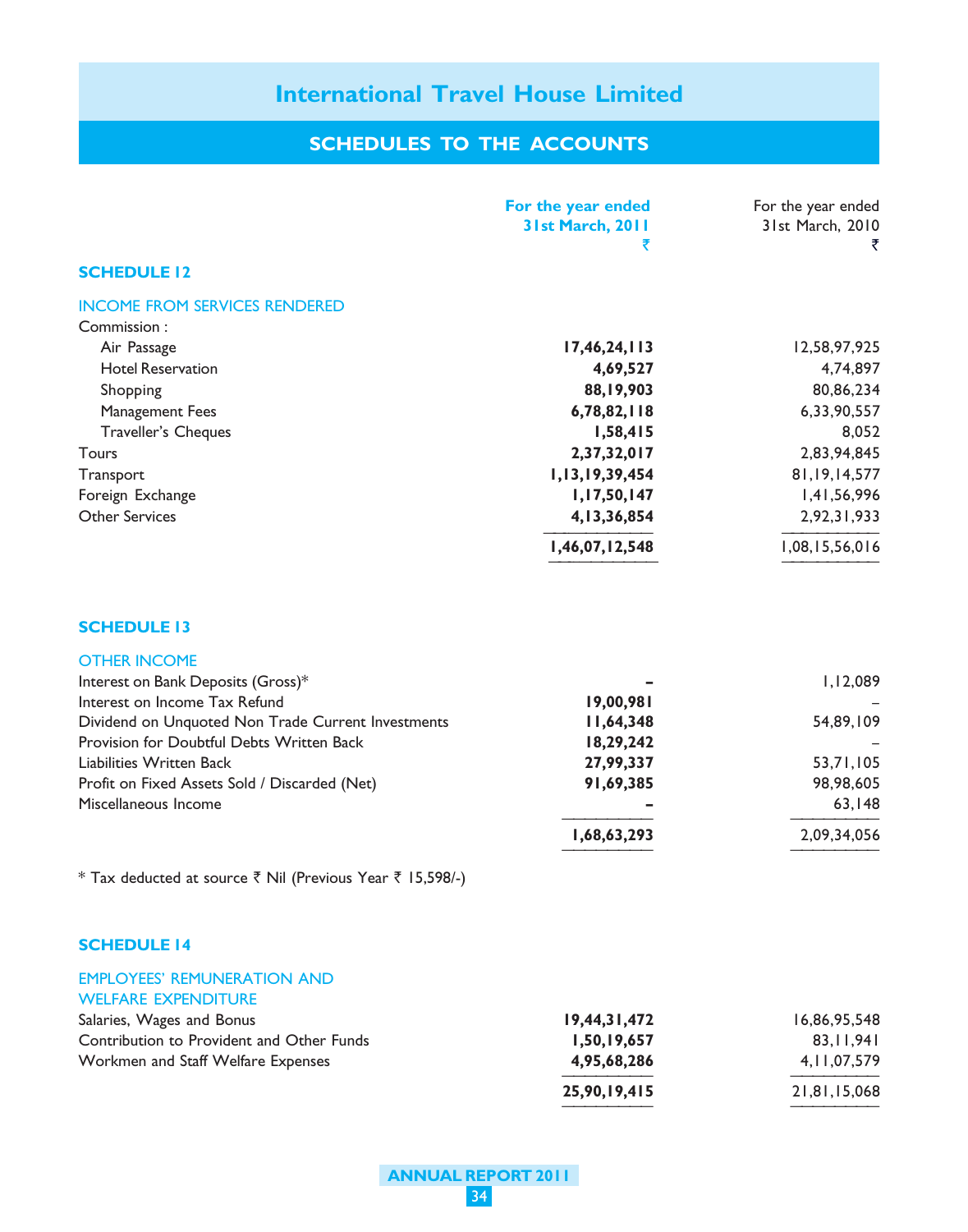## SCHEDULES TO THE ACCOUNTS

|                                                                                                                                                | For the year ended<br><b>31st March, 2011</b><br>₹<br>₹                          | For the year ended<br>31st March, 2010<br>₹<br>₹                                 |
|------------------------------------------------------------------------------------------------------------------------------------------------|----------------------------------------------------------------------------------|----------------------------------------------------------------------------------|
| <b>SCHEDULE 15</b>                                                                                                                             |                                                                                  |                                                                                  |
| <b>OPERATING AND OTHER EXPENSES</b>                                                                                                            |                                                                                  |                                                                                  |
| Car Fuel, Oil & Lubricants<br>Rent<br>Rates and Taxes                                                                                          | 9,34,19,671<br>2,69,99,131<br>1,36,34,985                                        | 7,02,72,309<br>2,42,37,576<br>93, 14, 374                                        |
| Travelling and Conveyance<br>Motor Vehicle Expenses                                                                                            | 1,48,69,000<br>73,30,470                                                         | 1,34,80,042<br>66,70,488                                                         |
| Postage, Telephone, Fax and Cellphones<br><b>Electricity Expenses</b><br>Insurance                                                             | 1,85,61,825<br>1,04,55,947<br>65,94,470                                          | 1,61,71,451<br>93,02,483<br>75,64,348                                            |
| Repair and Maintenance - Building<br>Repair and Maintenance - Commercial Cars<br>Repair and Maintenance - Others                               | 4,37,936<br>6, 13, 26, 144<br>1,23,83,252                                        | 43,734<br>4,82,23,782<br>1,02,11,640                                             |
| Car Hire Charges<br>Service Charges<br>Directors' Fees                                                                                         | 39,73,26,650<br>14,44,62,417<br>2,35,000                                         | 25,06,69,548<br>10,65,05,131<br>2,40,000                                         |
| <b>Business Promotion &amp; Marketing Expenses</b><br>Printing and Stationery<br>Auditors' Remuneration                                        | 28,61,293<br>1,07,56,104                                                         | 22,29,952<br>99, 11, 333                                                         |
| <b>Audit Fees</b><br><b>Tax Audit</b><br><b>Limited Review Fees</b><br>Certification<br>Out of Pocket Expenses<br>Other Services (as advisory) | 13,00,000<br>3,15,000<br>9,90,000<br>60,000<br>1,46,505<br>2,50,000<br>30,61,505 | 13,00,000<br>2,60,000<br>8,40,000<br>60,000<br>1,74,046<br>7,50,000<br>33,84,046 |
| Legal and Professional Charges                                                                                                                 | 1,87,64,112                                                                      | 1,31,56,635                                                                      |
| Advertisement<br>Subscription<br><b>Provision for Doubtful Debts</b>                                                                           | 71,40,069<br>16,21,033<br>49,76,901                                              | 14, 12, 065<br>16,93,622<br>42,59,338                                            |
| <b>Bank Charges</b><br>Donation<br>Miscellaneous Expenses                                                                                      | 22,79,389<br>1,21,600<br>29, 11, 184                                             | 11,64,719<br>42,052<br>33,28,004                                                 |
|                                                                                                                                                | 86,25,30,088                                                                     | 61,34,88,672                                                                     |
| <b>SCHEDULE 16</b>                                                                                                                             |                                                                                  |                                                                                  |
| <b>INTEREST</b><br>On Bank Overdraft<br>On Term Loans                                                                                          | 4,73,244                                                                         | 2,75,997                                                                         |
| <b>Banks</b><br>Others                                                                                                                         | 17,84,174<br>39,967<br>22,97,385                                                 | 38,28,872<br>88,725<br>41,93,594                                                 |
|                                                                                                                                                |                                                                                  |                                                                                  |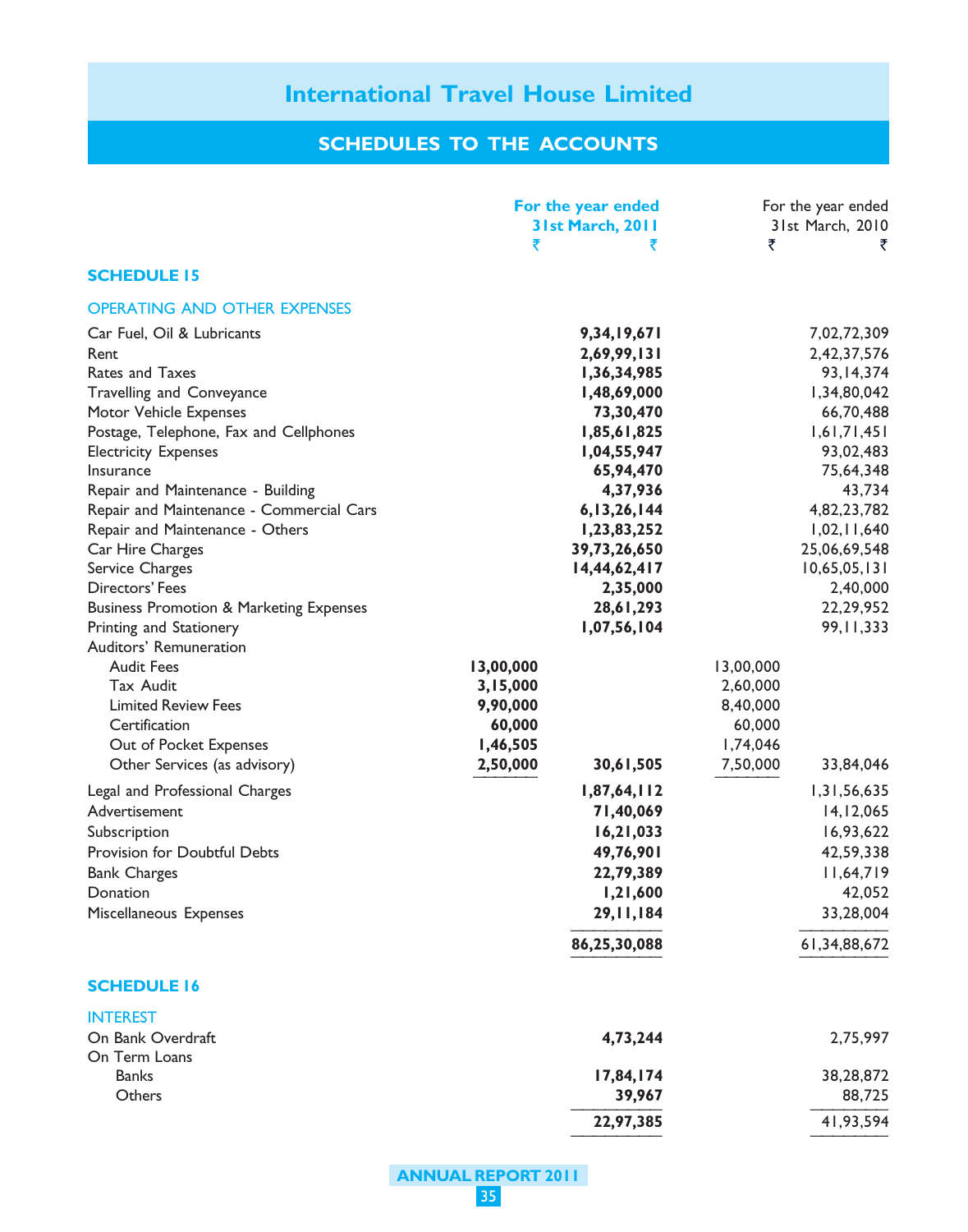## SCHEDULES TO THE ACCOUNTS

|                                                    | For the year ended<br>31st March, 2011 | For the year ended<br>31st March, 2010 |
|----------------------------------------------------|----------------------------------------|----------------------------------------|
| <b>SCHEDULE 17</b>                                 |                                        |                                        |
| <b>EARNINGS PER SHARE</b>                          |                                        |                                        |
| (a) Profit after Taxation                          | 16,71,22,054                           | 11, 29, 36, 357                        |
| (b) Weighted average number of Equity Shares       | 79,94,500                              | 79,94,500                              |
| (c) Basic and diluted earnings per Share in Rupees | 20.90                                  | 14.13                                  |
| (Face Value ₹10/- per Share)                       |                                        |                                        |

#### SCHEDULE 18

#### SIGNIFICANT ACCOUNTING POLICIES AND NOTES TO THE ACCOUNTS

#### 1. Significant Accounting Policies

#### a. Accounting Convention

Financial statements are prepared in accordance with the historical cost convention and applicable Accounting Standards in India. A summary of important accounting policies is set out below. The financial statements have also been prepared in accordance with relevant presentational requirements of the Companies Act, 1956.

#### b. Fixed Assets

To state Fixed Assets at cost of acquisition inclusive of inward freight, duties and taxes and incidental expenses related to acquisition, less accumulated depreciation and impairment losses, if any.

Intangible Assets represent cost of acquired and developed Computer Softwares.

#### c. Depreciation / Amortisation

Depreciation is calculated on Fixed Assets in a manner that amortises the cost of the assets after commissioning, over their estimated useful lives or lives based on the rates specified in Schedule XIV to the Companies Act, 1956, whichever is lower, by equal annual installments. Commercial and non-commercial vehicles are being depreciated at the rate of 20% which is higher than the rates specified in Schedule XIV. Assets individually costing  $\overline{55,000/-}$ or less are fully depreciated in the year of purchase. Leasehold Improvements are amortised over lease period or economic useful life whichever is shorter.

Software Costs are amortised over a period of five years or useful life, whichever is lower.

#### d. Employee Benefits

- i. Retirement benefits in the form of Provident Fund is a defined contribution scheme and the contributions are charged to the Profit and Loss Account of the year when the contributions to the respective fund are due. There are no other obligations other than the contribution payable to the respective fund.
- ii. Gratuity Liability, Post Employment Medical Benefit Liability and Pension Benefit Liability are defined benefit obligations and are provided for on the basis of an actuarial valuation on projected unit credit method made at the Balance Sheet date.

ANNUAL REPORT 2011 36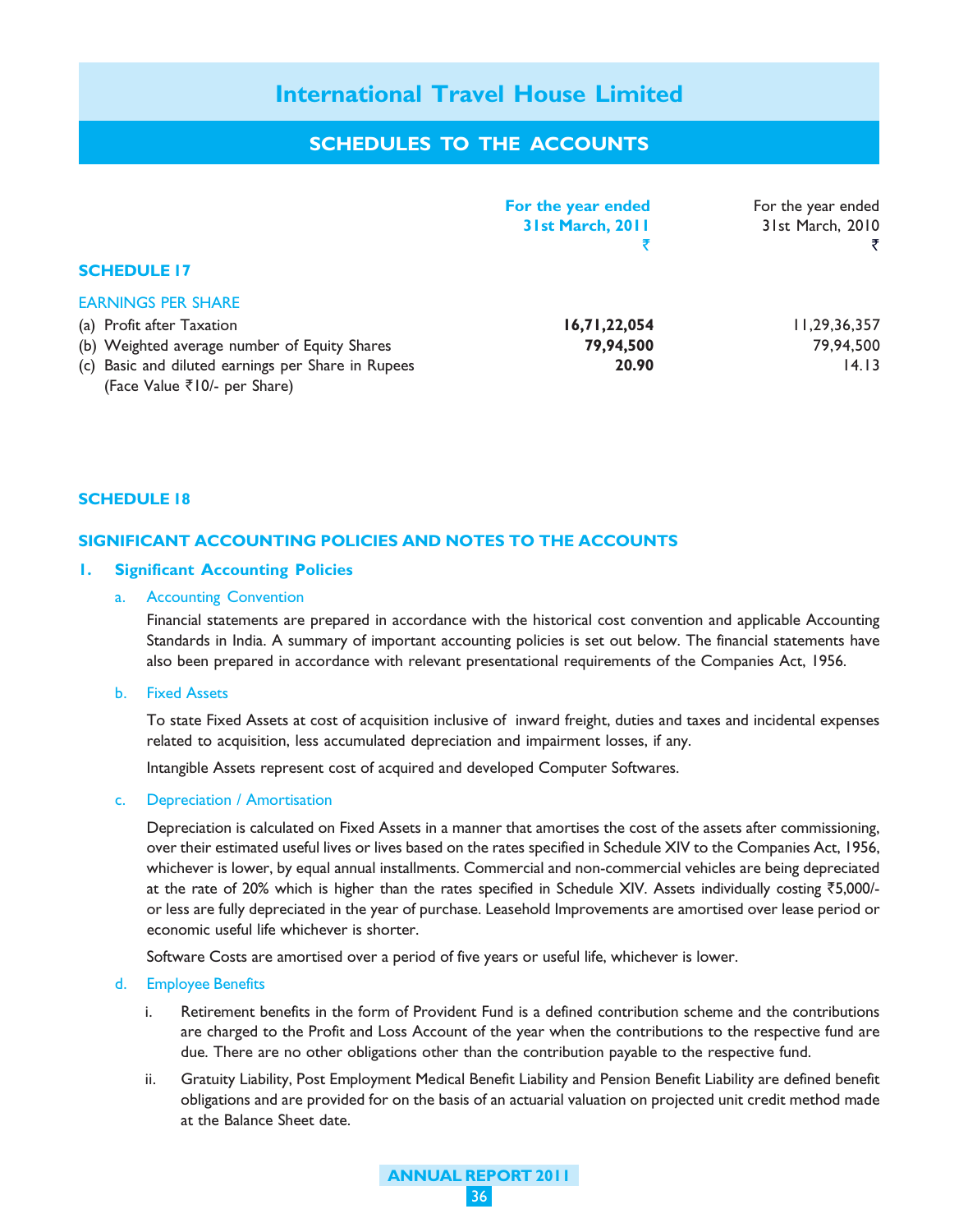## SCHEDULES TO THE ACCOUNTS

- iii. Short term compensated absences are provided for based on estimates. Long term compensated absences are provided for based on actuarial valuation. The actuarial valuation is done as per projected unit credit method at the Balance Sheet date.
- iv. Actuarial gains / losses are immediately taken to Profit and Loss Account and are not deferred.

#### e. Revenue Recognition

For services rendered to clients, the commission received from airlines (other than Productivity Linked Bonus, which is accounted when ascertainable), hotels etc., transport income and income on tours and other services (net of charges) are accounted for on completion of service.

#### f. Foreign Currency Transactions

To record transactions in foreign currencies at the exchange rates prevailing on the date of the transaction. Monetary Liabilities / Assets on account of foreign currency are converted at the exchange rates prevailing as at the end of the year. Exchange differences are appropriately dealt with in the Profit and Loss Account.

#### g. Investment Income

Investment income is recognised, when it is declared by the investee.

#### h. Investments

To state Current Investments at lower of cost and fair value and Long Term Investments at cost. Where applicable, provision is made where there is a diminution, other than temporary, in valuation of Long Term Investments.

#### i. Proposed Dividend

To provide for Dividends as proposed by the Board of Directors in the books of account, pending approval at the Annual General Meeting.

#### j. Borrowing Cost

Borrowing costs attributable to the acquisition or construction of a qualifying asset is capitalised as part of the cost of the asset. Other borrowing costs are recognised as an expense in the period in which they are incurred.

#### k. Taxation

To provide and determine current tax as the amount of tax payable in respect of taxable income for the period. To provide and determine fringe benefit tax as the amount of tax payable in respect of taxable fringe benefits for the period.

To provide and recognise deferred tax on timing differences between taxable income and accounting income subject to consideration of prudence.

Not to recognise entire deferred tax assets on unabsorbed depreciation and carry forward of losses unless there is virtual certainty supported by convincing evidence that there will be sufficient future taxable income available to realise such assets.

#### l. Operating Leases

Lease Rentals are recognised as expense on a straight-line basis over the term of the lease.

#### m. Segment Reporting

To identify segments based on the dominant source and nature of risks and returns and the internal organisation and management structure.

> ANNUAL REPORT 2011 37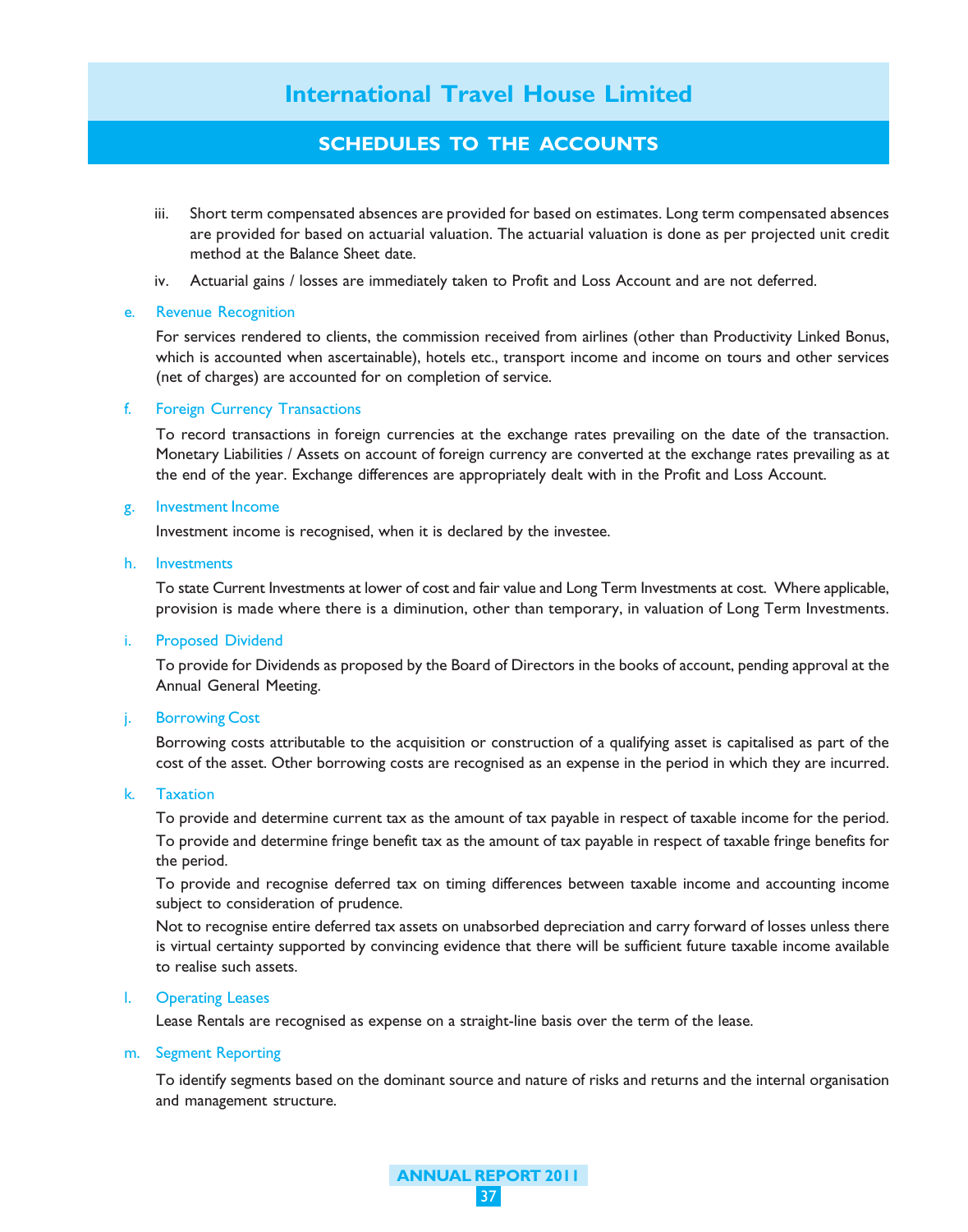## SCHEDULES TO THE ACCOUNTS

#### n. Provisions

A provision is recognised when an enterprise has a present obligation as a result of past event; it is probable that an outflow of resources will be required to settle the obligation, in respect of which a reliable estimate can be made. Provisions are not discounted to its present value and are determined based on best estimate required to settle the obligation at the Balance Sheet date.

#### 2. Notes to Accounts:

- i. Related Party Disclosure under Accounting Standard 18
	- Parties where control exists

Associate companies: ITC Limited and Russell Credit Limited.

#### Key Management Personnel:

#### Board of Directors Corporate Management Committee Members

- Mr Nakul Anand Mr Raghupati Wahi Mr Jehangir J Ghadiali Mr Ghanshyam Arora Mr Anil Baijal Mr Sidhartha Roy
- Mr Anil Rajput Mr H P Ranina
- Mr S C Sekhar
- Mr K L Thapar
- Mr O P Vaish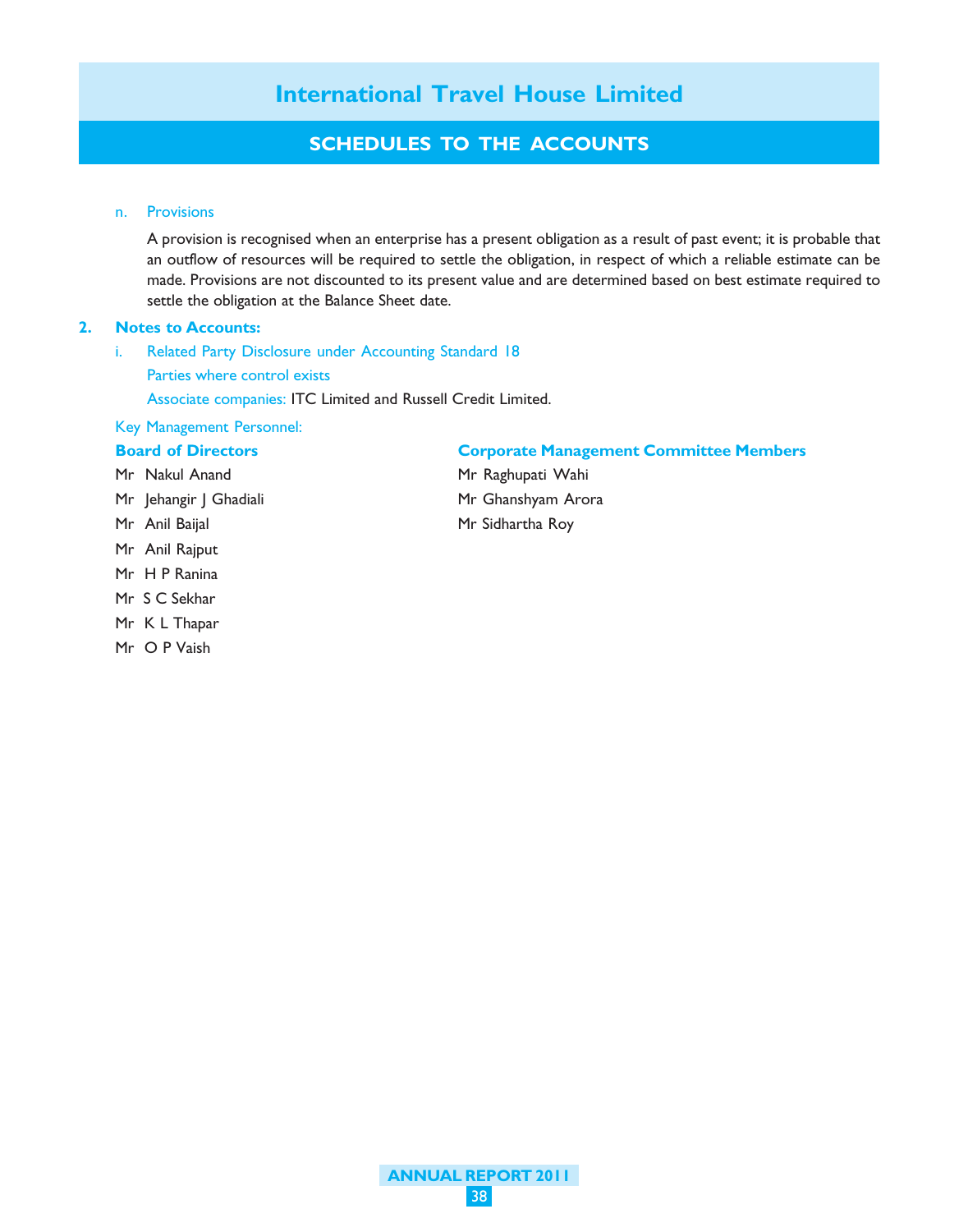## SCHEDULES TO THE ACCOUNTS

|                                             | <b>Associate</b><br><b>Companies</b> | Associate<br>Companies | <b>Key Mgmt.</b><br><b>Personnel</b> | Key Mgmt.<br>Personnel | <b>Key Mgmt.</b><br><b>Personnel</b><br><b>Relatives/Firms</b> | Key Mgmt.<br>Personnel<br>Relatives/Firms |
|---------------------------------------------|--------------------------------------|------------------------|--------------------------------------|------------------------|----------------------------------------------------------------|-------------------------------------------|
|                                             | 31/03/2011<br>₹                      | 31/03/2010<br>₹        | 31/03/2011<br>₹                      | 31/03/2010<br>₹        | 31/03/2011<br>₹                                                | 31/03/2010<br>₹                           |
| Transactions during the year                |                                      |                        |                                      |                        |                                                                |                                           |
| <b>Sale of Services</b>                     |                                      |                        |                                      |                        |                                                                |                                           |
| <b>ITC</b> Limited                          | 76,64,15,989 57,53,93,975            |                        |                                      |                        |                                                                |                                           |
| <b>Others</b>                               |                                      |                        |                                      |                        | 31,43,708                                                      | 25,87,305                                 |
| <b>Purchase of Goods and Services</b>       |                                      |                        |                                      |                        |                                                                |                                           |
| <b>ITC</b> Limited                          | 1,71,10,905                          | 1,46,59,862            |                                      |                        |                                                                |                                           |
| Others                                      |                                      |                        |                                      |                        | 7,35,440*                                                      | 15,63,575*                                |
| <b>Rent</b>                                 |                                      |                        |                                      |                        |                                                                |                                           |
| <b>ITC</b> Limited                          | 68,27,328                            | 65,10,108              |                                      |                        |                                                                |                                           |
| <b>Directors' Fees</b>                      |                                      |                        |                                      |                        |                                                                |                                           |
| Mr K L Thapar                               |                                      |                        | 72,500                               | 67,500                 |                                                                |                                           |
| Mr O P Vaish                                |                                      |                        | 70,000                               | 65,000                 |                                                                |                                           |
| Mr H P Ranina                               |                                      |                        | 72,500                               | 67,500                 |                                                                |                                           |
| Mr Anil Baijal                              |                                      |                        | 20,000                               | 40,000                 |                                                                |                                           |
| <b>Dividend Paid</b>                        |                                      |                        |                                      |                        |                                                                |                                           |
| <b>ITC</b> Limited                          | 9,34,700                             | 8,62,800               |                                      |                        |                                                                |                                           |
| <b>Russell Credit Limited</b>               | 1,17,86,574                          | 1,08,79,914            |                                      |                        |                                                                |                                           |
| Others                                      |                                      |                        |                                      |                        | 325                                                            | 300                                       |
| Balance outstanding as at the year end      |                                      |                        |                                      |                        |                                                                |                                           |
| <b>Accounts Receivable</b>                  |                                      |                        |                                      |                        |                                                                |                                           |
| <b>ITC</b> Limited                          | 7,72,72,888                          | 8,61,43,771            |                                      |                        |                                                                |                                           |
| <b>Sundry Creditors</b>                     |                                      |                        |                                      |                        |                                                                |                                           |
| <b>ITC</b> Limited                          | 22,64,575                            | 17,72,042              |                                      |                        |                                                                |                                           |
| <b>Others</b>                               |                                      |                        |                                      |                        | 3,70,629                                                       | 49,964                                    |
| <b>Deposit Paid</b>                         |                                      |                        |                                      |                        |                                                                |                                           |
| <b>ITC</b> Limited                          | 9,38,240                             | 5,55,200               |                                      |                        |                                                                |                                           |
| Remuneration paid / payable during the year |                                      |                        |                                      |                        |                                                                |                                           |
| Mr Jehangir J Ghadiali                      |                                      |                        | 42,78,664                            | 34, 34, 832            |                                                                |                                           |
| Mr Raghupati Wahi                           |                                      |                        | 40,04,392#                           | 33,78,570#             |                                                                |                                           |
| Mr Ghanshyam Arora                          |                                      |                        | 26,68,960                            | 22,93,119              |                                                                |                                           |
| Mr Sidhartha Roy                            |                                      |                        | 24,45,469                            | 22,63,803              |                                                                |                                           |

——————————————————————————————————————————————————————————————————————————— \* Amount paid to Messrs Vaish Associates, where Mrs Manju Vaish, Mr Vinay Vaish and Mrs Kali Vohra are partners and relatives of Mr O P Vaish as wife, son and daughter respectively.

# Paid through ITC Limited.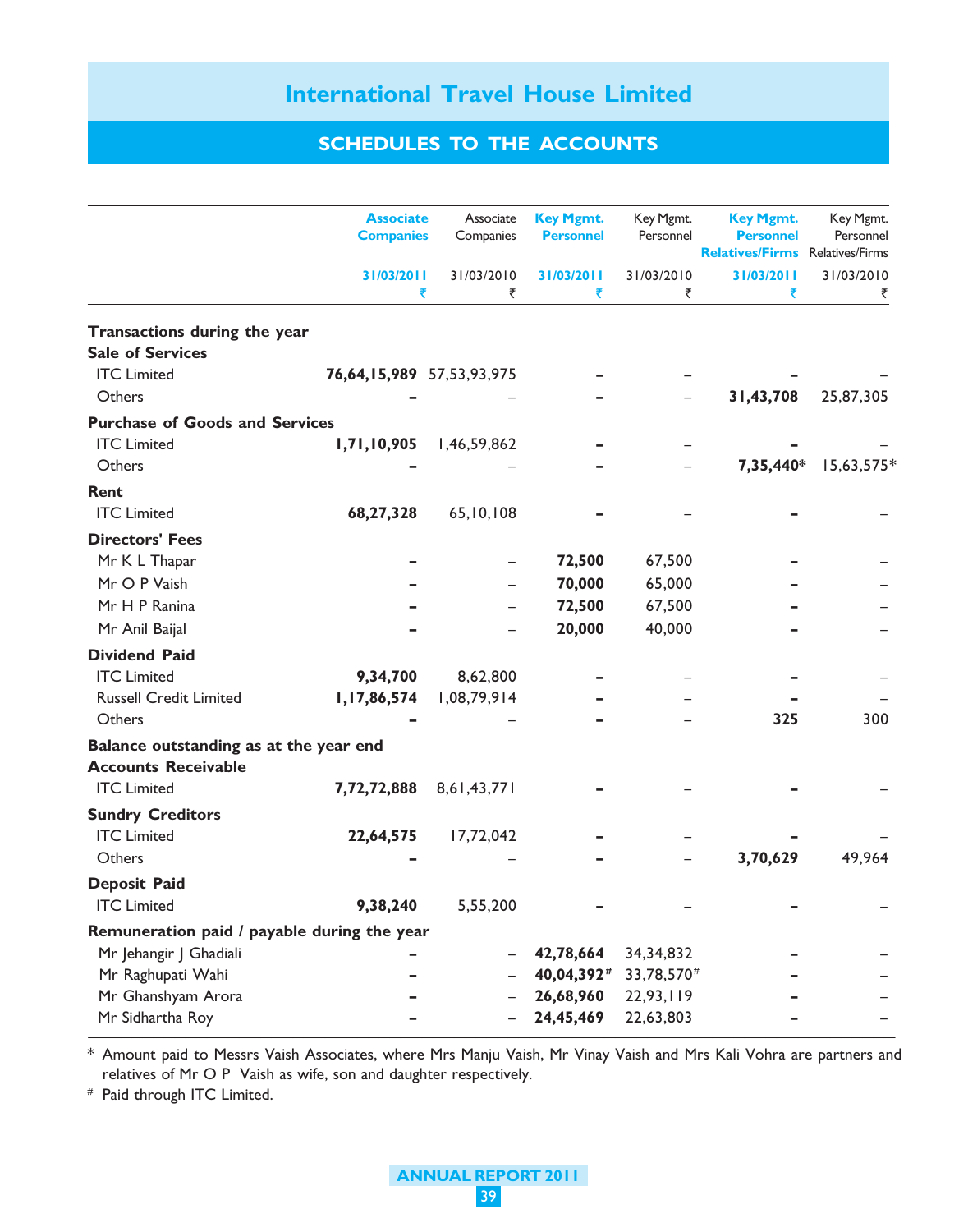## SCHEDULES TO THE ACCOUNTS

|      |                                                     | For the year ended<br><b>31st March, 2011</b> | For the year ended<br>31st March, 2010<br>₹ |
|------|-----------------------------------------------------|-----------------------------------------------|---------------------------------------------|
| ii.  | Expenditure in Foreign Currency (on payment basis)  |                                               |                                             |
|      | Subscription, Entrance Fees, Travel etc.            | 3,57,673                                      | 12, 17, 411                                 |
| iii. | Earnings in Foreign Currency (on realisation basis) |                                               |                                             |
|      | Receipts from Travel & Tours                        | 3,26,29,032                                   | 3, 20, 14, 902                              |
|      | Receipt by way of Car Rental Services               | 6,08,70,693                                   | 4,95,62,807                                 |
|      | Total                                               | 9,34,99,725                                   | 8, 15, 77, 709                              |
| iv.  | <b>Directors' Remuneration</b>                      |                                               |                                             |
|      | a) Salary and Allowances                            | 31,11,250                                     | 25,32,856                                   |
|      | b) Other Perquisites                                | 7,24,906                                      | 5,39,087                                    |
|      | c) Contribution to Provident and other Funds        | 4,42,508                                      | 3,62,889                                    |
|      | <b>Total</b>                                        | 42,78,664                                     | 34, 34, 832                                 |

Note : As the liability for Leave Encashment is provided on an actuarial basis for the Company as whole, the amount pertaining to the Director is not included above.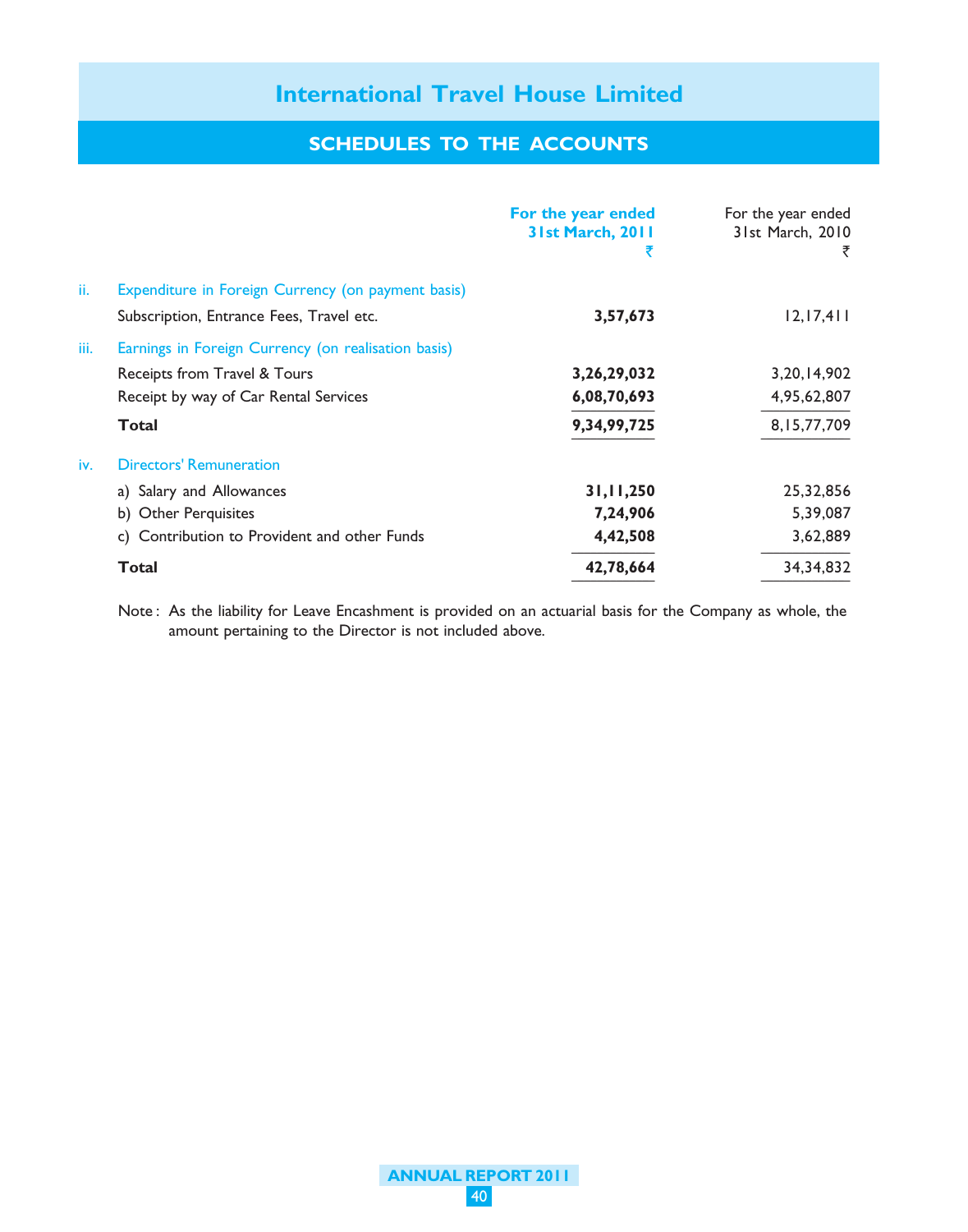Defined Benefit Plan / Long Term Compensated Absences-as per Actuarial Valuation as on 31st March, 2011 and recognised in the financial Defined Benefit Plan / Long Term Compensated Absences-as per Actuarial Valuation as on 31st March, 2011 and recognised in the financial statements in respect for Employee Benefit Schemes: statements in respect for Employee Benefit Schemes:

v

|                        |                                                                                                                                                                                                                                     |               |                |                               |                         | Leave            | Leave         |                             |                             |
|------------------------|-------------------------------------------------------------------------------------------------------------------------------------------------------------------------------------------------------------------------------------|---------------|----------------|-------------------------------|-------------------------|------------------|---------------|-----------------------------|-----------------------------|
|                        |                                                                                                                                                                                                                                     | Pension       | Pension        | Gratuity                      | Gratuity                | Encashment       | Encashment    | Medical                     | Medical                     |
|                        |                                                                                                                                                                                                                                     | Funded        | Funded         | <b>Funded</b>                 | Funded                  | Unfunded         | Unfunded      | Unfunded                    | Unfunded                    |
|                        |                                                                                                                                                                                                                                     | 31/03/2011    | 31/03/2010     | 31/03/2011                    | 31/03/2010              | 31/03/2011       | 31/03/2010    | 31/03/2011                  | 31/03/2010                  |
|                        |                                                                                                                                                                                                                                     |               |                |                               |                         |                  | ₩             |                             |                             |
| ัล                     | -xpense<br>Components of Employer                                                                                                                                                                                                   |               |                |                               |                         |                  |               |                             |                             |
|                        | Current Service Cost                                                                                                                                                                                                                | 16,89,224     | 16,83,947      | 16,53,242                     | 15,04,036               | 21,12,609        | 18,71,640     | 3, 10, 277                  | 3,03,216                    |
|                        | Interest Cost<br>$\overline{a}$                                                                                                                                                                                                     | 19,12,833     | 17,46,360      | 9,06,559                      | 8,50,044                | 7,51,767         | 7,00,865      | 1,72,965                    | 1,51,633                    |
|                        | Past Service Cost - Vested<br>$\ddot{ }$                                                                                                                                                                                            |               |                | 5,82,467                      |                         |                  |               |                             |                             |
|                        | Expected Return on Plan Assets<br>4.                                                                                                                                                                                                | (19, 12, 833) | (18, 44, 578)  | (10, 13, 410)                 | (7,57,152)              |                  |               |                             |                             |
|                        | Actuarial Losses / (Gains)<br>ن<br>د                                                                                                                                                                                                | (1,63,156)    | (10, 35, 388)  | $14,21,852$ (12,20,723)       |                         | 18,70,698        | (2, 18, 249)  | (1,78,635)                  | (1,80,693)                  |
|                        | Total Expense recognised in<br>نۍ                                                                                                                                                                                                   | 15,26,068     | 5,50,341       | 35,50,710                     | 3,76,205                | 47,35,074        | 23,54,256     | 3,04,607                    | 2,74,156                    |
|                        | the Statement of Profit & Loss<br>Account during the year                                                                                                                                                                           |               |                |                               |                         |                  |               |                             |                             |
|                        | The Pension and Gratuity Expenses have been recognised in "Contribution to Provident and Other Funds" and Leave Encashment and Medical in "Salaries, Wages<br>and Bonus" and "Workmen and Staff Welfare Expenses" under Schedule 14 |               |                |                               |                         |                  |               |                             |                             |
| ଢ                      | ended<br>Actual Returns for the year                                                                                                                                                                                                | 8,55,607      | 20,20,424      | 9,34,645                      | 7,93,378                | I                |               | ı                           |                             |
| $\widehat{\mathbf{c}}$ | Net Asset (Liability) recognised<br>in Balance Sheet                                                                                                                                                                                |               |                |                               |                         |                  |               |                             |                             |
|                        | Present Value of Defined Benefit<br>Obligation                                                                                                                                                                                      | 2,62,92,082   | 2,39,10,407    | 1,40,95,363 1,13,31,993       |                         | 1,16,56,006      | 93, 97, 091   | 24,66,674                   | 21,62,067                   |
|                        | Fair Value on Plan Assets<br>$\overline{\mathcal{L}}$                                                                                                                                                                               | 2,62,92,082   | 2,39,10,407    | 1, 19, 18, 448 1, 09, 55, 788 |                         |                  |               |                             |                             |
|                        | Status [Surplus / (Deficit)]<br>$\ddot{ }$                                                                                                                                                                                          |               |                | $(21,76,915)$ $(3,76,205)$    |                         | (1, 16, 56, 006) | (93, 97, 091) |                             | $(24,66,674)$ $(21,62,067)$ |
|                        | recognised in Balance Sheet<br>Net Asset / (Liability)<br>4.                                                                                                                                                                        |               |                | $(21,76,915)$ $(3,76,205)$    |                         | (1, 16, 56, 006) | (93, 97, 091) | $(24,66,674)$ $(21,62,067)$ |                             |
| $\widehat{\sigma}$     | Change in Defined Benefit Obligations<br>(DBO) during the year ended                                                                                                                                                                |               |                |                               |                         |                  |               |                             |                             |
|                        | Present Value of DBO at the<br>beginning of the year<br>$\overline{a}$                                                                                                                                                              | 2,39,10,407   | 2, 18, 29, 503 | 1, 13, 31, 993 1, 06, 25, 547 |                         | 93, 97, 091      | 87,60,815     | 21,62,067                   | 8,95,41                     |
|                        | Current Service Cost<br>نہ<br>                                                                                                                                                                                                      | 16,89,224     | 16,83,947      | 16,53,242                     | 15,04,036               | 21,12,609        | 18,71,640     | 3, 10, 277                  | 3,03,216                    |
|                        | Interest Cost<br>$\ddot{ }$                                                                                                                                                                                                         | 19, 12, 833   | 17,46,360      | 9,06,559                      | 8,50,044                | 7,51,767         | 7,00,865      | 1,72,965                    | 1,51,633                    |
|                        | Past Service Cost - Vested<br>4.                                                                                                                                                                                                    |               |                | 5,82,467                      |                         |                  |               |                             |                             |
|                        | Actuarial (Gains) / Losses<br>ьó                                                                                                                                                                                                    | (12, 20, 382) | (8,59,542)     |                               | $13,43,087$ (11,84,497) | 18,70,698        | (2, 18, 249)  | (1,78,635)                  | (1,80,693)                  |
|                        | Benefits Paid<br>Ġ                                                                                                                                                                                                                  |               | (4, 89, 861)   | $(17,21,985)$ $(4,63,137)$    |                         | (24, 76, 159)    | (17, 17, 980) |                             | (7,500)                     |
|                        | Present Value of DBO at the<br>end of the year                                                                                                                                                                                      | 2,62,92,082   | 2,39,10,407    | 1,40,95,363 1,13,31,993       |                         | 1,16,56,006      | 93, 97, 091   | 24,66,674                   | 21,62,067                   |

## International Travel House Limited

SCHEDULES TO THE ACCOUNTS

ANNUAL REPORT 2011 41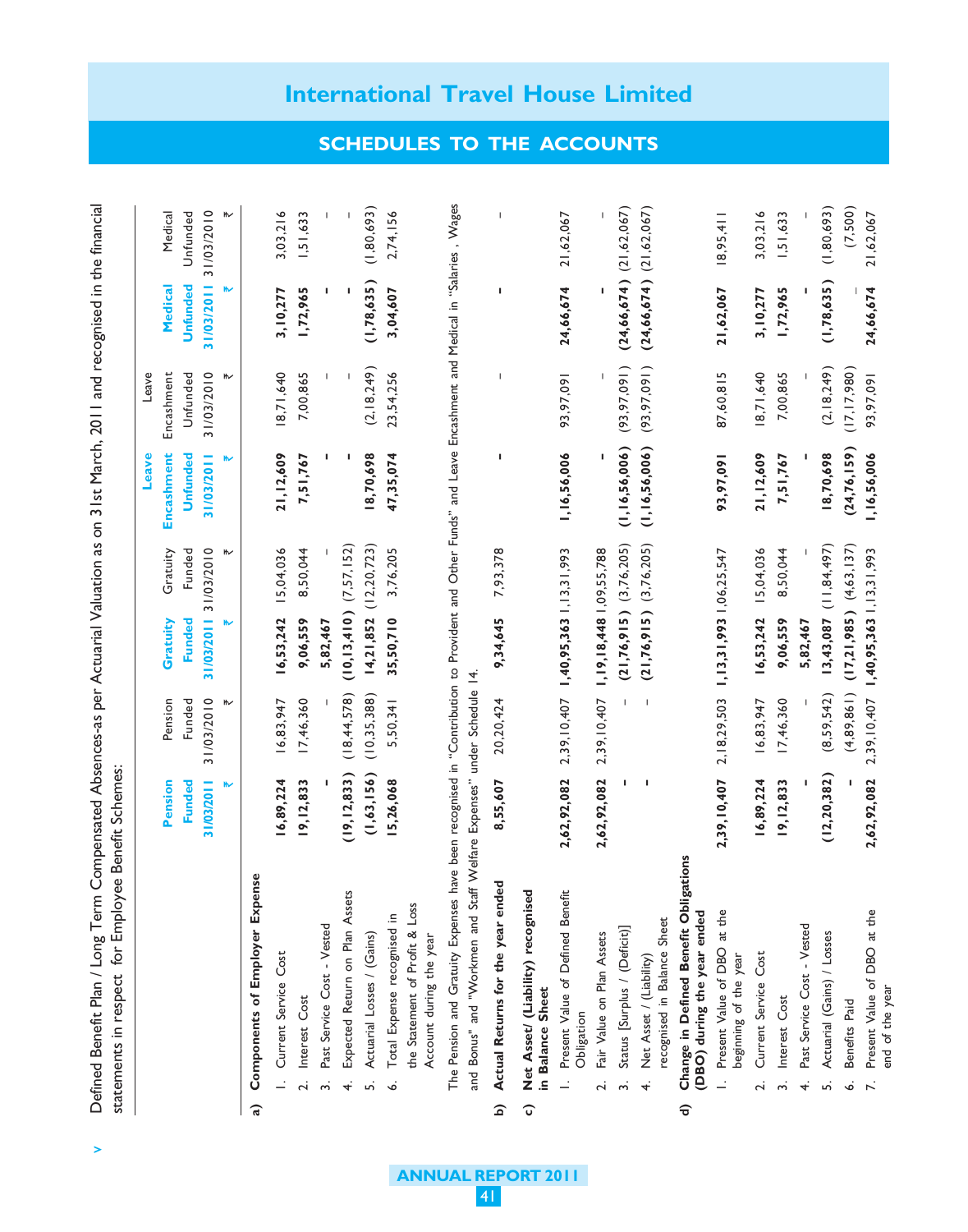|                        |                                                                                                                                                                                                                                                                  |                                                                                              |                          |                           |                               |                          | Leave             | Leave                     |                     |              |
|------------------------|------------------------------------------------------------------------------------------------------------------------------------------------------------------------------------------------------------------------------------------------------------------|----------------------------------------------------------------------------------------------|--------------------------|---------------------------|-------------------------------|--------------------------|-------------------|---------------------------|---------------------|--------------|
|                        |                                                                                                                                                                                                                                                                  | Pension                                                                                      | Pension                  | Gratuity                  | Gratuity                      | Encashment               |                   | Encashment                | Medical             | Medical      |
|                        |                                                                                                                                                                                                                                                                  | Funded                                                                                       | Funded                   | Funded                    | Funded                        | Unfunded                 |                   | Unfunded                  | Unfunded            | Unfunded     |
|                        |                                                                                                                                                                                                                                                                  | 31/03/2011                                                                                   | 31/03/2010               | 31/03/2011                | 31/03/2010                    | 31/03/2011               |                   | 31/03/2010                | 31/03/2011          | 31/03/2010   |
|                        |                                                                                                                                                                                                                                                                  |                                                                                              | ₩                        |                           |                               |                          |                   |                           |                     |              |
| ಾ                      | Change in fair Value of Assets                                                                                                                                                                                                                                   |                                                                                              |                          |                           |                               |                          |                   |                           |                     |              |
|                        | during the year ended                                                                                                                                                                                                                                            |                                                                                              |                          |                           |                               |                          |                   |                           |                     |              |
|                        | year<br>Plan Assets at the Beginning of                                                                                                                                                                                                                          | 2,39,10,407                                                                                  | 2,30,57,221              | 1,09,55,788               | 82,74,882                     |                          |                   |                           |                     |              |
|                        | Expected Return on Plan Assets<br>$\overline{N}$                                                                                                                                                                                                                 | 19, 12, 833                                                                                  | 18,44,578                | 10, 13, 410               | 7,57,152                      |                          |                   |                           |                     |              |
|                        | Actuarial (Gains) / Losses                                                                                                                                                                                                                                       | (10, 57, 226)                                                                                | 1,75,846                 | (78, 765)                 | 36,226                        |                          | т.                |                           | <b>IIII</b>         | $\mathbf{1}$ |
|                        | $\equiv$<br>Actual Company Contributio                                                                                                                                                                                                                           | 15,26,068                                                                                    | 5,50,341                 | 17,50,000                 | 23,50,665                     |                          | т.                | $\mathbf{I} = \mathbf{I}$ |                     | $\mathbf{I}$ |
|                        | Benefits Paid                                                                                                                                                                                                                                                    |                                                                                              | (17, 17, 579)            | (17, 21, 985)             | (4,63,137)                    |                          | л.                |                           |                     | $\mathbf{I}$ |
|                        | Benefits Unpaid                                                                                                                                                                                                                                                  |                                                                                              |                          |                           |                               |                          | т.                | $\mathbf{I}$ $\mathbf{I}$ |                     | л.           |
|                        | Plan Assets at the end of the year                                                                                                                                                                                                                               | 2,62,92,082                                                                                  | 2,39,10,407              |                           | 1, 19, 18, 448 1, 09, 55, 788 |                          | п                 | $\overline{\phantom{a}}$  |                     |              |
| ⇐                      | Actuarial Assumptions                                                                                                                                                                                                                                            |                                                                                              |                          |                           |                               |                          |                   |                           |                     |              |
|                        | Discount Rate                                                                                                                                                                                                                                                    | 8%                                                                                           | 8%                       | 8%                        | %<br>8                        |                          | 8%                | 8%                        | 8%                  | 8%           |
|                        | Expected Return on Plan Assets                                                                                                                                                                                                                                   | 8%                                                                                           | 8%                       | 9.25%                     | 9.15%                         |                          |                   |                           |                     |              |
|                        | The estimates of future salary increases, considered in actuarial valuations take account of inflation, seniority, promotion and other relevant factors such as supply and                                                                                       |                                                                                              |                          |                           |                               |                          |                   |                           |                     |              |
|                        | market.<br>demand factors in the employment                                                                                                                                                                                                                      |                                                                                              |                          |                           |                               |                          |                   |                           |                     |              |
|                        |                                                                                                                                                                                                                                                                  |                                                                                              |                          |                           |                               |                          | Leave             | Leave                     | Leave               | Leave        |
|                        | Pension                                                                                                                                                                                                                                                          | Pension<br>Pension                                                                           | Pension                  | Gratuity<br>Gratuity      | Gratuity                      | Gratuity                 | <b>Encashment</b> | Encashment                | Encashment          | Encashment   |
|                        | <b>Funded</b>                                                                                                                                                                                                                                                    | Funded<br>Funded                                                                             | Funded                   | Funded<br><b>Funded</b>   | Funded                        | Funded                   | Unfunded          | Unfunded                  | Unfunded            | Unfunded     |
|                        | 31/03/2011 31/03/2010 31/03/2009<br>⋫                                                                                                                                                                                                                            |                                                                                              | 31/03/2011<br>31/03/2008 | 31/03/2010                | 31/03/2009 31/03/2008<br>⊮    | ₩                        | 31/03/2011        | 31/03/2010<br>、           | 31/03/2009          | 31/03/2008   |
| ದಾ                     | Experience Adjustments                                                                                                                                                                                                                                           |                                                                                              |                          |                           |                               |                          |                   |                           |                     |              |
|                        |                                                                                                                                                                                                                                                                  |                                                                                              |                          |                           |                               |                          |                   |                           |                     |              |
|                        | ı<br>Experience Adjustments<br>(Gain) / Losses - Plan                                                                                                                                                                                                            | 8,16,354<br>Ţ                                                                                | I.                       | 67,810                    | 92,919<br>Ţ                   |                          | ı                 | I                         |                     |              |
|                        | Experience Adjustments                                                                                                                                                                                                                                           |                                                                                              |                          |                           |                               |                          |                   |                           |                     |              |
|                        | 5, 15, 725<br>(12, 20, 382)<br>(Gain) / Losses - Obligations                                                                                                                                                                                                     | 9,03,750                                                                                     |                          | (7, 43, 053)<br>13,43,087 | 4,21,552                      | $\overline{\phantom{a}}$ | 18,70,698         | 1,14,692                  | (8,67,699)          |              |
|                        |                                                                                                                                                                                                                                                                  | Pension                                                                                      |                          | Pension                   | Gratuity                      | Gratuity                 |                   |                           |                     |              |
|                        |                                                                                                                                                                                                                                                                  | Funded<br>31/03/2011                                                                         | 31/03/2010               | Funded                    | Funded<br>31/03/2011          | 31/03/2010<br>Funded     |                   |                           |                     |              |
| $\widehat{\mathbf{z}}$ | $\mathfrak{a}$<br>as<br>Major Category of Plan Assets                                                                                                                                                                                                            | $%$ of the                                                                                   |                          |                           |                               |                          |                   |                           |                     |              |
|                        | Total Plan Assets as at                                                                                                                                                                                                                                          |                                                                                              |                          |                           |                               |                          |                   |                           |                     |              |
|                        | Government Securities                                                                                                                                                                                                                                            | 2.36%                                                                                        |                          | 2.60%                     |                               |                          |                   |                           |                     |              |
|                        | $\overline{a}$<br>High Quality Corporate Bond                                                                                                                                                                                                                    | 17.00%                                                                                       |                          | 28.31%                    | I                             |                          |                   |                           |                     |              |
|                        | Insurance Companies                                                                                                                                                                                                                                              |                                                                                              |                          |                           | 100%                          | 100%                     |                   |                           |                     |              |
|                        | Mutual Funds<br>4.                                                                                                                                                                                                                                               | 36.93%                                                                                       |                          | 37.05%                    | п                             |                          |                   |                           |                     |              |
|                        | <b>Fixed Deposits</b><br><u>ທ່</u>                                                                                                                                                                                                                               | 43.52%                                                                                       |                          | 31.54%                    | т                             | т                        |                   |                           |                     |              |
|                        | Cash and Cash Equivalents<br>نۍ                                                                                                                                                                                                                                  | 0.19%                                                                                        |                          | 0.50%                     | $\blacksquare$                |                          |                   |                           |                     |              |
| ≘                      | Basis used to determine the Expected Rate of Return on Plan Assets                                                                                                                                                                                               |                                                                                              |                          |                           |                               |                          |                   |                           |                     |              |
|                        | The expected rate of return on plan assets is based on the current portfolio of assets, investment strategy and market scenario. In order to<br>protect the capital and optimise returns within acceptable risk parameters, the plan assets are well diversified |                                                                                              |                          |                           |                               |                          |                   |                           |                     |              |
| $\hat{\mathbf{u}}$     | The impact on service cost,                                                                                                                                                                                                                                      | interest cost and projected benefit obligations due to one percent point increase            |                          |                           |                               |                          |                   | $\overleftarrow{\sigma}$  | decrease of medical |              |
|                        | costs is <a> <a> Nil as the benefits</a></a>                                                                                                                                                                                                                     | are subject to monetary limits.                                                              |                          |                           |                               |                          |                   |                           |                     |              |
| ହ                      | Contributions expected to be                                                                                                                                                                                                                                     | made in plans in the next year will be disclosed as soon as it can be reasonably determined. |                          |                           |                               |                          |                   |                           |                     |              |

# International Travel House Limited

SCHEDULES TO THE ACCOUNTS

ANNUAL REPORT 2011

42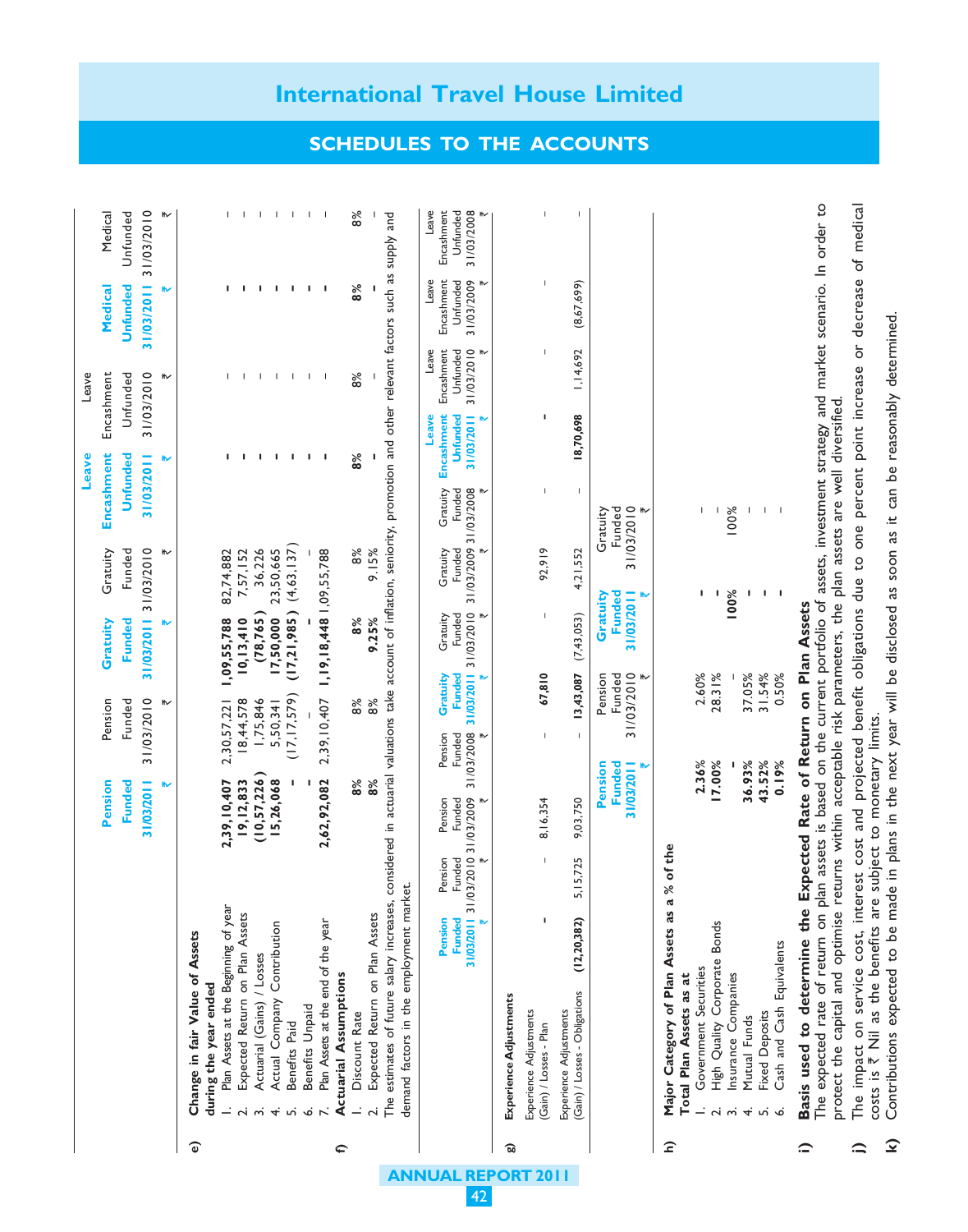## SCHEDULES TO THE ACCOUNTS

#### vi. Contingent liabilities not provided for:

- a. Guarantee outstanding ₹1,00,00,000/- (Previous Year ₹1,00,00,000/-).
- b. Claim against the Company not acknowledged as debts ₹9,93,406/- (Previous Year ₹9,93,406/-) for which Company has initiated a legal suit in High Court of Delhi.
- c. Income tax demand of  $\bar{\tau}$  Nil (Previous Year  $\bar{\tau}10,31,903/$ ) for assessment year 2006-07 for which Company has filed an appeal with Commissioner of Income Tax (Appeal).
- d. Service tax demand of `23,61,528/- (Previous Year `23,61,528/-) issued by Commissioner of Service Tax for the period from July, 2003 to March, 2009 for which Company has filed an appeal with Tribunal (Service Tax) and also deposited an amount of  $\bar{\tau}$ 12,00,000/- (Previous Year  $\bar{\tau}$  Nil) under protest.
- vii. Sundry debtors include an amount of  $\overline{46,70,033/}$  (Previous Year  $\overline{46,70,033/}$ ) representing recoverable from certain customers on account of value added tax. Management is confident that the same is recoverable either through the process of law or from the said customers.
- viii. Capital commitments (net of capital advances) ₹1,35,03,757/- (Previous Year ₹16,61,440/-).
- ix. In terms of the requirements of the Micro, Small and Medium Enterprises Development Act, 2006, the Company has continuously asked for confirmations. Based on the information available with the Company there are no principle/ interest amounts due to micro and small enterprises.
- x. The Company's significant leasing arrangements are in respect of operating leases for premises. These leasing arrangements which are primarily cancellable range between 11 months and 9 years generally, or longer, and are usually renewable by mutual consent on mutually agreeable terms. The aggregate lease rentals payable are charged as Rent under Schedule 15. The minimum lease payments in respects of the non-cancellable leases are:

|                                                   | As at                        | As at                        |
|---------------------------------------------------|------------------------------|------------------------------|
|                                                   | 31 <sup>st</sup> March, 2011 | 31 <sup>st</sup> March, 2010 |
|                                                   |                              |                              |
| Minimum Lease Payments:                           |                              |                              |
| Not later than One Year                           | 19,50,000                    | 13,80,000                    |
| Later than One Year and not later than Five Years | $\overline{\phantom{a}}$     | 10,92,500                    |

#### xi. Segmental Reporting

#### Business Segments

The primary reporting of the Company has been performed on the basis of business segment. The Company has only one reportable business segment, which is 'Travel Related Services' that includes Air Ticketing, Car Rentals, Inbound Tourism, Overseas and Domestic Holiday Packages, Conferences, Events and Exhibition Management and operates in a single business segment based on the nature of the products, the risks and returns, the organisation structure and the internal financial reporting systems. Accordingly, the figures appearing in these financial statements relate to the Company's single business segment.

> ANNUAL REPORT 2011 43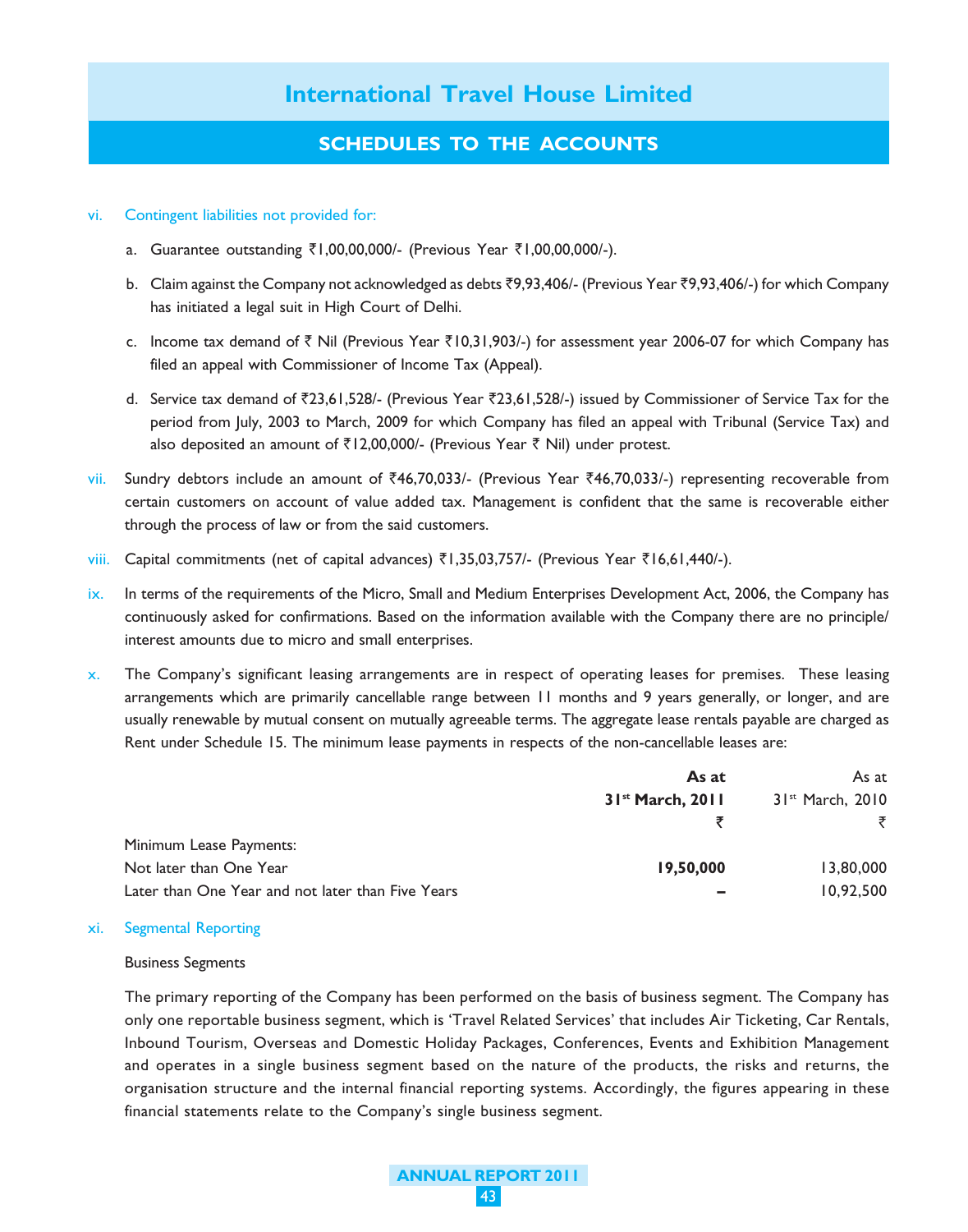## SCHEDULES TO THE ACCOUNTS

#### Geographical Segments

Secondary Segmental reporting is performed on the basis of the geographical location of customers. The operations of the Company are confined to India. Accordingly, the figures appearing in these financial statements relate to the Company's single geographical segment.

xii. Previous Year's figures have been regrouped / re-arranged wherever necessary.

As per our report of even date Signature to Schedules 1 to 18

for S R Batliboi & Associates On behalf of the Board of directors Firm's Registration No. : 101049W Chartered Accountants

per Yogesh Midha Jehangir J Ghadiali S C Sekhar Janaki Aggarwal Partner **Managing Director** Director **Company Secretary** Director Company Secretary Membership No.: 94941

Date : 2<sup>nd</sup> May, 2011 Date : 2<sup>nd</sup> May, 2011

Place : Gurgaon Place : New Delhi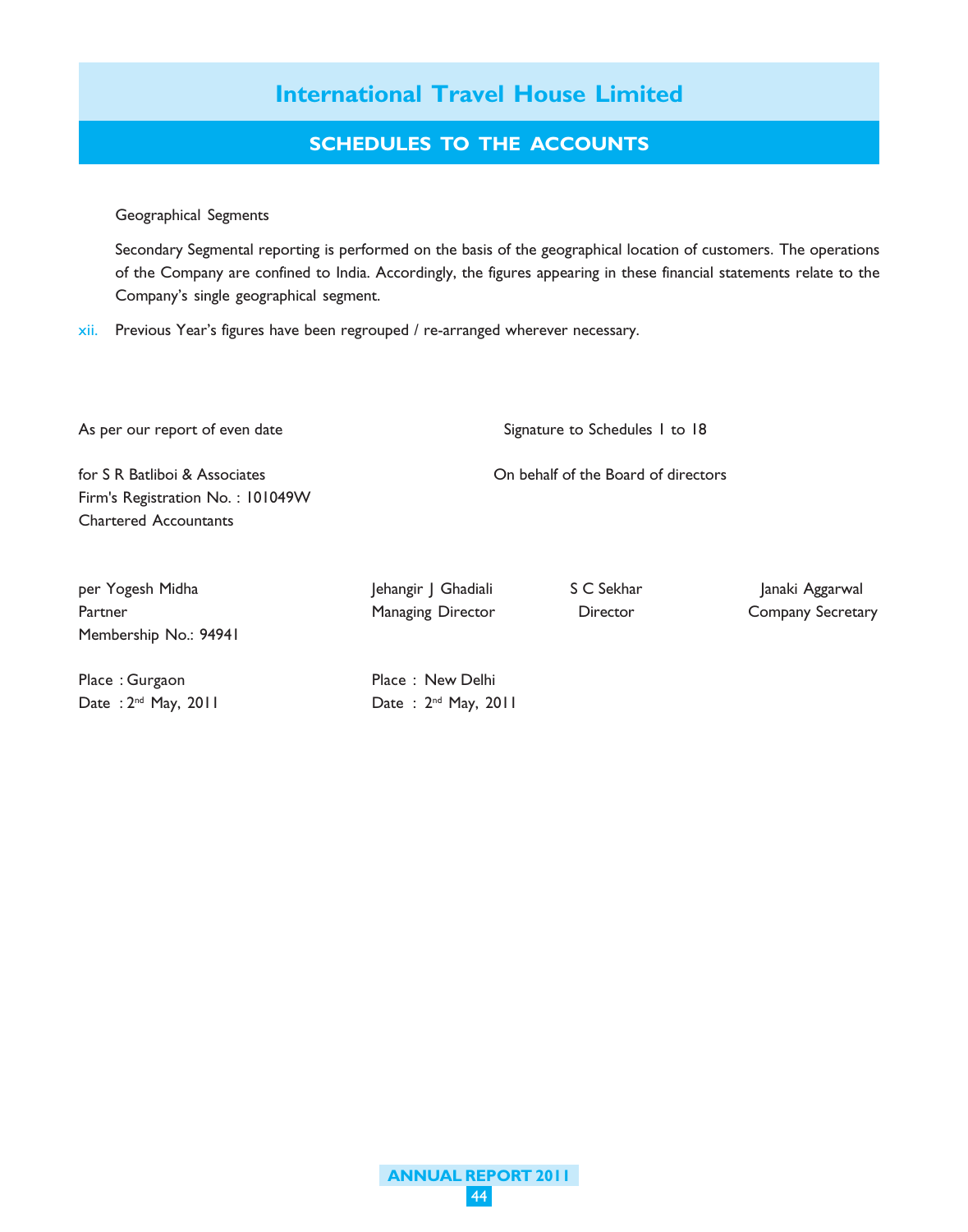#### AUDITORS' REPORT TO THE MEMBERS

- 1. We have audited the attached Balance Sheet of International Travel House Limited ('the Company') as at 31st March, 2011 and also the Profit and Loss Account and the Cash Flow Statement for the year ended on that date annexed thereto. These financial statements are the responsibility of the Company's management. Our responsibility is to express an opinion on these financial statements based on our audit.
- 2. We conducted our audit in accordance with auditing standards generally accepted in India. Those Standards require that we plan and perform the audit to obtain reasonable assurance about whether the financial statements are free of material misstatement. An audit includes examining, on a test basis, evidence supporting the amounts and disclosures in the financial statements. An audit also includes assessing the accounting principles used and significant estimates made by management, as well as evaluating the overall financial statement presentation. We believe that our audit provides a reasonable basis for our opinion.
- 3. As required by the Companies (Auditor's Report) Order, 2003 (as amended) issued by the Central Government of India in terms of sub-section (4A) of Section 227 of the Companies Act, 1956, we enclose in the Annexure a statement on the matters specified in paragraphs 4 and 5 of the said Order.
- 4. Further to our comments in the Annexure referred to above, we report that:
	- i) We have obtained all the information and explanations, which to the best of our knowledge and belief were necessary for the purposes of our audit;
	- ii) In our opinion, proper books of account as required by law have been kept by the Company so far as appears from our examination of those books;
- iii) The Balance Sheet, Profit and Loss Account and Cash Flow Statement dealt with by this report are in agreement with the books of account;
- iv) In our opinion, the Balance Sheet, Profit and Loss Account and Cash Flow Statement dealt with by this report comply with the accounting standards referred to in subsection (3C) of Section 211 of the Companies Act, 1956;
- v) On the basis of the written representations received from the directors, as on 31st March, 2011, and taken on record by the Board of Directors, we report that none of the directors is disqualified as on 31st March, 2011 from being appointed as a director in terms of clause (g) of sub-section (1) of Section 274 of the Companies Act, 1956;
- vi) In our opinion and to the best of our information and according to the explanations given to us, the said accounts give the information required by the Companies Act, 1956, in the manner so required and give a true and fair view in conformity with the accounting principles generally accepted in India:
	- a) in the case of the Balance Sheet, of the state of affairs of the Company as at 31st March, 2011;
	- b) in the case of the Profit and Loss Account, of the profit for the year ended on that date; and
	- c) in the case of Cash Flow Statement, of the cash flows for the year ended on that date.

for S R Batliboi & Associates Firm's Registration No. : 101049W Chartered Accountants

per Yogesh Midha Place : Gurgaon **Partner** Date : 2nd May, 2011 Membership No. 94941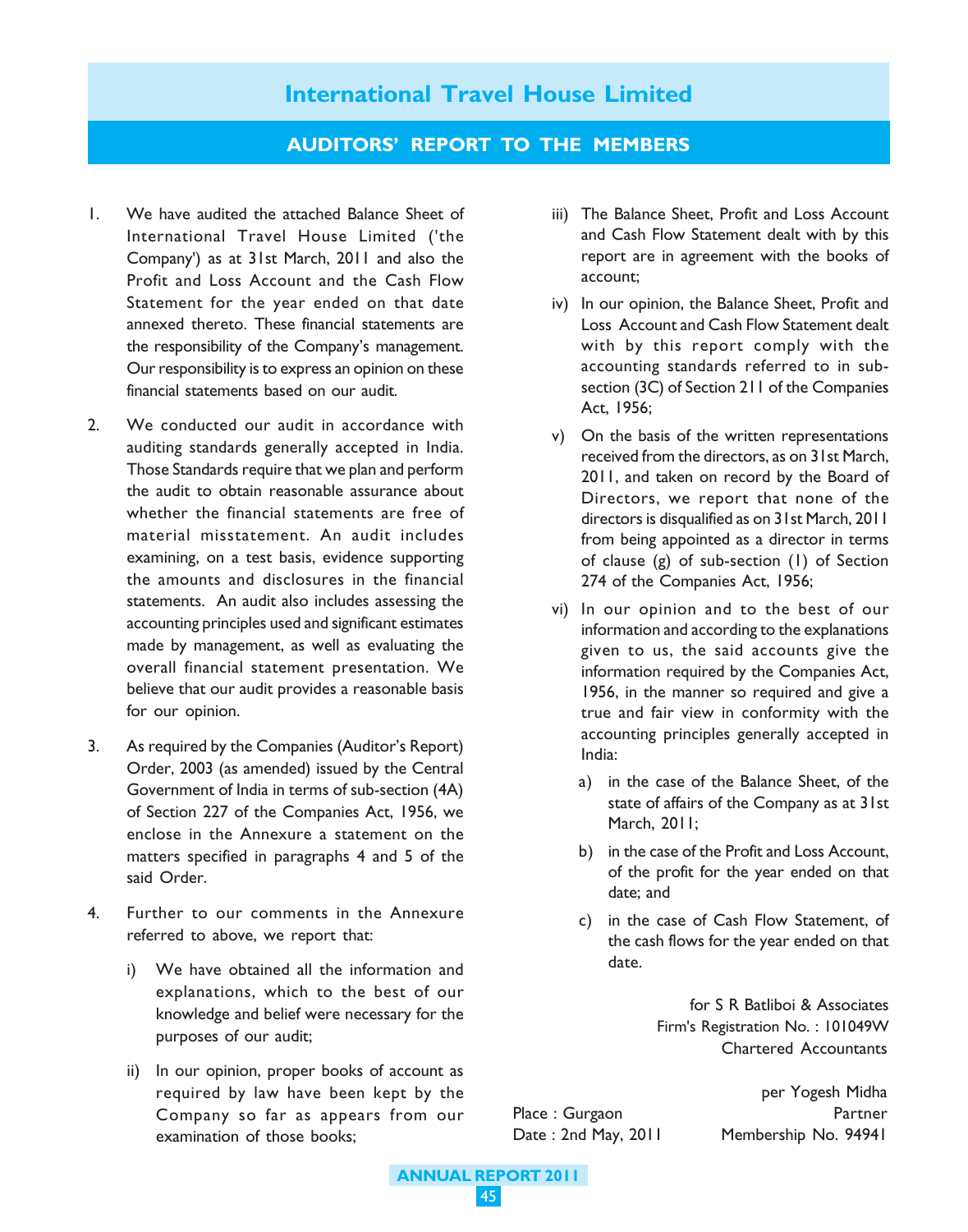#### ANNEXURE TO THE AUDITORS' REPORT

Annexure referred to in paragraph 3 of our report of even date Re: International Travel House Limited ('the Company')

- (i) (a) The Company has maintained proper records showing full particulars, including quantitative details and situation of fixed assets.
	- (b) Fixed Assets have been physically verified by the management during the year and no material discrepancies were identified on such verification.
	- (c) There was no substantial disposal of fixed assets during the year.
- (ii) The Company does not have inventory, hence provisions of Clause 4(ii)(a), (b) and (c) of the Companies (Auditor's Report) Order, 2003 are not applicable in case of the Company.
- (iii) (a) The Company has not granted any loans, secured or unsecured to companies, firms or other parties covered in the register maintained under Section 301 of the Companies Act, 1956. Therefore, the provisions of Clause 4(iii) (b), (c) and (d) of the Companies (Auditor's Report) Order, 2003 (as amended) are not applicable to the Company.
	- (b) The Company has not taken any loans, secured or unsecured from companies, firms or other parties covered in the register maintained under Section 301 of the Companies Act, 1956. Therefore, the provisions of Clause 4(iii) (f) and (g) of the Companies (Auditor's Report) Order, 2003 (as amended) are not applicable to the Company.
- (iv) In our opinion and according to the information and explanations given to us, there is an adequate internal control system commensurate with the size of the Company and the nature of its business, for the purchase of fixed assets and for the sale of services. Due to the nature of its business, the Company does not have purchase of inventory or sale of goods. During the course of our audit, no major weakness has been noticed in the internal control system in respect of these areas. During the course of our audit, we have not observed any continuing failure to correct major weakness in internal control system of the Company.
- (v) Based on the audit procedure applied by us and according to the information and explanations provided by the management, we are of the opinion that there are no transactions that need to be entered into register maintained under Section 301 of the Companies Act, 1956. Therefore, the provisions of clause 4(v)(a) and (b) of the Companies (Auditor's Report) Order, 2003 (as amended) are not applicable to the Company.
- (vi) The Company has not accepted any deposits from the public.
- (vii) In our opinion, the Company has an internal audit system commensurate with the size and nature of its business.
- (viii) To the best of our knowledge and as explained, the Central Government has not prescribed maintenance of cost records under clause (d) of sub-section (1) of Section 209 of the Companies Act, 1956 for the products of the Company.
- (ix) (a) The Company is regular in depositing with appropriate authorities undisputed statutory dues including provident fund, investor education and protection fund, employees' state insurance, income-tax, sales-tax, wealth tax, custom duty, service tax, cess and other material statutory dues applicable to it. The provisions relating to excise duty are not applicable to the Company.

Further, since the Central Government has till date not prescribed the amount of cess payable under Section 441 A of the Companies Act, 1956, we are not in a position to comment upon the regularity of otherwise of the Company in depositing the same.

(b) According to the information and explanations given to us, no undisputed amounts payable in respect of provident fund, investor education and protection fund, employees' state insurance, income-tax, wealth-tax, service tax, custom duty, sales-tax, cess and other material undisputed statutory dues were outstanding, at the year end, for a period of more than six months from the date they became payable. The provisions relating to excise duty are not applicable to the Company.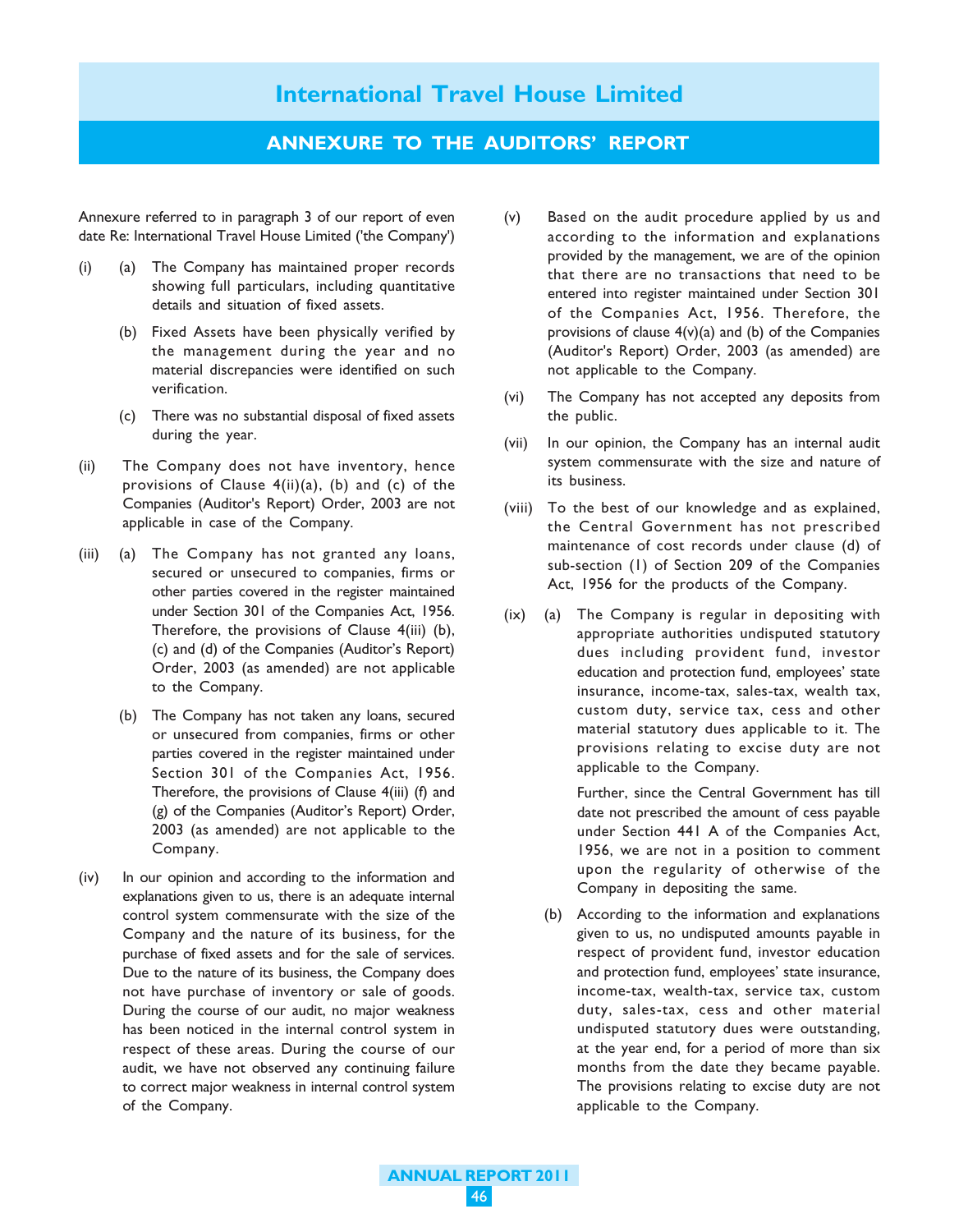## ANNEXURE TO THE AUDITORS' REPORT

(c) According to the information and explanations given to us, the dues outstanding of income tax and service tax, which have not been deposited on account of any dispute are as follows:

| Name of the<br><b>Statute</b> | Nature of Dues                                   | Amount (₹)                                                                                 | Period to which<br>the amount relates | Forum where dispute<br>is pending                     |
|-------------------------------|--------------------------------------------------|--------------------------------------------------------------------------------------------|---------------------------------------|-------------------------------------------------------|
| Finance Act.<br>1994          | Service tax demand<br>on various income          | ₹1,49,63,392/-                                                                             | April, 2004 to<br>September, 2008     | <b>CESTAT</b>                                         |
| Finance Act.<br>1994          | Service tax demand<br>on various income          | ₹1,12,066/-                                                                                | April, 2004 to<br>March, 2008         | <b>CESTAT</b>                                         |
| Finance Act.<br>1994          | Service tax demand<br>on various income          | ₹11.000/-                                                                                  | April, 2008 to<br>March, 2009         | Commissioner-Service<br>Tax (Appeals)                 |
| Income Tax<br>Act, 1961       | Income tax demand on<br>various disallowances    | ₹1.78.494/-                                                                                | Assessment<br>Year 2000-01            | Commissioner of Income<br>Tax (Appeals), New Delhi    |
| Income Tax<br>Act, 1961       | Income tax demand<br>on various<br>disallowances | ₹1,54,06,435/- (₹1,54,06,435/-<br>has been deposited under<br>protest, pending assessment) | Assessment<br>Year<br>2006-07         | Commissioner of<br>Income Tax (Appeals),<br>New Delhi |
| Income Tax<br>Act, 1961       | Income tax demand<br>on various<br>disallowances | ₹9,41,243/- (₹9,41,243/- has<br>been deposited under protest,<br>pending assessment)       | Assessment<br>Year<br>2008-09         | Commissioner of<br>Income Tax (Appeals),<br>New Delhi |

There are no dues outstanding of wealth tax, custom duty, cess and duty which have not been deposited on account of any dispute.

- (x) The Company has no accumulated losses at the end of the financial year and it has not incurred cash losses in the current and immediately preceding financial year.
- (xi) Based on our audit procedures and as per the information and explanations given by the management, we are of the opinion that the Company has not defaulted in repayment of dues to any bank. The Company has no outstanding dues in respect of a financial institution or debenture holders.
- (xii) According to the information and explanations given to us and based on the documents and records produced to us, the Company has not granted loans and advances on the basis of security by way of pledge of shares, debentures and other securities.
- (xiii) In our opinion, the Company is not a chit fund or a nidhi / mutual benefit fund / society. Therefore, the provisions of clause 4(xiii) of the Companies (Auditor's Report) Order, 2003 (as amended) are not applicable to the Company.
- (xiv) In our opinion, the Company is not dealing in or trading in shares, securities, debentures and other investments. Accordingly, the provisions of clause 4(xiv) of the Companies (Auditor's Report) Order, 2003 (as amended) are not applicable to the Company.
- (xv) According to the information and explanations given to us, the Company has not given any guarantee for loans taken by others from bank or financial institutions.
- (xvi) Based on information and explanations given to us

by the management, term loans were applied for the purpose for which the loans were obtained.

- (xvii) According to the information and explanations given to us and on an overall examination of the balance sheet of the Company, we report that no funds raised on short-term basis have been used for longterm investment.
- (xviii) The Company has not made any preferential allotment of shares to parties or companies covered in the register maintained under Section 301 of the Companies Act, 1956.
- (xix) The Company did not have any outstanding debentures during the year.
- (xx) The Company has not raised money by public issues during the year.
- (xxi) Based upon the audit procedures performed for the purpose of reporting the true and fair view of the financial statements and as per the information and explanations given by the management, we report that no fraud on or by the Company has been noticed or reported during the course of our audit.

for S R Batliboi & Associates Firm's Registration No. : 101049W Chartered Accountants

per Yogesh Midha Place : Gurgaon Partner

Date : 2nd May, 2011 Membership No. 94941

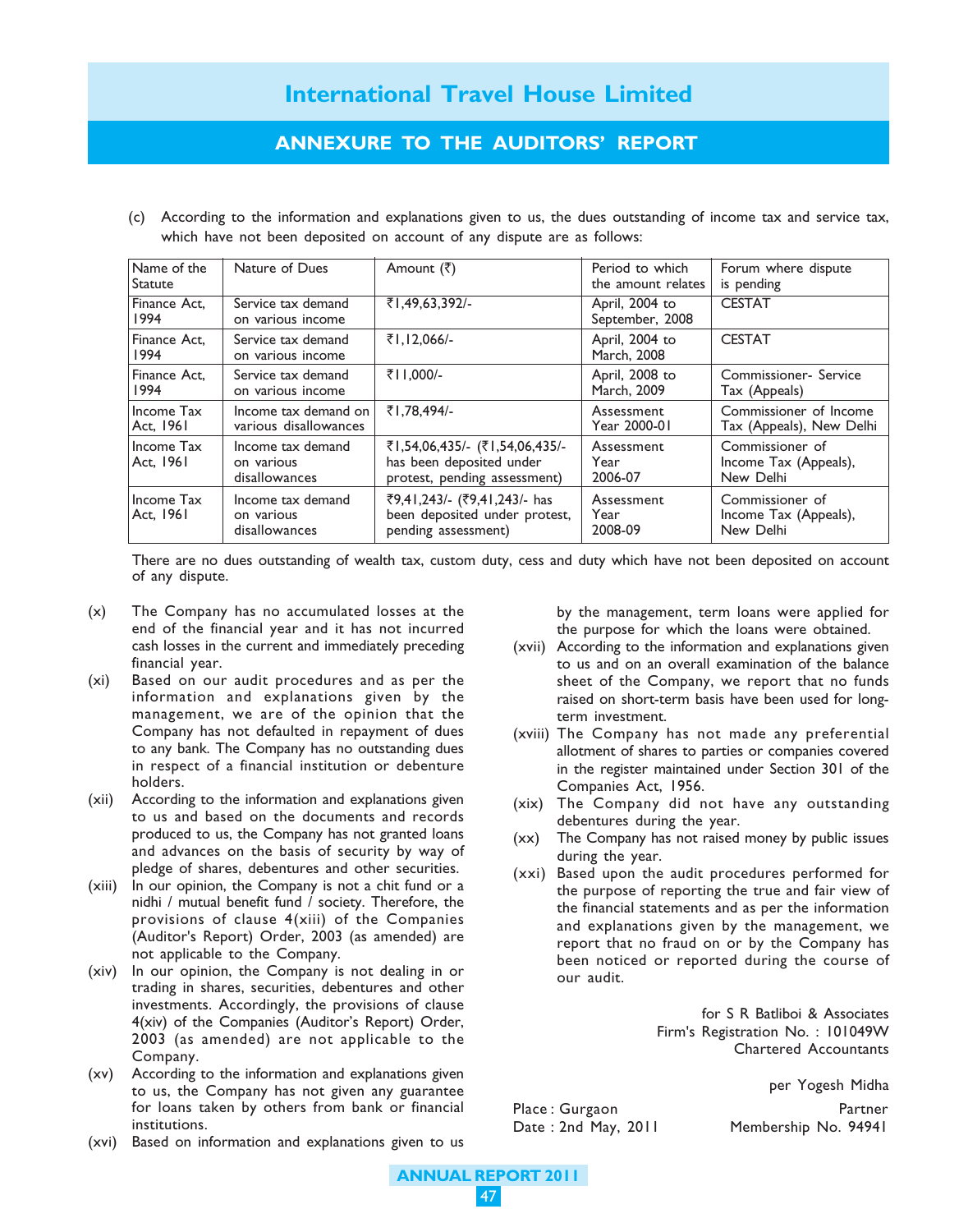|    |                             | <b>International Travel House Limited</b>                                                                                                                           |                                                                                   |
|----|-----------------------------|---------------------------------------------------------------------------------------------------------------------------------------------------------------------|-----------------------------------------------------------------------------------|
|    |                             | <b>BALANCE SHEET ABSTRACT AND COMPANY'S GENERAL BUSINESS PROFILE</b>                                                                                                |                                                                                   |
|    |                             | <b>INFORMATION AS REQUIRED UNDER PART IV OF SCHEDULE VI OF THE COMPANIES ACT, 1956</b>                                                                              |                                                                                   |
| ı. | <b>Registration Details</b> |                                                                                                                                                                     |                                                                                   |
|    | Registration No.            | 9 <sup>1</sup><br>5<br>4 <br>$\mathbf{I}$<br><b>State Code</b><br>Τ.                                                                                                | 5                                                                                 |
|    | <b>Balance Sheet Date</b>   | $\overline{3}$<br>2<br>3 <sup>1</sup><br>$\overline{0}$<br>$\mathsf 0$<br>$\mathbf{L}$<br>$\mathbf{I}$<br>$\mathcal{L}$<br>$\overline{\phantom{a}}$<br>$\mathbf{I}$ |                                                                                   |
|    |                             | Month<br>Year<br>Day                                                                                                                                                |                                                                                   |
| н. |                             | Capital Raised during the year (Amount in ₹ Thousands)                                                                                                              |                                                                                   |
|    |                             | Public Issue                                                                                                                                                        | <b>Rights Issue</b>                                                               |
|    |                             | N<br>A<br>$\ddot{\phantom{a}}$<br>$\sim$                                                                                                                            | $N$ .<br>A                                                                        |
|    |                             | <b>Bonus Issue</b>                                                                                                                                                  | <b>Private Placement</b>                                                          |
|    |                             | A<br>$\mathsf{N}$<br>$\ddot{\phantom{a}}$<br>$\ddot{\phantom{a}}$                                                                                                   | N<br>$\mathsf{A}$<br>$\ddot{\phantom{a}}$<br>$\ddot{\phantom{a}}$                 |
|    |                             | III. Position of Mobilisation and Deployment of Funds (Amount in $\bar{\tau}$ Thousands)<br><b>Total Liabilities</b>                                                | <b>Total Assets</b>                                                               |
|    |                             | 0 6 7<br>8<br>$\mathbf{L}$<br>$\overline{4}$<br>$\mathbf{L}$                                                                                                        | $\overline{7}$<br>4 <br>$\mathbf{L}$<br>$\overline{0}$<br>6 <br>8<br>$\mathbf{I}$ |
|    | <b>Sources of Funds</b>     |                                                                                                                                                                     |                                                                                   |
|    |                             | Paid up Capital                                                                                                                                                     | Reserves & Surplus                                                                |
|    |                             | 9 9 4<br>7 <sup>1</sup><br>$5\overline{5}$                                                                                                                          | $2^{\circ}$<br>$\overline{3}$<br>8 0<br>4 <br>6                                   |
|    |                             | <b>Secured Loans</b>                                                                                                                                                | Unsecured Loans                                                                   |
|    |                             | 0 0 0<br>$\overline{2}$<br>$\mathbf{L}$                                                                                                                             | $\mathsf{N}$<br>$\mathsf{A}$<br>$\mathcal{L}$                                     |
|    |                             | Deferred Tax                                                                                                                                                        |                                                                                   |
|    |                             | $3 \mid 4 \mid 6 \mid 5$                                                                                                                                            |                                                                                   |
|    | <b>Application of Funds</b> |                                                                                                                                                                     |                                                                                   |
|    |                             | <b>Net Fixed Assets</b>                                                                                                                                             | Investments                                                                       |
|    |                             | 3 <sup>1</sup><br>9<br>$\overline{2}$<br>$\mathbf{I}$<br>$\mathbf{L}$<br>$\mathbf 0$                                                                                | 8<br>$\mathbf 0$<br>8<br>$\overline{7}$<br>$\mathbf{L}$<br>$\mathbf{I}$           |
|    |                             | <b>Net Current Assets</b>                                                                                                                                           | Misc. Expenditure                                                                 |
|    |                             | 6 <sup>1</sup><br>$\overline{3}$<br>3 <sup>1</sup><br>8<br>9<br>8                                                                                                   | $\mathsf{N}$<br>A<br>$\Delta$<br>$\ddot{\phantom{a}}$                             |
|    |                             | <b>Accumulated Losses</b>                                                                                                                                           |                                                                                   |
|    |                             | $ N $ . $ A $                                                                                                                                                       |                                                                                   |
|    |                             | IV. Performance of Company (Amount in ₹Thousands)                                                                                                                   |                                                                                   |
|    |                             | Turnover*                                                                                                                                                           | <b>Total Expenditure</b>                                                          |
|    |                             | 4   7   7   5   7<br>$\Box$<br>6                                                                                                                                    | 2 2 <br>4 <br>$0 \mid 7$<br>5 <sup>5</sup><br>$\mathbf{L}$                        |
|    | * Includes Other Income     |                                                                                                                                                                     |                                                                                   |
|    | $+$ / $-$                   | Profit / Loss Before Tax<br>$+$ / $-$                                                                                                                               | Profit / Loss After Tax                                                           |
|    |                             | 5<br>5<br>$\overline{2}$<br>3<br>$\mathbf 0$<br>$\mathbf{I}$                                                                                                        | $\overline{2}$<br>7<br>$\overline{2}$<br>6<br>J.                                  |
|    |                             | (Please tick appropriate box + for profit, - for loss)                                                                                                              |                                                                                   |
|    |                             | Earnings Per Share in ₹                                                                                                                                             | Dividend Rate %                                                                   |
|    |                             | $\overline{2}$<br>$\mathbf 0$<br>9<br>$\pmb{0}$                                                                                                                     | $\mathbf{3}$<br>8<br>$\mathbf 0$<br>$\mathbf{0}$                                  |
| V. |                             | Generic names of three principal products / services of Company (as per monetary terms)                                                                             |                                                                                   |
|    | Item Code No.               | $\mathsf{N}$<br>A<br>$\sim$<br>$\Delta$                                                                                                                             |                                                                                   |
|    | <b>Product Description</b>  | The Company is in the Travel Related Services<br>which is not covered under ITC classification.                                                                     |                                                                                   |

ANNUAL REPORT 2011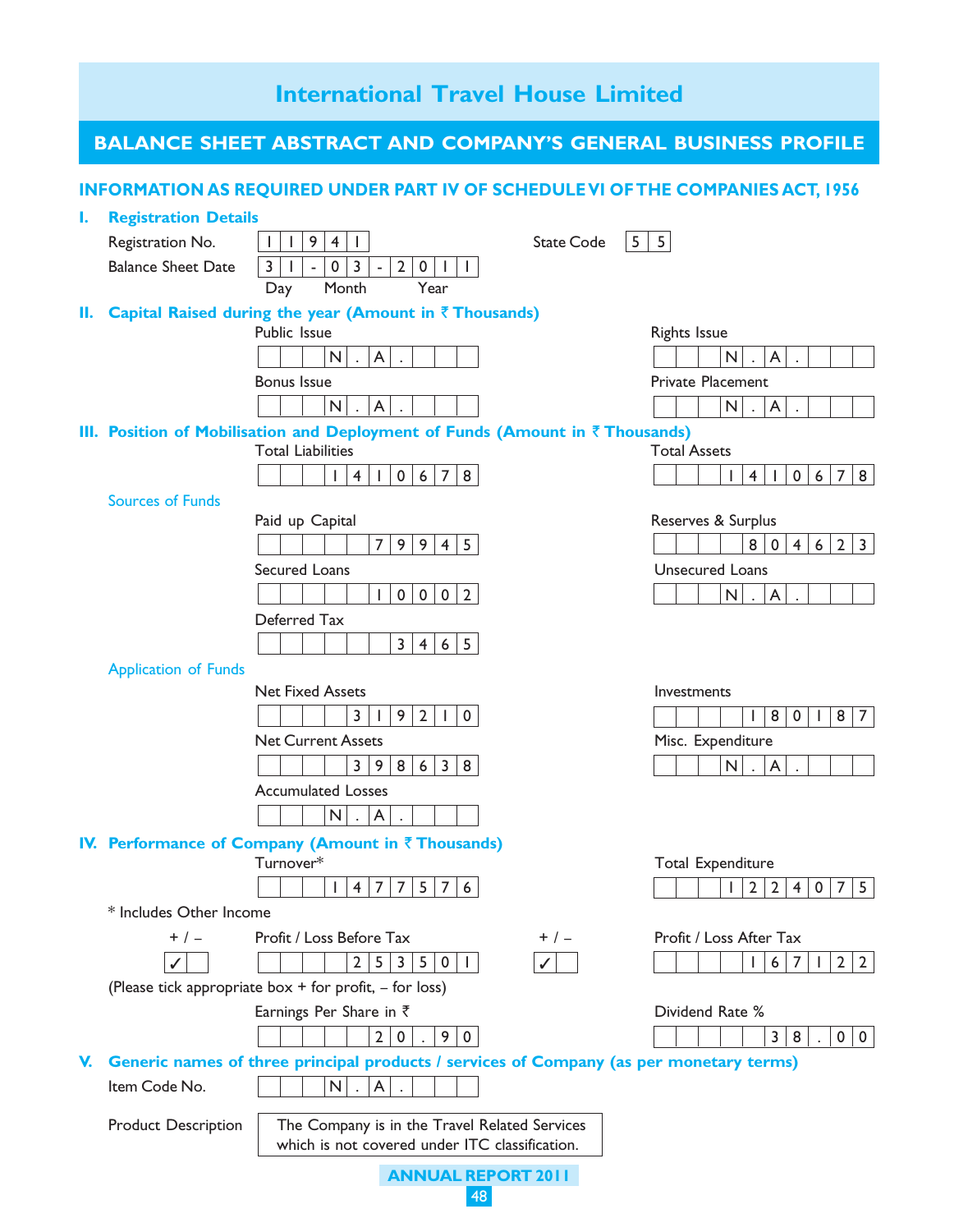# **Travel House Network**



# **Travel Counters**

#### **AGRA ITC Mughal** Taj Ganj Agra - 282 001 Tel: 0562 403 0601

BENGALURU **ITC Windsor** 25, Windsor Square Golf Course Road Bengaluru - 560 052 Tel: 080 4123 5555

**ITC** Gardenia 1, Residency Road Bengaluru - 560 025 Tel: 080 4345 5193

**Fortune Select JP Cosmos** 49, Cunningham **Crescent Road** Bengaluru - 560 052 Tel: 080 3988 4422

CHANDIGARH SCO No. 48-49 Sector 9 D Chandigarh - 160 009 Tel: 0172 468 9701-04

**CHENNAI Sheraton Chola** Cathedral Road Chennai - 600 086 Tel: 044 4217 5555

**FARIDABAD The Claridges** Shooting Range Road Faridabad - 121 001 Tel: 0129 419 0000

**GURGAON Fortune Select Global** Global Arcade, M.G. Road Gurgaon - 122 002 Tel: 0124 419 6666

**HYDERABAD ITC Kakatiya** 6-3-1187, Begumpet Hyderabad - 500 016 Tel: 040 2341 2850

**JAIPUR Sheraton Rajputana** Palace Road Jaipur - 302 006 Tel: 0141 401 2020

**KOLKATA ITC** Sonar 1, JBS Haldane Avenue Kolkata - 700 046 Tel: 033 2300 4017

Swissotel Kolkata City Centre New Town Action Area 2D, PlotNo. 11/5, New Town Rajarhat, Kolkata - 700157 Tel: 033 6626 6666

**The Park** 17, Park Street Kolkata - 700 016 Tel: 033 2249 3121

**MUMBAI ITC** Maratha Sahar Mumbai - 400 099 Tel: 022 2831 7942/29

**ITC Grand Central** 287, Dr. Babasaheb Ambedkar Road, Parel Mumbai - 400 012 Tel: 022 4017 5057-58

**NEW DELHI ITC Maurya** Diplomatic Enclave Sardar Patel Marg New Delhi - 110 021 Tel: 011 4109 5555

**Intercontinental Eros** International Trade Tower Nehru Place New Delhi - 110 019 Tel: 011 4108 5555

**Sheraton New Delhi District Centre, Saket** New Delhi - 110 017 Tel: 011 4107 5555

**The Park** 15, Parliament Street New Delhi - 110 001 Tel: 011 4358 1435

**VADODARA** WelcomHotel Vadodara R.C. Dutt Road Vadodara - 390 007 Tel: 0265 231 2706